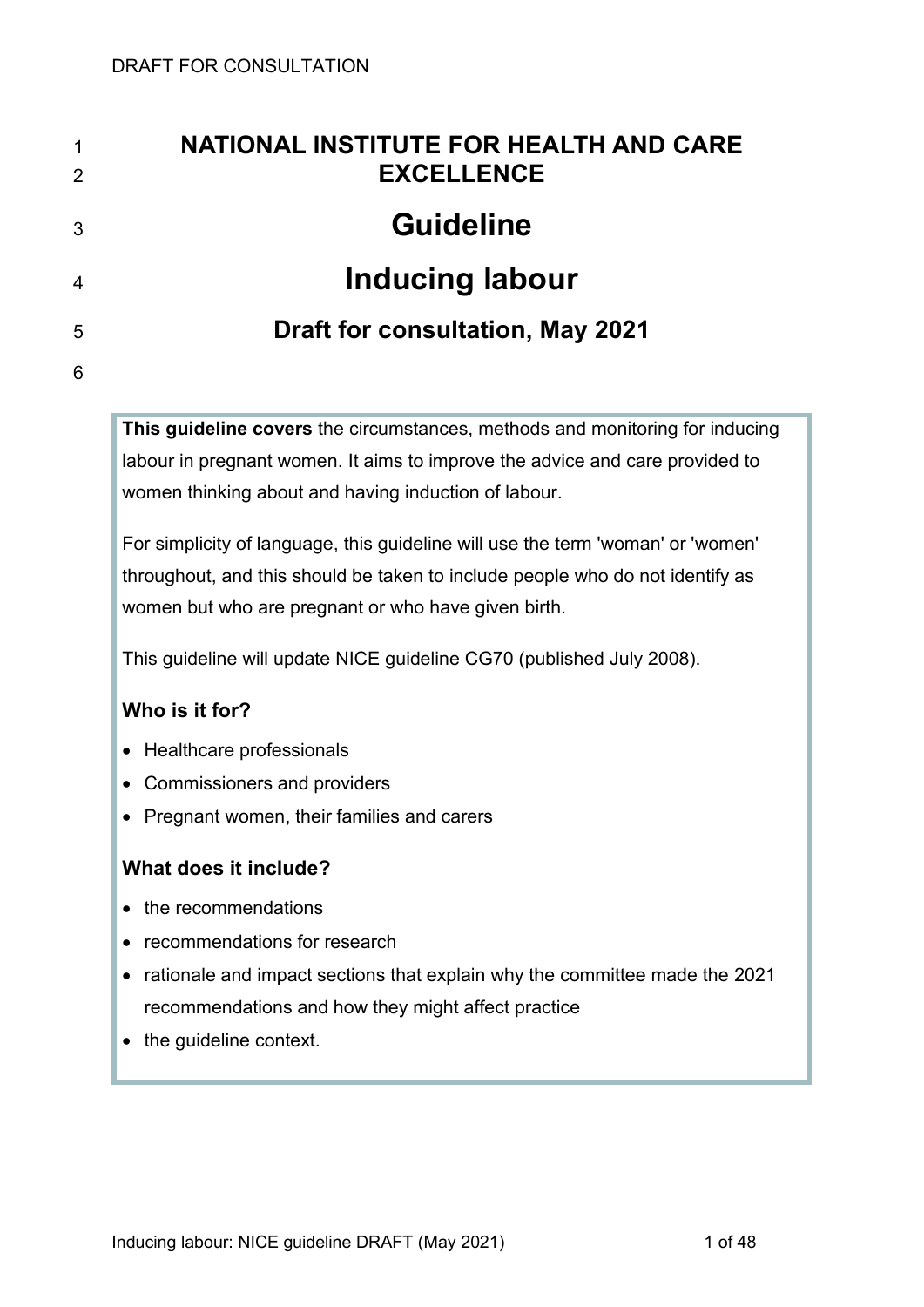Information about how the guideline was developed is on the [guideline's](https://www.nice.org.uk/guidance/indevelopment/gid-ng10082)  [webpage.](https://www.nice.org.uk/guidance/indevelopment/gid-ng10082) This includes the evidence reviews, the scope, details of the committee and any declarations of interest.

The recommendations in this guideline were largely developed before the COVID-19 pandemic. Please tell us if there are any particular issues relating to COVID-19 that we should take into account when finalising the guideline for publication.

## **New and updated recommendations**

We have reviewed the evidence on the timing, some circumstances and methods for inducing labour. You are invited to comment on the new and updated recommendations. These are marked as **[2021]**.

You are also invited to comment on recommendations that we propose to delete from the 2008 guideline.

We have not reviewed the evidence for the recommendations shaded in grey. In some cases, we have made minor wording changes for clarification.

See [update information](#page-29-0) for a full explanation of what is being updated.

Full details of the evidence and the committee's discussion on the 2021 recommendations are in the [evidence reviews.](https://www.nice.org.uk/guidance/indevelopment/gid-ng10082) Evidence for the 2008 recommendations is in the [full version](https://www.nice.org.uk/guidance/cg70/evidence) of the 2008 guideline

1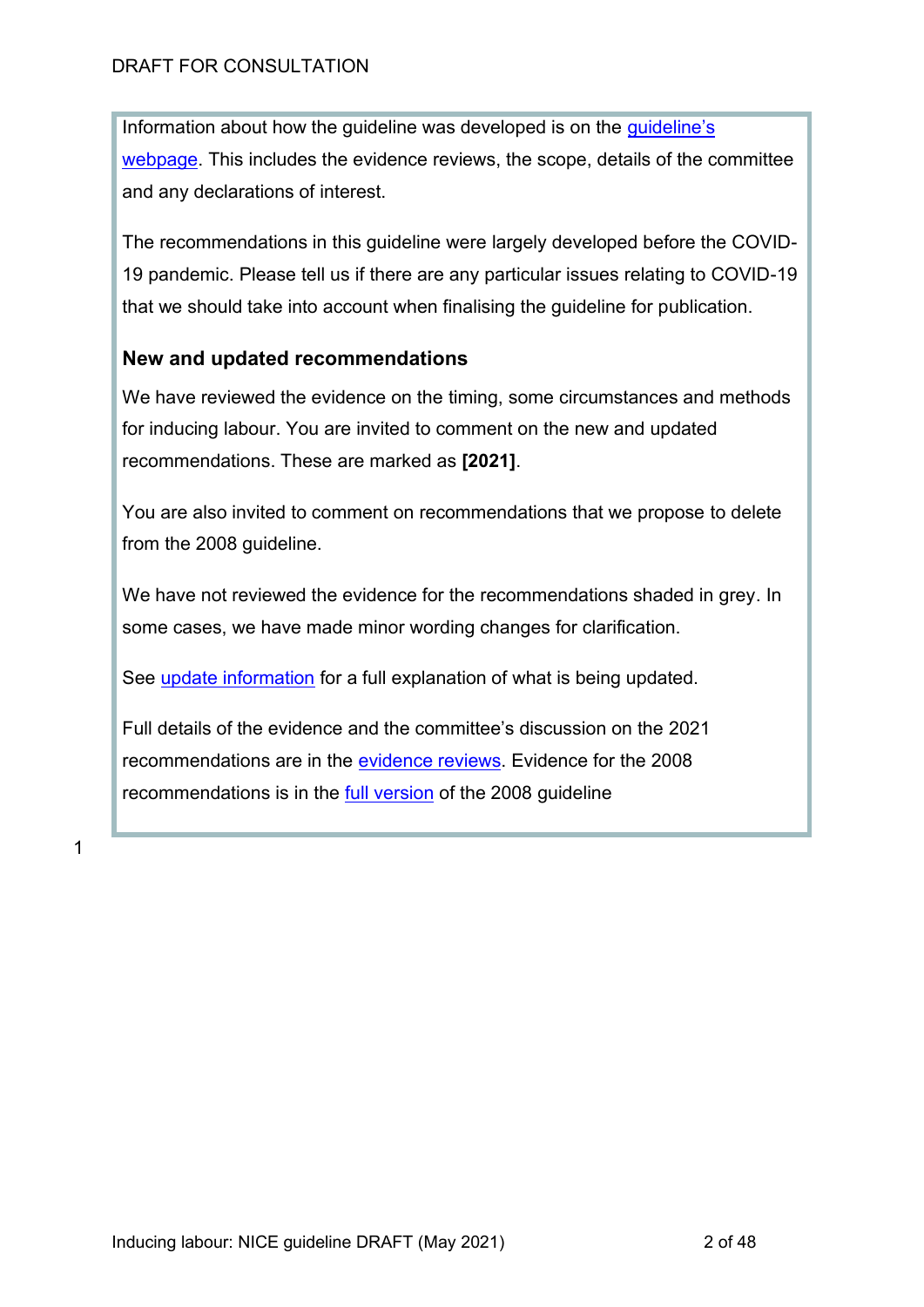# **Contents**

| 2              |                                                                                    |  |
|----------------|------------------------------------------------------------------------------------|--|
| 3              |                                                                                    |  |
| $\overline{4}$ |                                                                                    |  |
| 5              |                                                                                    |  |
| 6              |                                                                                    |  |
| $\overline{7}$ |                                                                                    |  |
| 8              | 1.4 Methods that are not recommended for induction of labour  15                   |  |
| 9              |                                                                                    |  |
| 10             |                                                                                    |  |
| 11             |                                                                                    |  |
| 12             |                                                                                    |  |
| 13             |                                                                                    |  |
| 14             |                                                                                    |  |
| 15             |                                                                                    |  |
| 16             |                                                                                    |  |
| 17             |                                                                                    |  |
| 18             |                                                                                    |  |
| 19             |                                                                                    |  |
| 20             | Induction of labour for intrauterine fetal death after previous caesarean birth 26 |  |
| 21             |                                                                                    |  |
| 22             |                                                                                    |  |
| 23             |                                                                                    |  |
| 24             |                                                                                    |  |
| 25             |                                                                                    |  |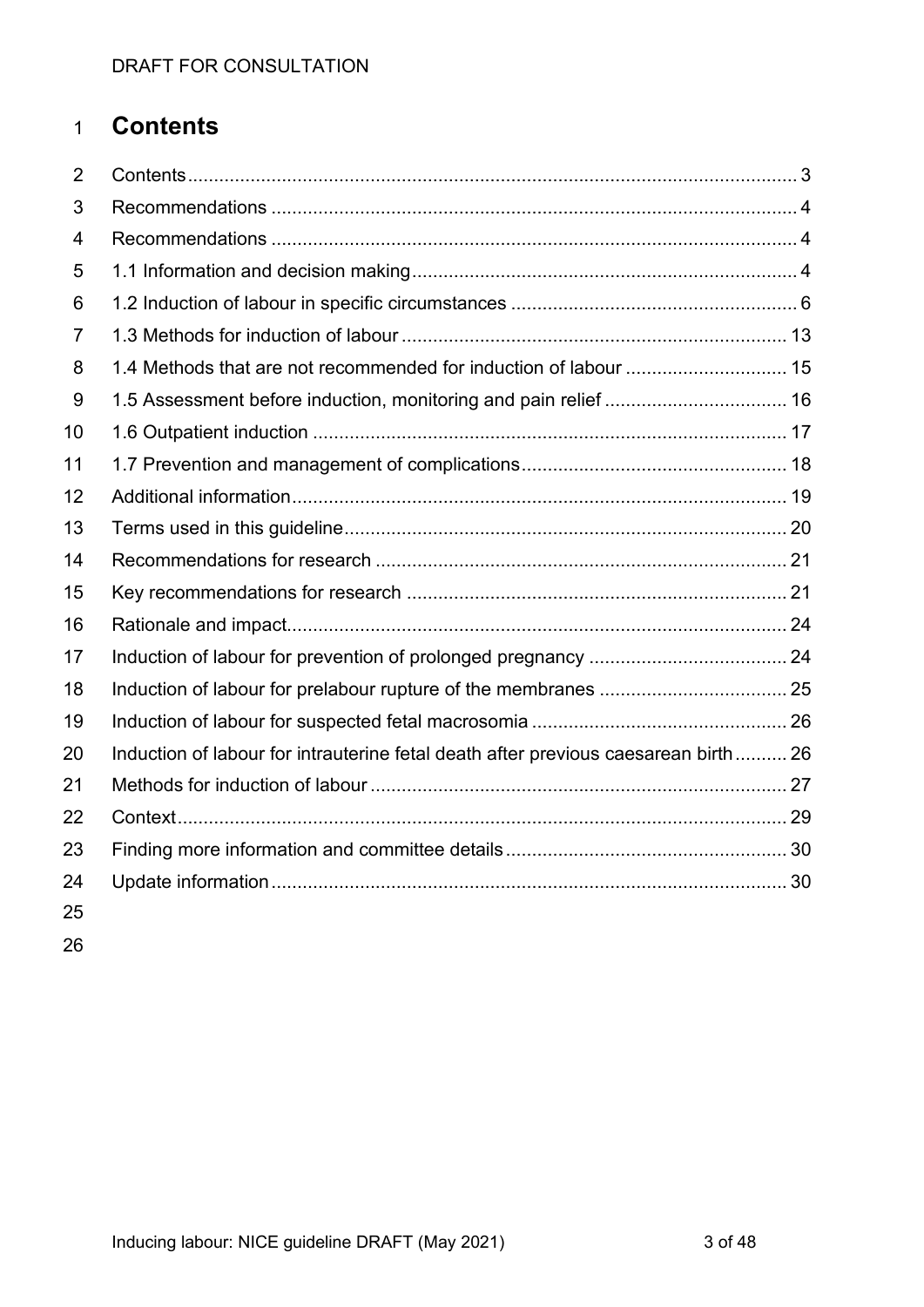# 1 **Recommendations**

People have the right to be involved in discussions and make informed decisions about their care, as described in [NICE's information on making decisions about](https://www.nice.org.uk/about/nice-communities/nice-and-the-public/making-decisions-about-your-care)  [your care](https://www.nice.org.uk/about/nice-communities/nice-and-the-public/making-decisions-about-your-care) and carers have the right to be involved in planning and making decisions.

[Making decisions using NICE guidelines](http://www.nice.org.uk/about/what-we-do/our-programmes/nice-guidance/nice-guidelines/using-NICE-guidelines-to-make-decisions) explains how we use words to show the strength (or certainty) of our recommendations, and has information about prescribing medicines (including off-label use), professional guidelines, standards and laws (including on consent and mental capacity), and safeguarding.

# 2 **Recommendations**

## <span id="page-3-0"></span>3 **1.1 Information and decision making**

4 This section should be read in conjunction with the [NICE guidelines](https://www.nice.org.uk/guidance/cg62) on antenatal

5 [care](https://www.nice.org.uk/guidance/cg62) and [intrapartum care.](https://www.nice.org.uk/guidance/cg190)

| 6 1.1.1 | Discuss preferences about mode of birth with women early on in their     |
|---------|--------------------------------------------------------------------------|
|         | pregnancy. [2021]                                                        |
| 8 1.1.2 | Explain to women that induction of labour is a medical intervention that |

- 9 might affect their birth options and their experience of the birth process. 10 This could include that:
- 11 their choice of place of birth may be limited, as they may need 12 **interventions (such as oxytocin infusion and continuous fetal heart rate** 13 monitoring) that are not available for home birth or in midwife-led birth 14 units
- 15 there may be limitations on the use of a birthing pool
- 16 the need for an assisted vaginal birth (using forceps or ventouse) might 17 **increase, with the associated increased risk of obstetric anal sphincter** 18 injury (for example, third- or fourth-degree perineal tears)
- 19 **•** some methods of induction can cause the uterus to contract too 20 frequently, called hyperstimulation, and that these too-frequent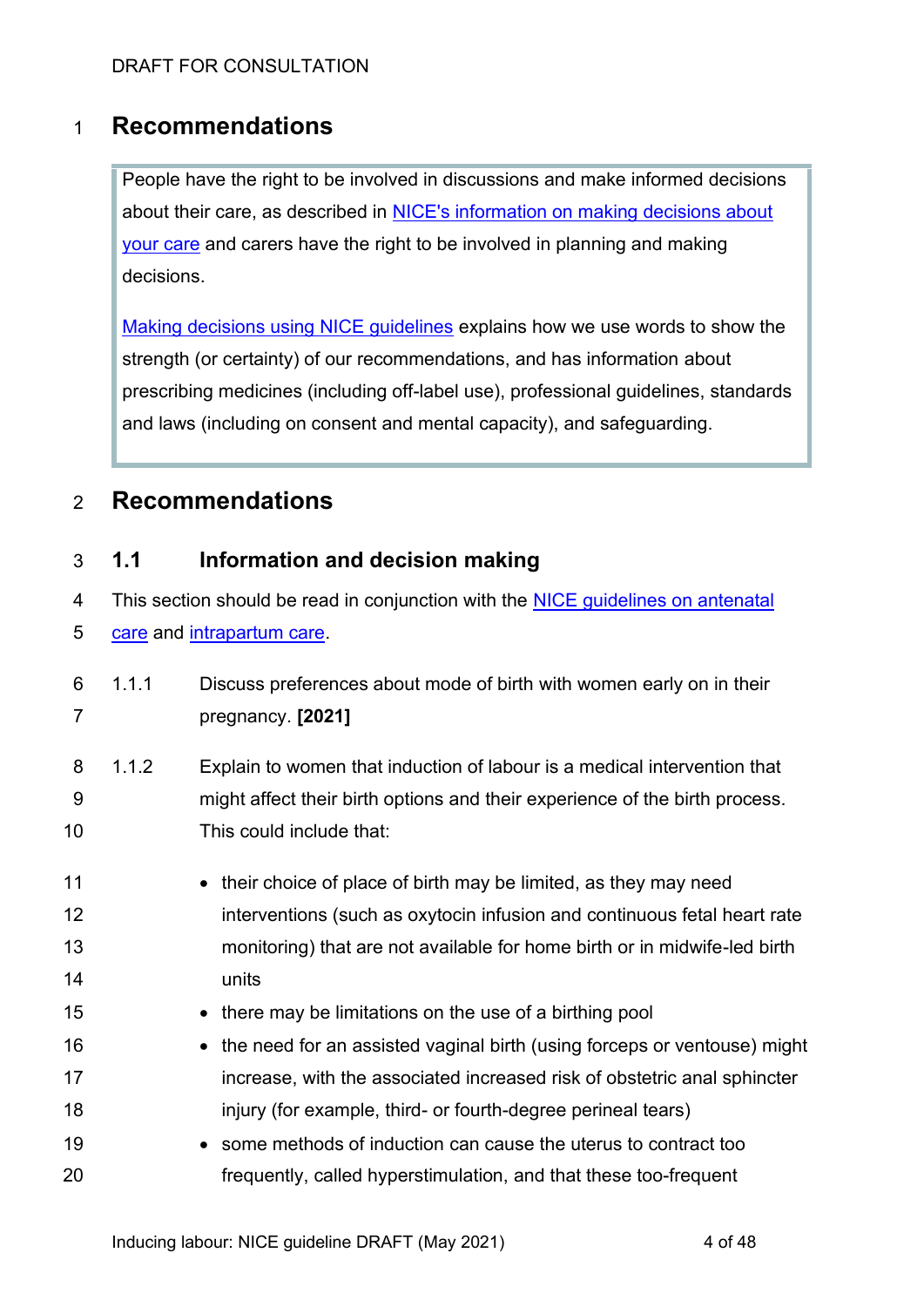| 1<br>$\overline{2}$                                      |       | contractions can lead to changes in fetal heart rate and result in<br>concerns about fetal wellbeing. [2021]                                                                                                                                                                                                                                                                                                                                                                                                                                                                                     |
|----------------------------------------------------------|-------|--------------------------------------------------------------------------------------------------------------------------------------------------------------------------------------------------------------------------------------------------------------------------------------------------------------------------------------------------------------------------------------------------------------------------------------------------------------------------------------------------------------------------------------------------------------------------------------------------|
| 3                                                        | 1.1.3 | Discuss with women being offered induction of labour:                                                                                                                                                                                                                                                                                                                                                                                                                                                                                                                                            |
| 4<br>5<br>6<br>7<br>8<br>9<br>10<br>11<br>12<br>13<br>14 |       | the reasons for induction being offered<br>when, where and how induction could be carried out<br>the arrangements for support and pain relief (recognise that women are<br>likely to find induced labour more painful than spontaneous labour) (see<br>also recommendations 1.5.7 and 1.5.8)<br>the alternative options if the woman chooses not to have induction of<br>labour<br>the risks and benefits of induction of labour in specific circumstances,<br>and the proposed induction methods<br>that induction may not be successful, and what the woman's options<br>would then be. [2008] |
| 15                                                       | 1.1.4 | When offering induction of labour:                                                                                                                                                                                                                                                                                                                                                                                                                                                                                                                                                               |
| 16<br>17<br>18<br>19<br>20<br>21<br>22<br>23             |       | give women time to discuss this information with their partners or family<br>if they wish to do so before making a decision<br>encourage women to look at other information about induction (for<br>example, information on the NHS website)<br>ensure women have the opportunity to ask questions, and time to think<br>about their options<br>support the woman in whatever decision she makes. [2008, amended<br>2021]                                                                                                                                                                        |
| 24<br>25                                                 | 1.1.5 | Provide information on induction of labour in line with the NICE guideline<br>on patient experience in adult NHS services. [2021]                                                                                                                                                                                                                                                                                                                                                                                                                                                                |

For a short explanation of why the committee made the 2021 recommendations, see the [rationale and impact section on induction of labour for prevention of](#page-23-0)  [prolonged pregnancy.](#page-23-0)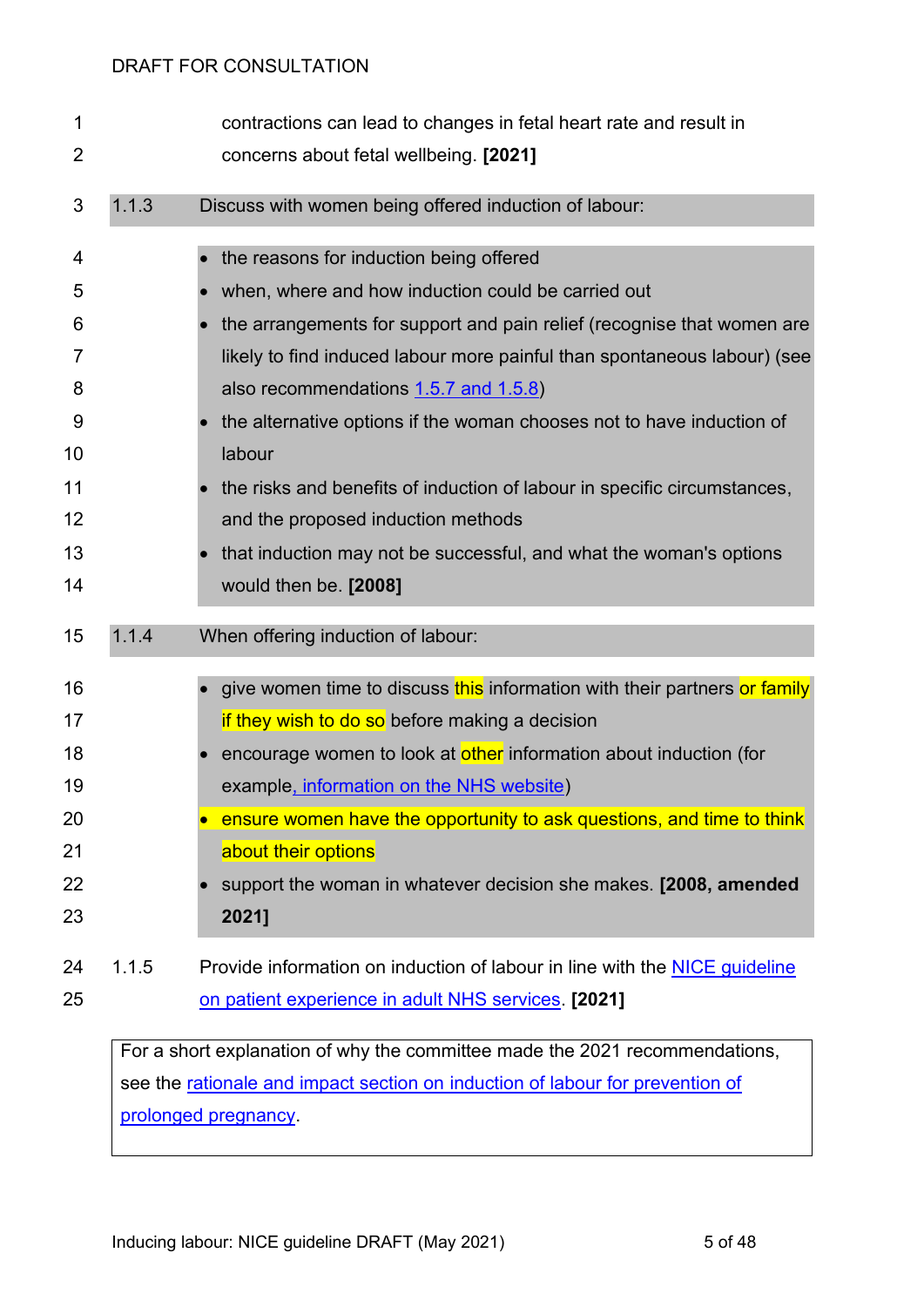Full details of the [evidence](http://www.nice.org.uk/guidance/indevelopment/gid-ngxxx/documents) and the committee's discussion are in evidence review [C: induction of labour for prevention of prolonged pregnancy.](http://www.nice.org.uk/guidance/indevelopment/gid-ngxxx/documents)

# **1.2 Induction of labour in specific circumstances**

<span id="page-5-0"></span>

| 2              |       | Prevention of prolonged pregnancy                                                     |
|----------------|-------|---------------------------------------------------------------------------------------|
| 3              | 1.2.1 | Explain to women that labour usually starts naturally by 42+0 weeks. At               |
| 4              |       | the 38-week antenatal visit, reconfirm a woman's preferences for birth.               |
| 5              |       | Take into account her individual circumstances and discuss options for                |
| 6              |       | birth, including:                                                                     |
| $\overline{7}$ |       | expectant management or                                                               |
| 8              |       | induction of labour or                                                                |
| 9              |       | planned caesarean birth. [2008, amended 2021]                                         |
|                |       |                                                                                       |
| 10             | 1.2.2 | In uncomplicated singleton pregnancies, offer induction of labour at 41+0             |
| 11             |       | weeks, to take place then or as soon as possible afterwards. [2021]                   |
| 12             | 1.2.3 |                                                                                       |
|                |       | Explain to women that the risks associated with a pregnancy continuing                |
| 13             |       | beyond 41+0 weeks increase over time, and include:                                    |
| 14             |       | increased likelihood of caesarean birth                                               |
| 15             |       | increased likelihood of the baby needing admission to a neonatal                      |
| 16             |       | intensive care unit                                                                   |
| 17             |       | increased likelihood of stillbirth and neonatal death                                 |
| 18             |       | a possible increased likelihood of assisted vaginal birth (using forceps              |
| 19             |       | or ventouse). [2021]                                                                  |
|                |       |                                                                                       |
| 20             | 1.2.4 | Consider induction of labour from 39+0 weeks in women with otherwise                  |
| 21             |       | uncomplicated singleton pregnancies who are at a higher risk of                       |
| 22             |       | complications associated with continued pregnancy (for example, BMI                   |
| 23             |       | 30 kg/m <sup>2</sup> or above, age 35 years or above, with a black, Asian or minority |
| 24             |       | ethnic family background, or after assisted conception). Take into                    |
| 25             |       | account:                                                                              |
| 26             |       | • the risk of complications                                                           |

Inducing labour: NICE guideline DRAFT (May 2021) 6 of 48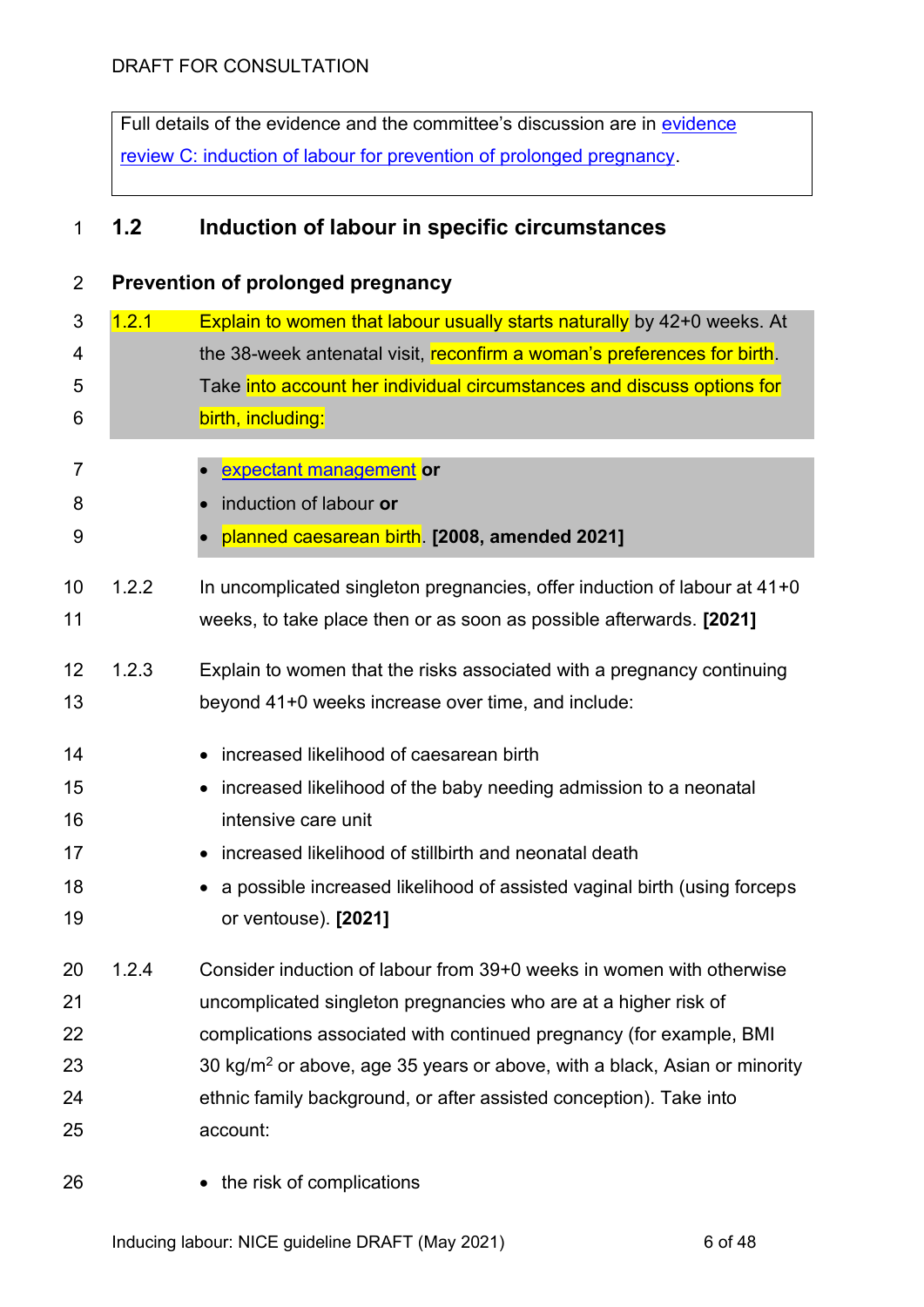| 1                                          |       | the woman's preferences                                                                                                                                                                                                                                                                                                                                                                                                                             |
|--------------------------------------------|-------|-----------------------------------------------------------------------------------------------------------------------------------------------------------------------------------------------------------------------------------------------------------------------------------------------------------------------------------------------------------------------------------------------------------------------------------------------------|
| $\overline{2}$                             |       | the woman's previous obstetric history. [2021]                                                                                                                                                                                                                                                                                                                                                                                                      |
| 3<br>4<br>5                                | 1.2.5 | Support the woman's decision, including her choice of place of birth, if she<br>chooses not to have induction of labour. Discuss the woman's care<br>options from this point on with her. [2008, amended 2021]                                                                                                                                                                                                                                      |
| 6<br>7                                     | 1.2.6 | Offer increased fetal monitoring to women who choose not to have their<br>labour induced. Advise women that:                                                                                                                                                                                                                                                                                                                                        |
| 8<br>9<br>10<br>11<br>12<br>13<br>14<br>15 |       | monitoring only gives a snapshot of the current situation, and cannot<br>predict reliably any deterioration after monitoring ends<br>adverse effects on the baby (including stillbirth), and when these events<br>might happen, cannot be predicted reliably or prevented even with<br>monitoring<br>monitoring might consist of twice-weekly cardiotocography and<br>ultrasound estimation of maximum amniotic pool depth. [2008,<br>amended 2021] |
| 16<br>17                                   | 1.2.7 | Offer women who decline induction of labour an opportunity to revisit their<br>options with a healthcare professional at least once a week. [2021]                                                                                                                                                                                                                                                                                                  |
| 18<br>19<br>20                             | 1.2.8 | Advise women to contact their maternity unit as soon as possible if they<br>change their mind before their next appointment, or have concerns about<br>their baby, for example reduced fetal movements. [2021]                                                                                                                                                                                                                                      |
|                                            |       | For a short explanation of why the committee made the 2021 recommendations,<br>see the rationale and impact section on induction of labour for prevention of<br>prolonged pregnancy                                                                                                                                                                                                                                                                 |

Full details of the [evidence](http://www.nice.org.uk/guidance/indevelopment/gid-ngxxx/documents) and the committee's discussion are in evidence review [C: induction of labour for prevention of prolonged pregnancy.](http://www.nice.org.uk/guidance/indevelopment/gid-ngxxx/documents)

## <span id="page-6-0"></span>**Preterm prelabour rupture of membranes**

22 1.2.9 If a woman has preterm prelabour rupture of membranes, do not carry out induction of labour before 34+0 weeks unless there are additional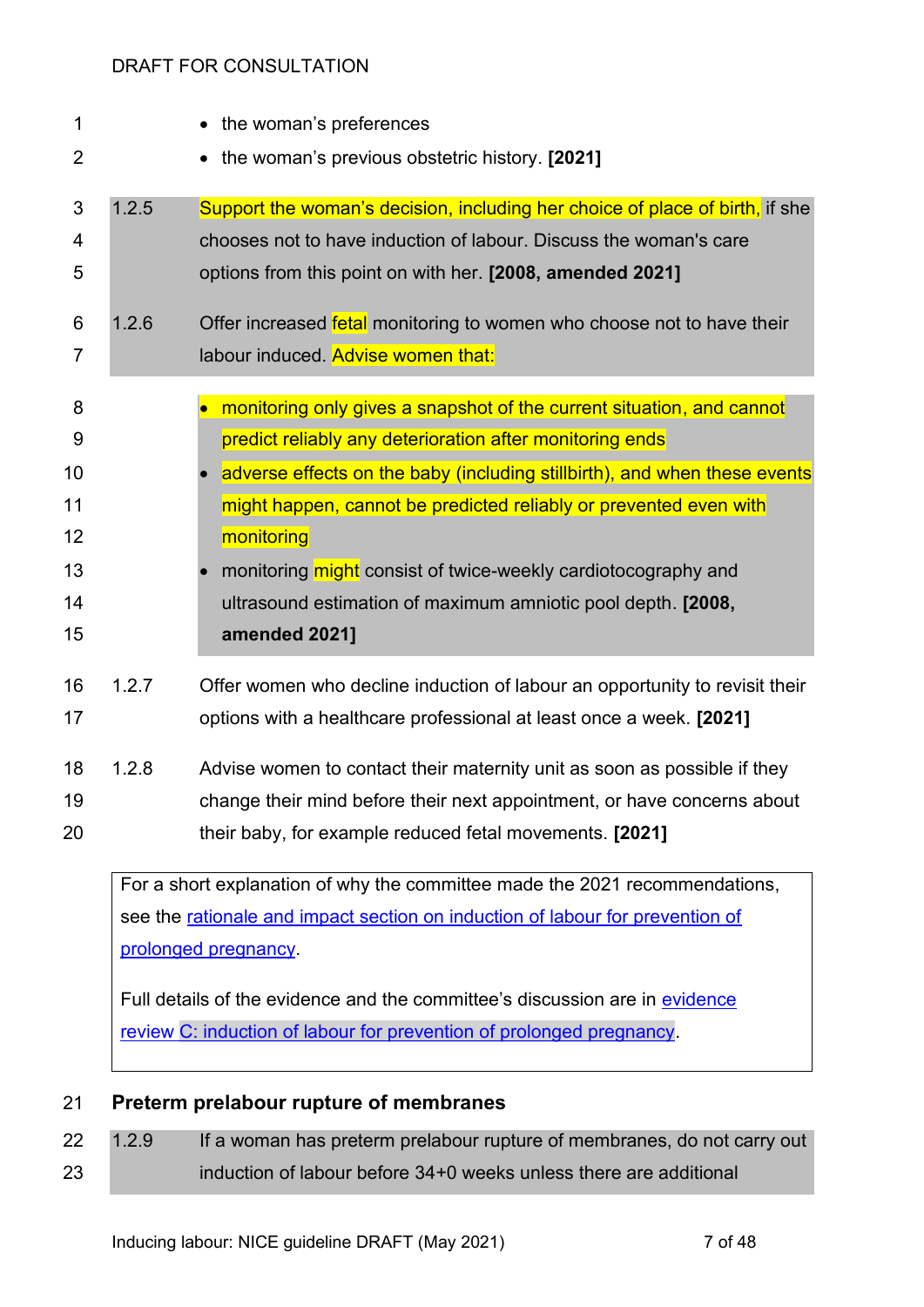<span id="page-7-0"></span>

| 1<br>$\overline{2}$                        |        | obstetric indications (for example, infection or fetal compromise). Offer<br>expectant management until 37+0 weeks. [2008, updated 2021]                                                                                                                                                                          |
|--------------------------------------------|--------|-------------------------------------------------------------------------------------------------------------------------------------------------------------------------------------------------------------------------------------------------------------------------------------------------------------------|
| 3<br>4<br>5<br>6                           | 1.2.10 | If a woman has preterm prelabour rupture of membranes after 34+0<br>weeks, (but before 37+0 weeks) discuss with her the options of expectant<br>management until 37+0 weeks or induction of labour. When making a<br>shared decision, take into consideration the following factors:                              |
| $\overline{7}$<br>8<br>9<br>10<br>11<br>12 |        | risks to the woman (for example, sepsis, possible need for caesarean<br>birth)<br>risks to the baby (for example, sepsis, problems relating to preterm<br>birth)<br>local availability of neonatal intensive care facilities. [2008, amended<br>2021]                                                             |
| 13<br>14<br>15<br>16<br>17                 | 1.2.11 | If a woman has preterm prelabour rupture of membranes after 34+0<br>weeks (but before 37+0 weeks), and has had a positive group B<br>streptococcus test at any time in their current pregnancy, offer immediate<br>induction of labour or caesarean birth. See the NICE guideline on<br>neonatal infection [2021] |
| 18                                         |        | Prelabour rupture of membrane at term                                                                                                                                                                                                                                                                             |
| 19<br>20                                   | 1.2.12 | Offer women with prelabour rupture of membranes at term (at or after<br>37+0 weeks) a choice of:                                                                                                                                                                                                                  |
| 21<br>22<br>23<br>24<br>25                 |        | induction of labour as soon as possible or<br>expectant management for up to 24 hours.<br>Discuss the risks and benefits of both options with the woman. [2008,<br>amended 2021]                                                                                                                                  |
| 26<br>27<br>28<br>29                       | 1.2.13 | After prelabour rupture of the membranes at term (at or over 37+0 weeks),<br>offer induction of labour if labour has not started naturally after<br>approximately 24 hours. See the <b>NICE</b> guideline on intrapartum care.<br>[2008, amended 2021]                                                            |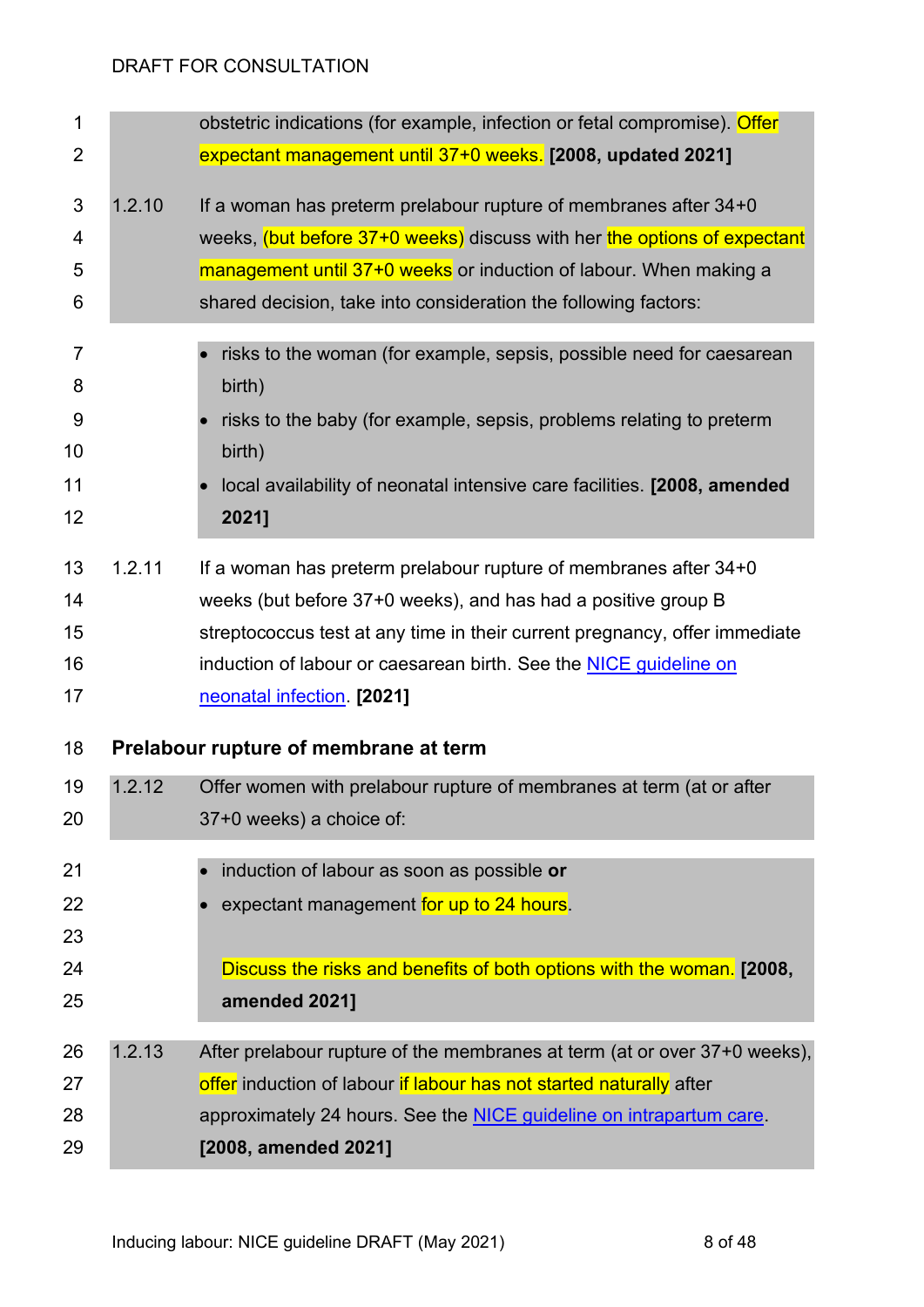- 1.2.14 Support the woman's decision if she chooses not to have induction of labour after 24 hours. Discuss the woman's care options from this point on with her. **[2021]**
- 1.2.15 If a woman has prelabour rupture of membranes at term (at or over 37+0 weeks) and has had a positive group B streptococcus test at any time in their current pregnancy, offer immediate induction of labour or caesarean birth. **[2021]**

For a short explanation of why the committee made the 2021 recommendations on prelabour rupture of membranes, see the rationale and impact section on induction [of labour for prelabour rupture of membranes.](#page-24-0)

| 8  |        | Previous caesarean birth                                                 |
|----|--------|--------------------------------------------------------------------------|
| 9  | 1.2.16 | Advise women who have had a previous caesarean birth that:               |
|    |        |                                                                          |
| 10 |        | induction of labour could lead to an increased risk of emergency         |
| 11 |        | caesarean birth                                                          |
| 12 |        | induction of labour could lead to an increased risk of uterine rupture   |
| 13 |        | the methods used for induction of labour will be guided by the need to   |
| 14 |        | reduce these risks. See the recommendations on Methods for inducing      |
| 15 |        | labour [2008, amended 2021]                                              |
| 16 |        |                                                                          |
|    |        |                                                                          |
| 17 | 1.2.17 | If delivery is indicated, offer women who have had a previous caesarean  |
| 18 |        | birth a choice of:                                                       |
|    |        |                                                                          |
| 19 |        | induction of labour or                                                   |
| 20 |        | caesarean birth                                                          |
|    |        |                                                                          |
| 21 |        | Take into account the woman's circumstances and preferences. Advise      |
| 22 |        | women that they are entitled to decline the offer of treatment such as   |
| 23 |        | induction of labour or caesarean birth, even when it would benefit their |
| 24 |        | or their baby's health. [2008, amended 2021]                             |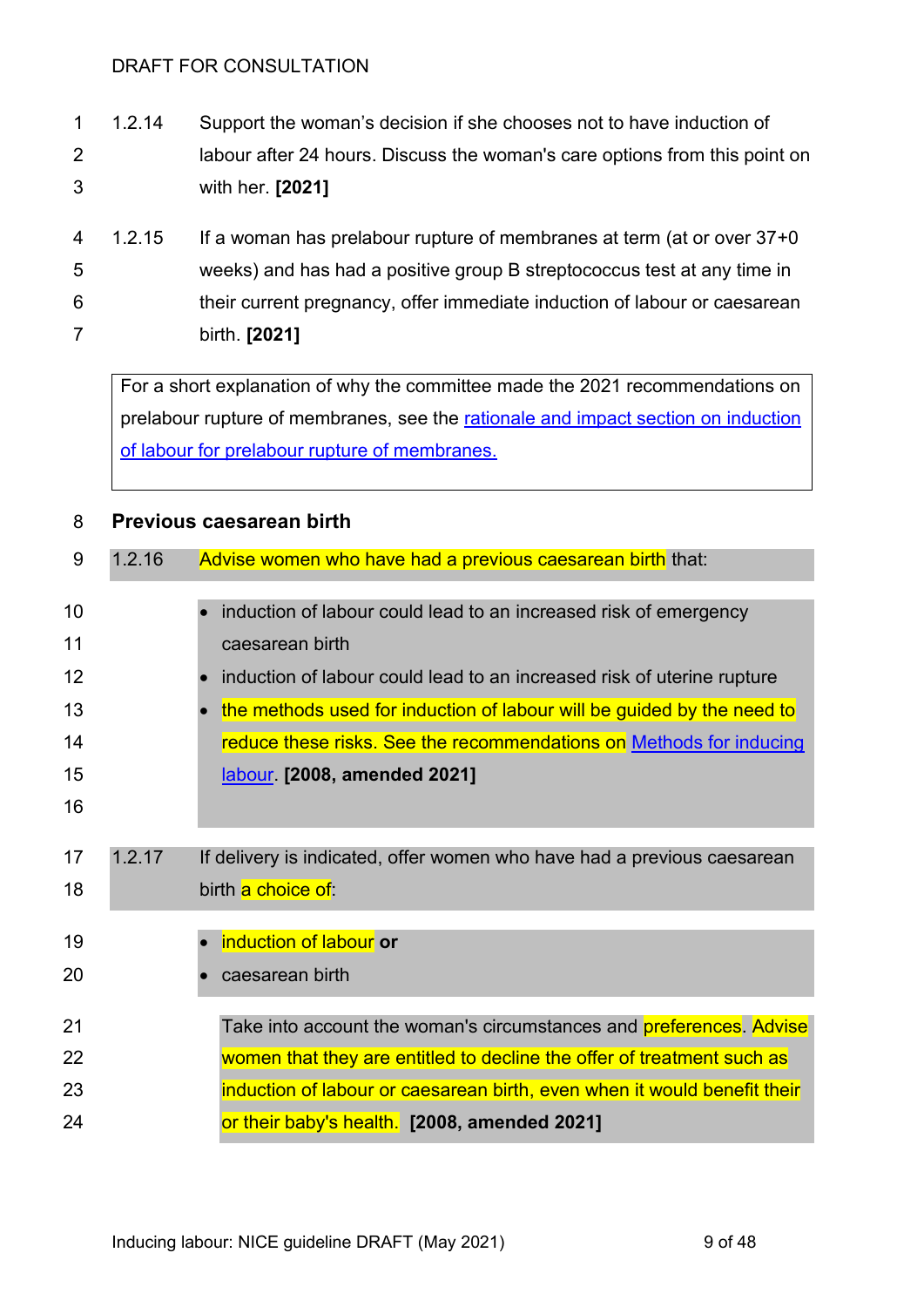<span id="page-9-0"></span>

| 1              |        | <b>Maternal request</b>                                                        |
|----------------|--------|--------------------------------------------------------------------------------|
| $\overline{2}$ | 1.2.18 | Consider requests for induction of labour only after discussing the benefits   |
| 3              |        | and risks with the woman, taking into account the woman's circumstances        |
| 4              |        | and preferences. [2008, amended 2021]                                          |
| 5              |        | <b>Breech presentation</b>                                                     |
| 6              | 1.2.19 | Induction of labour is not generally recommended if a woman's baby is in       |
| 7              |        | the breech position. [2008, amended 2021]                                      |
| 8              | 1.2.20 | Consider induction of labour for babies in the breech position if:             |
| 9              |        | delivery is indicated and                                                      |
| 10             |        | external cephalic version is unsuccessful, declined or contraindicated         |
| 11             |        | and                                                                            |
| 12             |        | the woman chooses not to have an elective caesarean birth.                     |
| 13             |        |                                                                                |
| 14             |        | Discuss the possible risks associated with induction with the woman.           |
| 15             |        | [2008, amended 2021]                                                           |
| 16             |        | <b>Fetal growth restriction</b>                                                |
| 17             | 1.2.21 | Do not induce labour if there is fetal growth restriction with confirmed fetal |
| 18             |        | compromise. Offer caesarean birth instead. [2008, amended 2021]                |
| 19             |        | <b>Suspected fetal macrosomia</b>                                              |
| 20             | 1.2.22 | Offer women with <b>suspected fetal macrosomia</b> , and without diabetes, the |
| 21             |        | choice of induction of labour or expectant management after a discussion       |
| 22             |        | of the benefits and risks of both options. Discuss that:                       |
| 23             |        | there is limited evidence that induction of labour could reduce the risk       |
| 24             |        | of shoulder dystocia                                                           |
| 25             |        | there is very limited evidence that induction of labour could increase the     |
| 26             |        | risk of third- or fourth-degree perineal tears                                 |
| 27             |        | there is evidence showing no difference in the risk of perinatal death,        |
| 28             |        | brachial plexus injuries in the baby, or the need for caesarean birth          |
| 29             |        | between the 2 options.                                                         |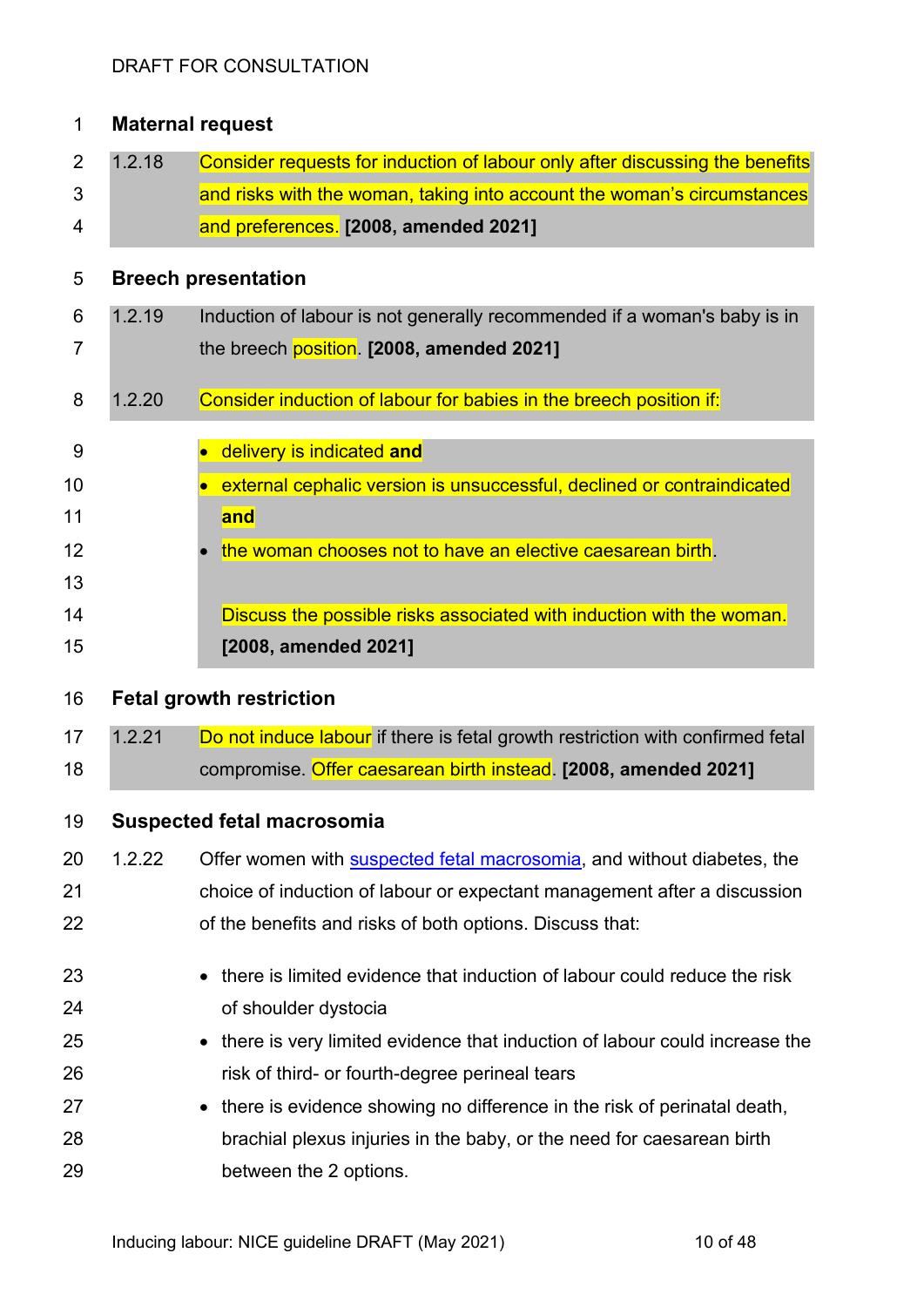| 2 | Base the choice of care on the woman's circumstances and her            |
|---|-------------------------------------------------------------------------|
| 3 | preferences and support her decision. Support recruitment into clinical |
| 4 | trials, if available. [2021]                                            |
|   |                                                                         |

 1.2.23 For guidance on suspected fetal macrosomia in women with pre-existing or gestational diabetes see the [NICE guideline on diabetes in pregnancy.](https://www.nice.org.uk/guidance/ng3/chapter/Recommendations#intrapartum-care) **[2021]**

For a short explanation of why the committee made the 2021 recommendations, see the rationale and impact section on induction of labour for suspected fetal macrosomia.

Full details of the evidence and the committee's discussion are in [evidence](http://www.nice.org.uk/guidance/indevelopment/gid-ngxxx/documents)  review [A: induction of labour for suspected](http://www.nice.org.uk/guidance/indevelopment/gid-ngxxx/documents) fetal macrosomia.

## **History of precipitate labour**

 1.2.24 Do not routinely offer induction of labour to women with a history of [precipitate](#page-20-0) labour to avoid a birth unattended by healthcare professionals. **[2008]**

## <span id="page-10-0"></span>**Intrauterine fetal death**

- 1.2.25 In the event of an intrauterine fetal death, offer support to help women and **their partners and family cope with the emotional and physical**  consequences of the death. Offer them information about specialist support. **[2008]**
- 17 1.2.26 In the event of an intrauterine fetal death, if the woman appears to be physically well, her membranes are intact and there is no evidence of **infection or bleeding, discuss the options for birth (expectant**  management, induction of labour or caesarean birth) and support the woman's decision. **[2008, amended 2021]**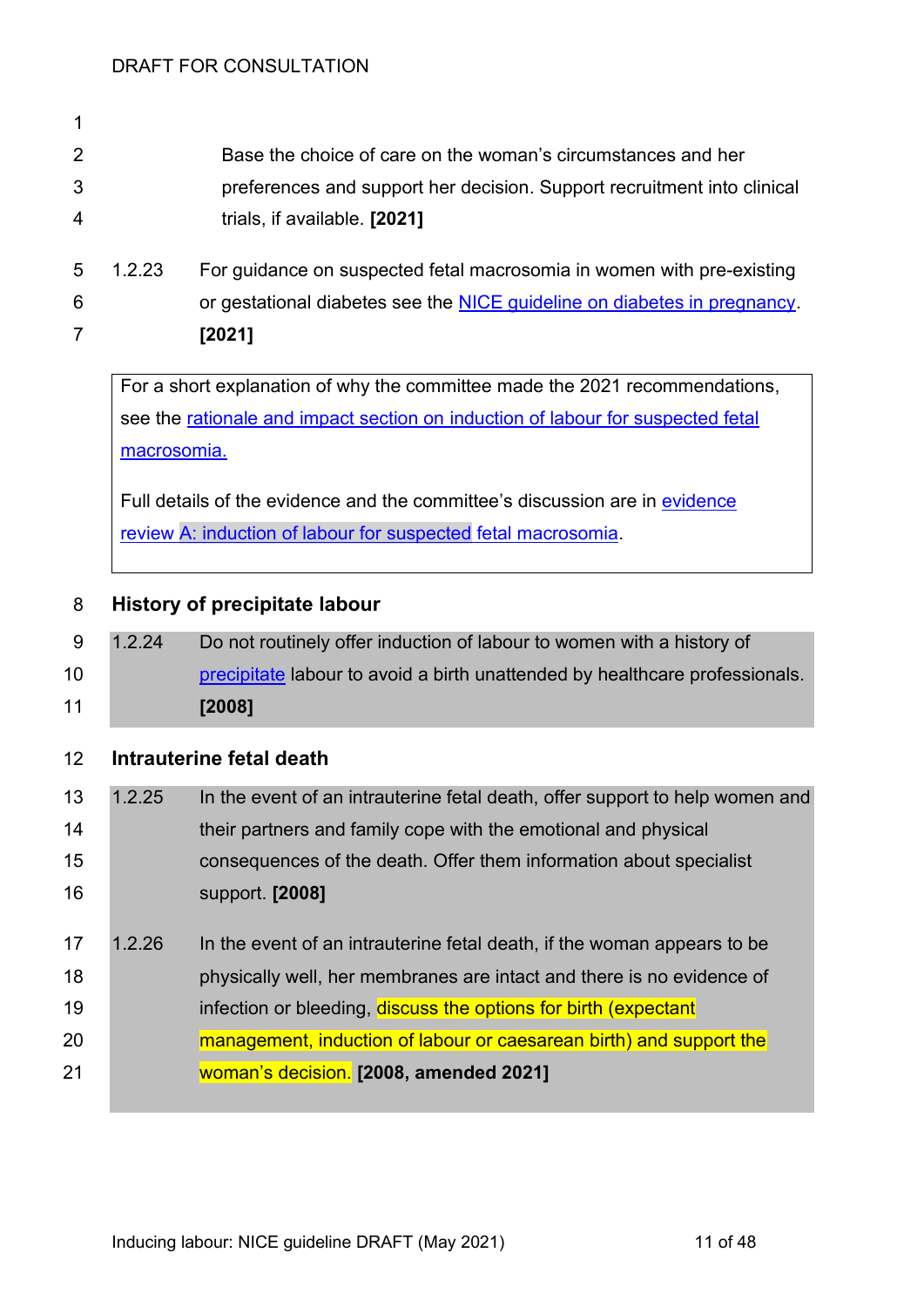1 1.2.27 In the event of an intrauterine fetal death, if there is evidence of ruptured 2 membranes, infection or bleeding, offer immediate induction of labour or caesarean birth. **[2008, amended 2021]**

#### **Women with a non-scarred uterus**

In October 2021, some uses of mifepristone, dinoprostone and misoprostol in recommendation 1.2.28 were off label. See NICE's information on [prescribing medicines.](https://www.nice.org.uk/about/what-we-do/our-programmes/nice-guidance/nice-guidelines/making-decisions-using-nice-guidelines#prescribing-medicines)

| 11             |        | 2021]                                                                    |
|----------------|--------|--------------------------------------------------------------------------|
| 10             |        | recommendations on monitoring of uterine contractions. [2008, amended    |
| - 9            |        | drug used on clinical circumstances and national protocols. Follow the   |
| -8             |        | dinoprostone or oral or vaginal misoprostol. Base the choice and dose of |
| $\overline{7}$ |        | offer oral mifepristone 200 mg followed 36 to 48 hours later by vaginal  |
| -6             | 1.2.28 | If a woman with an intrauterine fetal death chooses an induced labour,   |

#### <span id="page-11-0"></span>**Women who have had a previous caesarean birth**

- 1.2.29 Advise women who have intrauterine fetal death, and who have had a previous lower segment caesarean birth, that the uterine scar increases the risk of uterine rupture if labour is induced and that this should be taken into account when deciding on their birth option. **[2021]**
- 1.2.30 If a woman with an intrauterine fetal death and a previous lower segment caesarean birth chooses an induced labour, follow the recommendations **19** on [monitoring](#page-15-0) of uterine contractions and provide one-to-one midwifery care of the woman during labour and birth. **[2021]**
- 1.2.31 Be aware that both dinoprostone and misoprostol are contraindicated in women with a uterine scar. **[2021]**

For a short explanation of why the committee made the 2021 recommendations, see the [rationale and impact section on induction of labour for intrauterine fetal](#page-25-0)  [death after previous caesarean birth.](#page-25-0)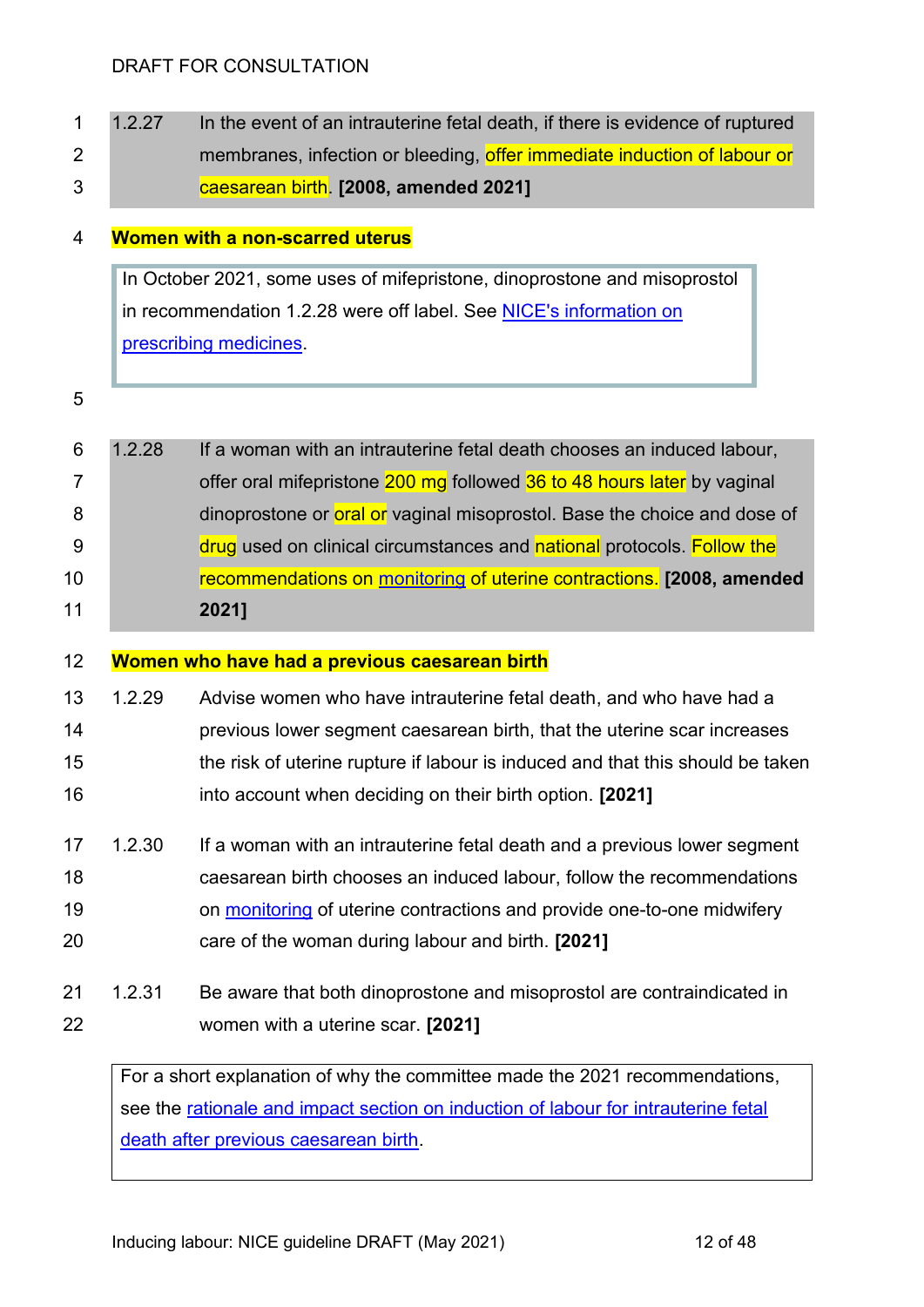Full details of the [evidence](http://www.nice.org.uk/guidance/indevelopment/gid-ngxxx/documents) and the committee's discussion are in evidence review [D: induction of labour for intrauterine fetal death after previous caesarean](http://www.nice.org.uk/guidance/indevelopment/gid-ngxxx/documents)  [birth.](http://www.nice.org.uk/guidance/indevelopment/gid-ngxxx/documents)

# **1.3 Methods for induction of labour**

## <span id="page-12-1"></span>**Membrane sweeping**

<span id="page-12-0"></span>

| 3  | 1.3.1 | Explain to women:                                                                |
|----|-------|----------------------------------------------------------------------------------|
| 4  |       | what a membrane sweep is                                                         |
| 5  |       | that membrane sweeping might make it more likely that labour will start          |
| 6  |       | naturally, and so reduces the need for induction of labour to prevent            |
| 7  |       | prolonged pregnancy                                                              |
| 8  |       | that discomfort and vaginal bleeding are possible from the procedure.            |
| 9  |       | [2008, amended 2021]                                                             |
| 10 | 1.3.2 | Obtain consent from the woman before carrying out membrane sweeping.             |
| 11 |       | [2021]                                                                           |
|    |       |                                                                                  |
| 12 | 1.3.3 | Offer women a vaginal examination for membrane sweeping before formal            |
| 13 |       | induction of labour. [2008]                                                      |
| 14 | 1.3.4 | At antenatal visits from 39+0 weeks, offer women a vaginal examination           |
| 15 |       | for membrane sweeping. [2008, amended 2021]                                      |
| 16 | 1.3.5 | Consider additional membrane sweeping if labour does not start                   |
| 17 |       | spontaneously. [2008, amended 2021]                                              |
|    |       |                                                                                  |
| 18 |       | Pharmacological and mechanical methods for inducing labour                       |
| 19 | 1.3.6 | Explain to women that a vaginal examination to assess the readiness of           |
| 20 |       | the cervix (recorded as the <b>Bishop score</b> ) will determine which method of |
| 21 |       | induction will be offered first. [2021]                                          |
| 22 | 1.3.7 | Discuss with women the risks of pharmacological methods to induce                |
| 23 |       | labour. Include that:                                                            |
|    |       |                                                                                  |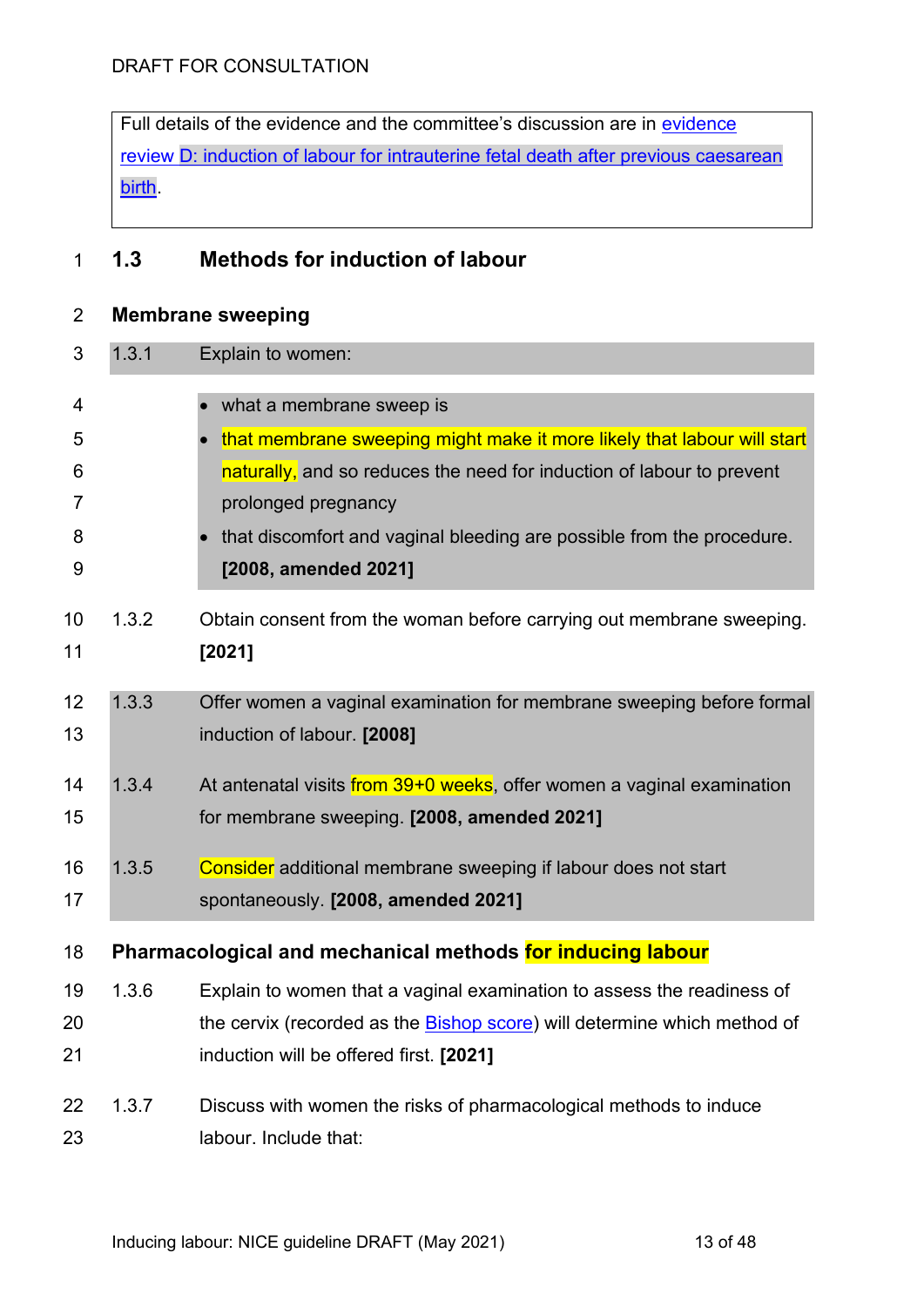| 1              |        | uterine activity and fetal condition must be monitored regularly                     |
|----------------|--------|--------------------------------------------------------------------------------------|
| $\overline{2}$ |        | both dinoprostone and misoprostol can cause hyperstimulation, but the                |
| 3              |        | risk may be higher with vaginal misoprostol                                          |
| 4              |        | if hyperstimulation does occur, the induction treatment will be stopped<br>$\bullet$ |
| 5              |        | by giving no further medication, or by removal of vaginally administered             |
| 6              |        | products when possible                                                               |
| 7              |        | there are differences in the ease with which different vaginal products              |
| 8              |        | can be removed                                                                       |
| 9              |        | hyperstimulation can be treated with tocolysis, but hyperstimulation                 |
| 10             |        | caused by misoprostol may be more difficult to reverse. [2021]                       |
| 11             | 1.3.8  | Follow the manufacturers' guidance on the use of dinoprostone and                    |
| 12             |        | misoprostol preparations for the induction of labour, including when to              |
| 13             |        | remove dinoprostone controlled-release vaginal delivery systems. [2021]              |
|                |        |                                                                                      |
| 14             | 1.3.9  | For women with a Bishop score of 6 or less, offer induction of labour with           |
| 15             |        | dinoprostone as vaginal tablet, vaginal gel or controlled-release vaginal            |
| 16             |        | delivery system. [2021]                                                              |
| 17             | 1.3.10 | For women with a Bishop score of 6 or less, consider induction of labour             |
| 18             |        | with low-dose oral misoprostol (25 micrograms) if:                                   |
| 19             |        | • the woman would prefer an oral preparation or                                      |
| 20             |        | induction of labour with dinoprostone has not led to an adequate                     |
| 21             |        | change in the Bishop score and the woman wants to try a different                    |
| 22             |        | pharmacological option. [2021]                                                       |
|                |        |                                                                                      |
| 23             | 1.3.11 | For women with a Bishop score of 6 or less, consider a mechanical                    |
| 24             |        | method to induce labour (for example, a balloon catheter) if:                        |
| 25             |        | pharmacological methods are not suitable (for example, in women with                 |
| 26             |        | a higher risk of hyperstimulation or those who have had a previous                   |
| 27             |        | caesarean birth) or                                                                  |
| 28             |        | the woman chooses to use a mechanical method. [2021]                                 |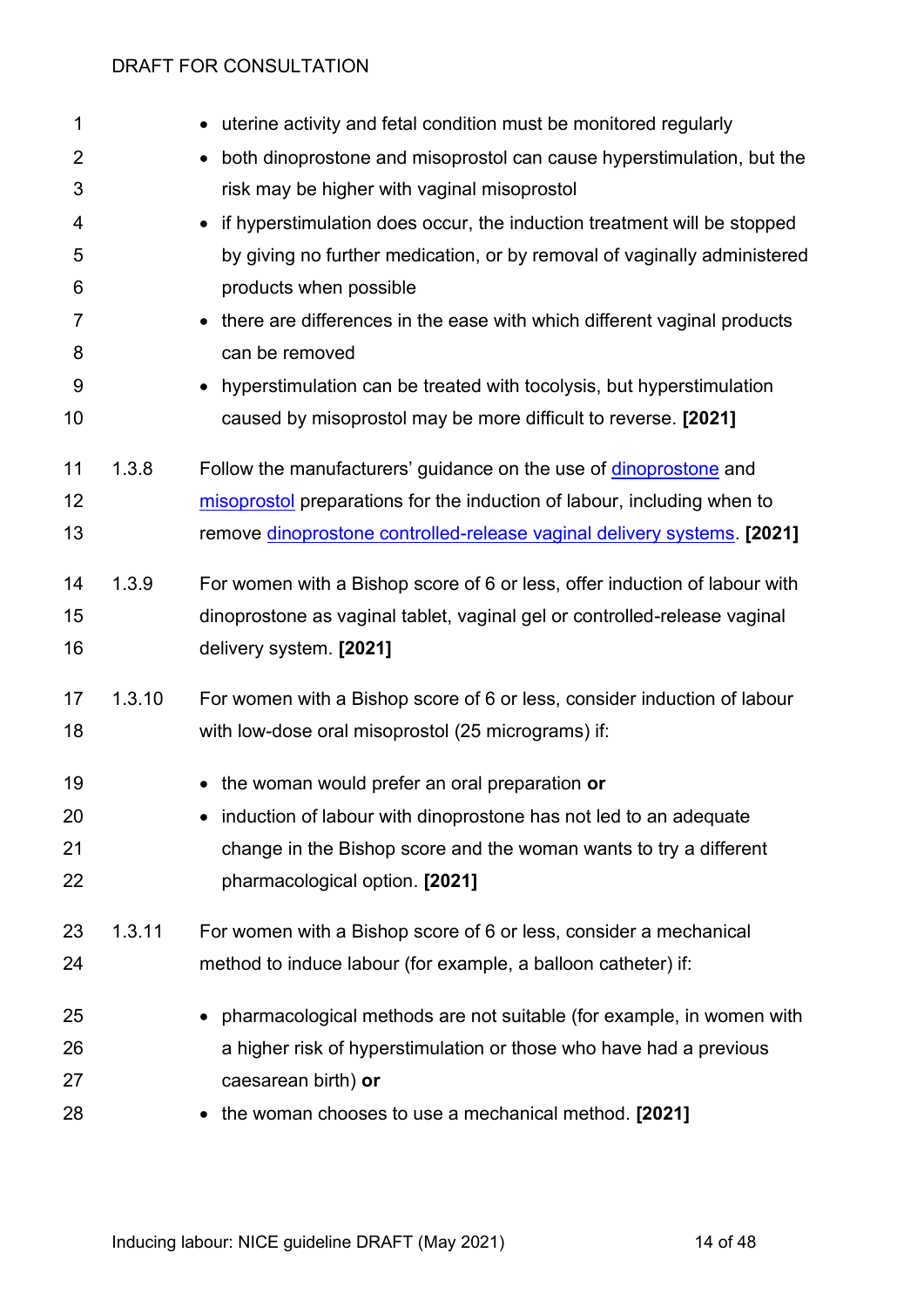1.3.12 For women with a Bishop score of more than 6, offer induction of labour with amniotomy and an intravenous oxytocin infusion. **[2021]**

For a short explanation of why the committee made the 2021 recommendations, see the [rationale and impact section on methods for induction of labour.](#page-26-0)

Full details of the [evidence](http://www.nice.org.uk/guidance/indevelopment/gid-ngxxx/documents) and the committee's discussion are in evidence review [B: methods for induction of labour.](http://www.nice.org.uk/guidance/indevelopment/gid-ngxxx/documents)

## **1.4 Methods that are not recommended for induction of labour**

| 4              | <b>Pharmacological methods</b> |                                                                         |  |  |
|----------------|--------------------------------|-------------------------------------------------------------------------|--|--|
| 5              | 1.4.1                          | Discuss with women that the available evidence does not support the use |  |  |
| 6              |                                | of the following methods for induction of labour:                       |  |  |
|                |                                |                                                                         |  |  |
| $\overline{7}$ |                                | oral dinoprostone                                                       |  |  |
| 8              |                                | intravenous dinoprostone                                                |  |  |
| 9              |                                | extra-amniotic dinoprostone or PGF <sub>2</sub><br>$\bullet$            |  |  |
| 10             |                                | intracervical dinoprostone                                              |  |  |
| 11             |                                | vaginal PGF <sub>2</sub><br>$\bullet$                                   |  |  |
| 12             |                                | intravenous oxytocin alone                                              |  |  |
| 13             |                                | hyaluronidase                                                           |  |  |
| 14             |                                | corticosteroids                                                         |  |  |
| 15             |                                | oestrogen                                                               |  |  |
| 16             |                                | relaxin                                                                 |  |  |
| 17             |                                | mifepristone (except in combination for intrauterine fetal death, see   |  |  |
| 18             |                                | recommendation 1.2.28)                                                  |  |  |
| 19             |                                | vaginal nitric oxide donors. [2008, amended 2021]                       |  |  |
| 20             |                                | Non-pharmacological methods                                             |  |  |
| 21             | 1.4.2                          | Discuss with women that the available evidence does not support the     |  |  |
| 22             |                                | following methods for induction of labour:                              |  |  |
| 23             |                                | osmotic cervical dilators                                               |  |  |
| 24             |                                | herbal supplements                                                      |  |  |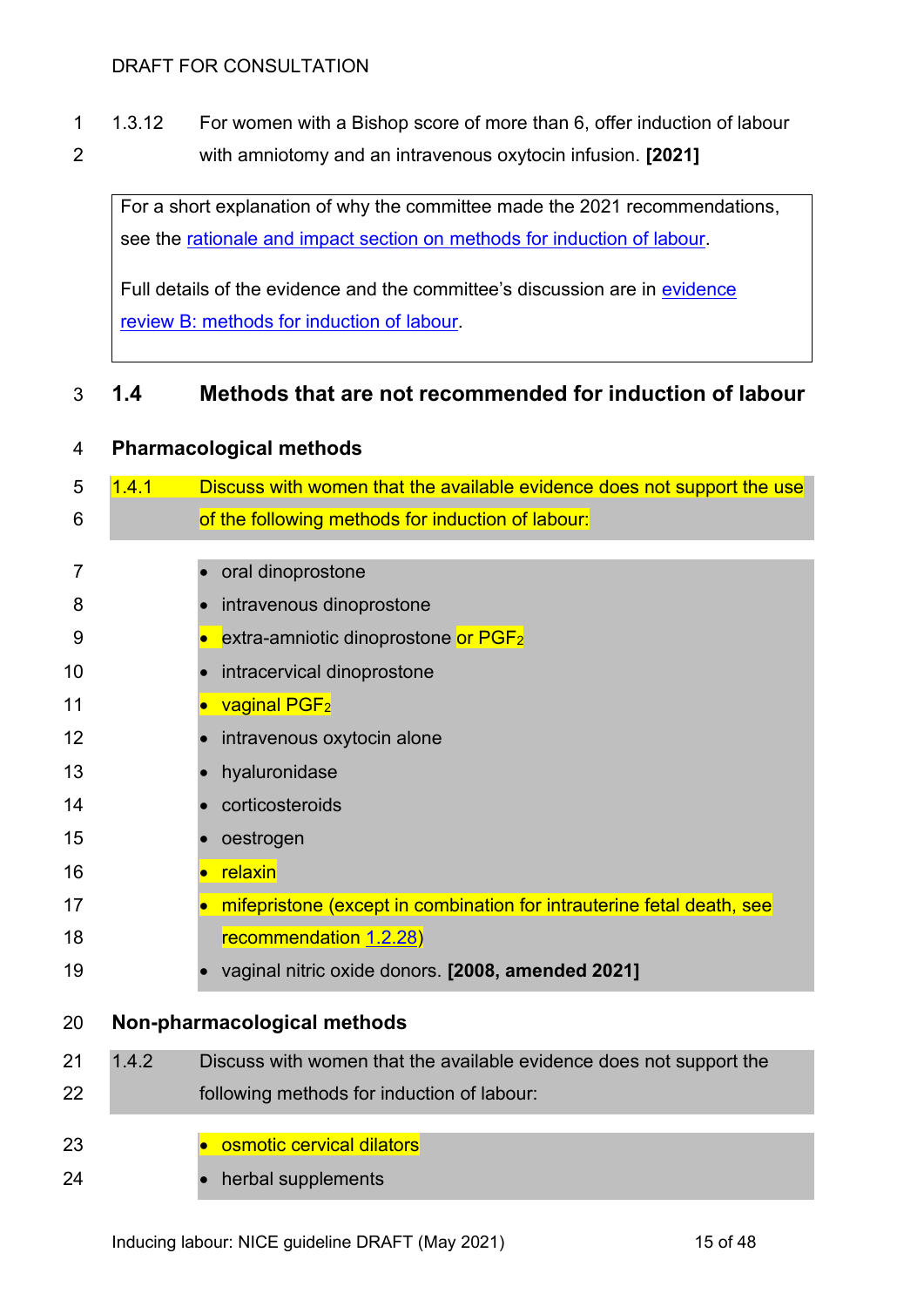<span id="page-15-1"></span><span id="page-15-0"></span>

| 1  |                   | acupuncture                                                                |
|----|-------------------|----------------------------------------------------------------------------|
| 2  |                   | homeopathy                                                                 |
| 3  |                   | castor oil                                                                 |
| 4  |                   | hot baths                                                                  |
| 5  |                   | enemas                                                                     |
| 6  |                   | sexual intercourse. [2008]                                                 |
| 7  | 1.5               | <b>Assessment before induction, monitoring and pain relief</b>             |
| 8  |                   | <b>Assessment before induction</b>                                         |
| 9  | 1.5.1             | Before induction of labour is carried out:                                 |
| 10 |                   | abdominally assess the level and stability of the fetal head in the lower  |
| 11 |                   | part of the uterus at or near the pelvic brim                              |
| 12 |                   | assess and record the Bishop score                                         |
| 13 |                   | confirm a normal fetal heart rate pattern and absence of uterine           |
| 14 |                   | contractions using antenatal cardiotocography interpretation. [2008,       |
| 15 |                   | amended 2021]                                                              |
| 16 | 1.5.2             | Ensure facilities are available for cardiotocography wherever induction of |
| 17 |                   | labour is started. [2008, amended 2021]                                    |
| 18 | <b>Monitoring</b> |                                                                            |
| 19 | 1.5.3             | When uterine contractions begin after administering dinoprostone or        |
| 20 |                   | misoprostol, assess fetal wellbeing and uterine contractions with          |
| 21 |                   | intrapartum cardiotocography interpretation and:                           |
| 22 |                   | if the cardiotocogram is confirmed as normal, review the individual        |
| 23 |                   | circumstances and, if considered low risk, use intermittent auscultation   |
| 24 |                   | unless there are clear indications for further cardiotocography.           |
| 25 |                   | if the fetal heart rate is abnormal or there are excessive uterine         |
| 26 |                   | contractions do not administer any more doses and remove any vaginal       |
| 27 |                   | pessaries or delivery systems if possible.                                 |
|    |                   |                                                                            |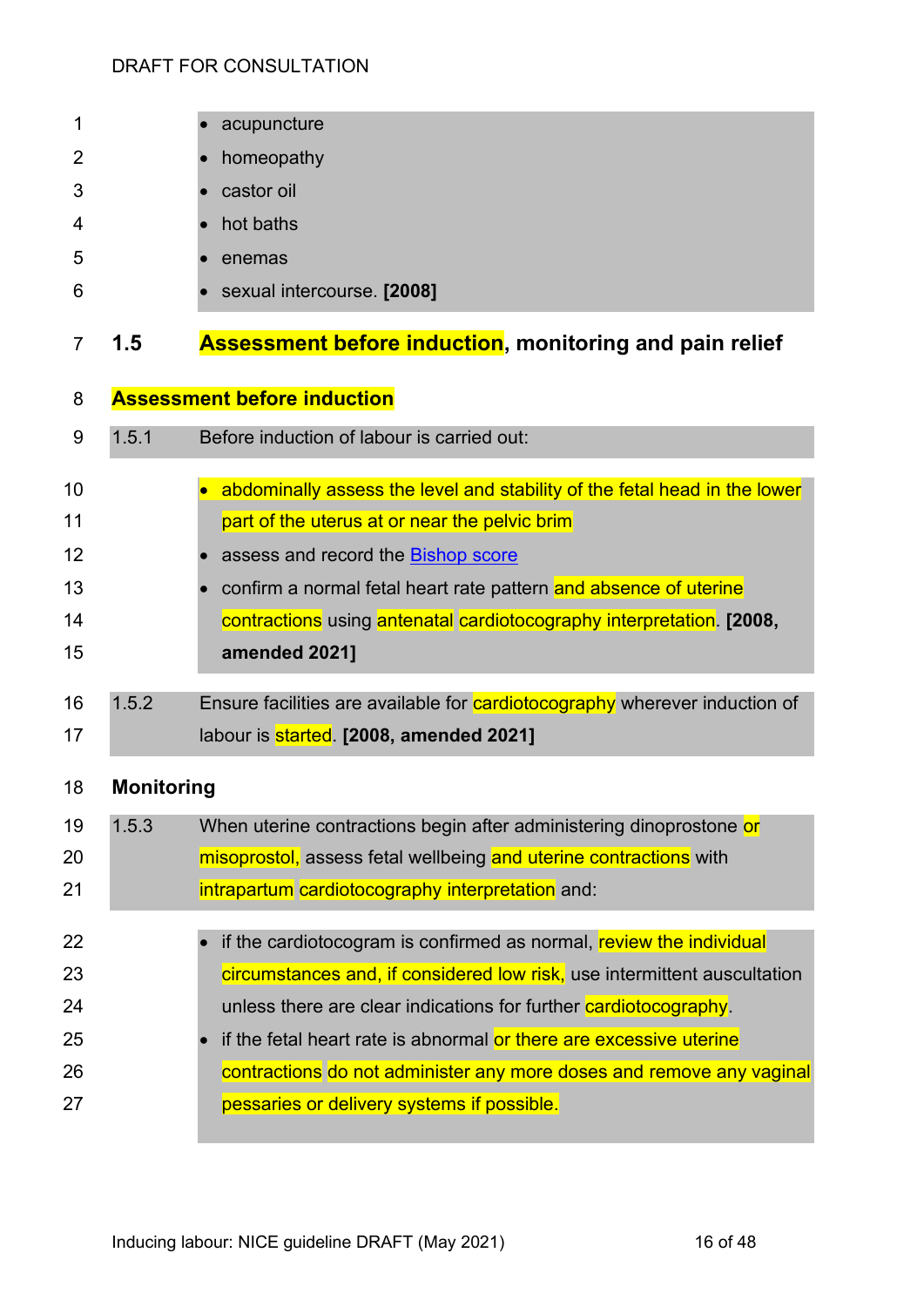<span id="page-16-0"></span>

| $\mathbf 1$    | Follow the advice on monitoring during labour in the NICE guideline on |                                                                             |  |
|----------------|------------------------------------------------------------------------|-----------------------------------------------------------------------------|--|
| $\overline{2}$ |                                                                        | intrapartum care [2008, amended 2021]                                       |  |
| 3              | 1.5.4                                                                  | Reassess the Bishop score at appropriate intervals to monitor progress,     |  |
| 4              |                                                                        | depending on the method of induction being used, and the clinical           |  |
| 5              |                                                                        | condition of the woman. [2008, amended 2021]                                |  |
| 6              | 1.5.5                                                                  | Once active labour is established, carry out maternal and fetal monitoring  |  |
| $\overline{7}$ |                                                                        | as described in the <b>NICE</b> guideline on intrapartum care. [2008]       |  |
| 8              | <b>Pain relief</b>                                                     |                                                                             |  |
| 9              | 1.5.6                                                                  | Explain to women being offered induction of labour that induced labour is   |  |
| 10             |                                                                        | likely to be more painful than spontaneous labour. [2008]                   |  |
| 11             | 1.5.7                                                                  | Discuss the available pain relief options in different settings with women. |  |
| 12             |                                                                        | [2008]                                                                      |  |
| 13             | 1.5.8                                                                  | During induction of labour, provide women with the pain relief appropriate  |  |
| 14             |                                                                        | for them and their pain as described in the NICE guideline on intrapartum   |  |
| 15             |                                                                        | care. This can include simple analgesia, labour in water and epidural       |  |
| 16             |                                                                        | analgesia. [2008, amended 2021]                                             |  |
| 17             | 1.6                                                                    | <b>Outpatient induction</b>                                                 |  |
| 18             | 1.6.1                                                                  | Consider outpatient induction of labour with vaginal dinoprostone           |  |
| 19             |                                                                        | preparations or mechanical methods in women without existing medical        |  |
| 20             |                                                                        | conditions or obstetric complications. [2008, amended 2021]                 |  |
| 21             | 1.6.2                                                                  | Carry out a full clinical assessment of the woman and fetus (see            |  |
| 22             |                                                                        | recommendation 1.5.1 and 1.5.2) and ensure safety and support               |  |
| 23             |                                                                        | procedures are in place. [2008, amended 2021]                               |  |
| 24             | 1.6.3                                                                  | For induction being undertaken on an outpatient basis, agree a review       |  |
| 25             |                                                                        | plan with the woman before she returns home. [2008, amended 2021]           |  |
| 26             | 1.6.4                                                                  | Ask women to contact their obstetrician/midwife:                            |  |
| 27             |                                                                        | when contractions begin or                                                  |  |
|                |                                                                        |                                                                             |  |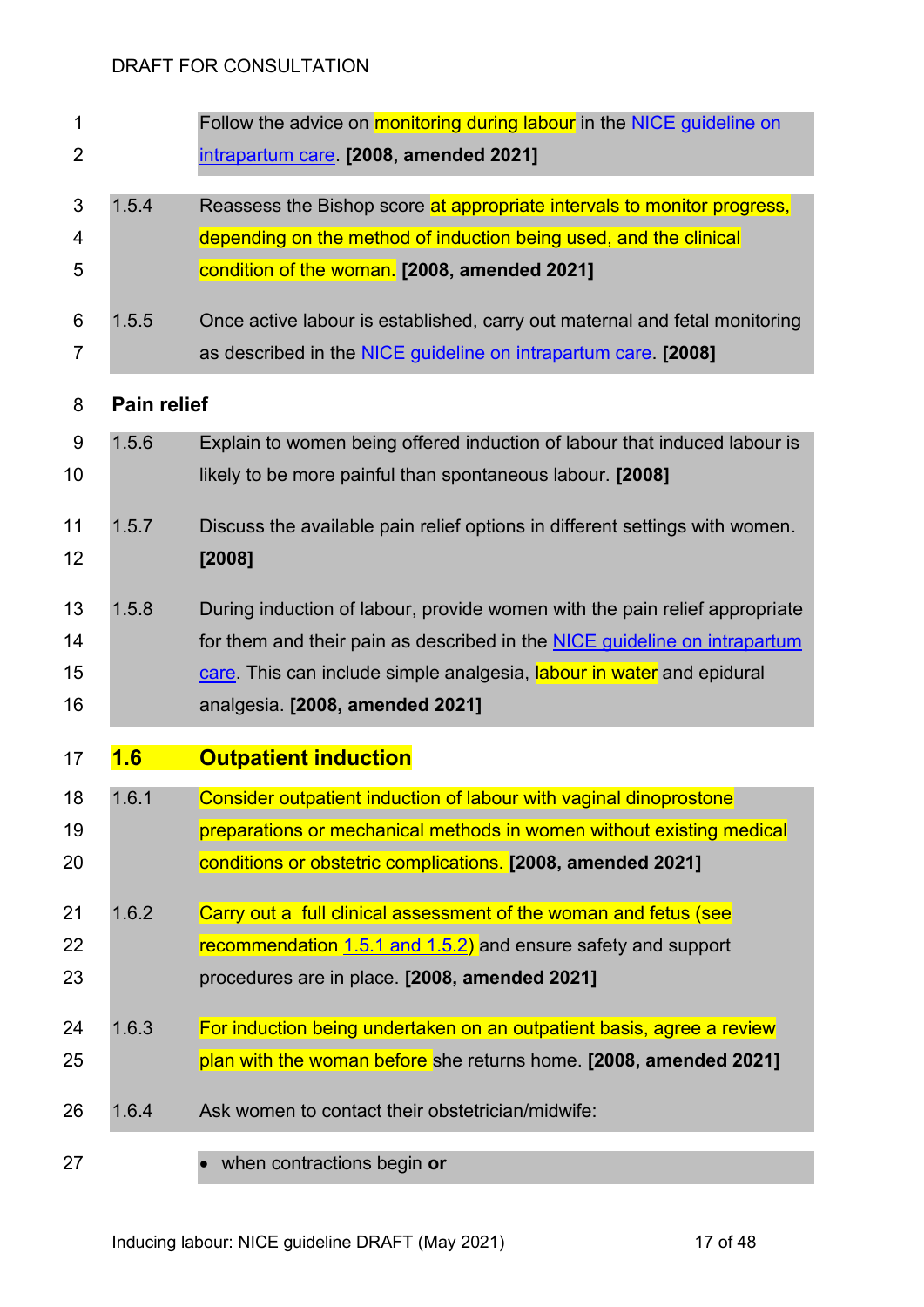| 1  |       | if there are no contractions (in an agreed timeframe, depending on the     |
|----|-------|----------------------------------------------------------------------------|
| 2  |       | method used) or                                                            |
| 3  |       | if her membranes rupture or                                                |
| 4  |       | if she develops bleeding or                                                |
| 5  |       | if she has any other concerns, such as reduced fetal movements,            |
| 6  |       | excessive pain or uterine contractions, side-effects or loss of the        |
| 7  |       | pessary. [2008, amended 2021]                                              |
| 8  | 1.7   | <b>Prevention and management of complications</b>                          |
|    |       |                                                                            |
| 9  |       | <b>Uterine hyperstimulation</b>                                            |
| 10 | 1.7.1 | If uterine hyperstimulation occurs during induction of labour:             |
| 11 |       | do not administer any more doses and remove any vaginal pessaries or       |
| 12 |       | delivery systems if possible                                               |
| 13 |       | consider tocolysis. [2008, amended 2021]                                   |
|    |       |                                                                            |
| 14 |       | <b>Unsuccessful induction</b>                                              |
| 15 | 1.7.2 | If induction is unsuccessful, discuss this with the woman and provide      |
| 16 |       | support. Fully reassess the woman's condition and the pregnancy in         |
| 17 |       | general, and assess fetal wellbeing using antenatal cardiotocography       |
| 18 |       | interpretation. [2008, amended 2021]                                       |
| 19 | 1.7.3 | If induction is <b>unsuccessful, discuss and agree</b> a plan for further  |
| 20 |       | management with the woman, taking into account the clinical                |
| 21 |       | circumstances. [2008, amended 2021]                                        |
| 22 | 1.7.4 | If induction is unsuccessful, the subsequent management options include:   |
|    |       |                                                                            |
| 23 |       | offering a rest period if clinically appropriate and then re-assessing the |
| 24 |       | woman                                                                      |
| 25 |       | a further attempt to induce labour (the timing and method should           |
| 26 |       | depend on the clinical situation and the woman's preferences)              |
| 27 |       | caesarean birth. See the <b>NICE</b> guideline on caesarean birth. [2008,  |
| 28 |       | amended 2021]                                                              |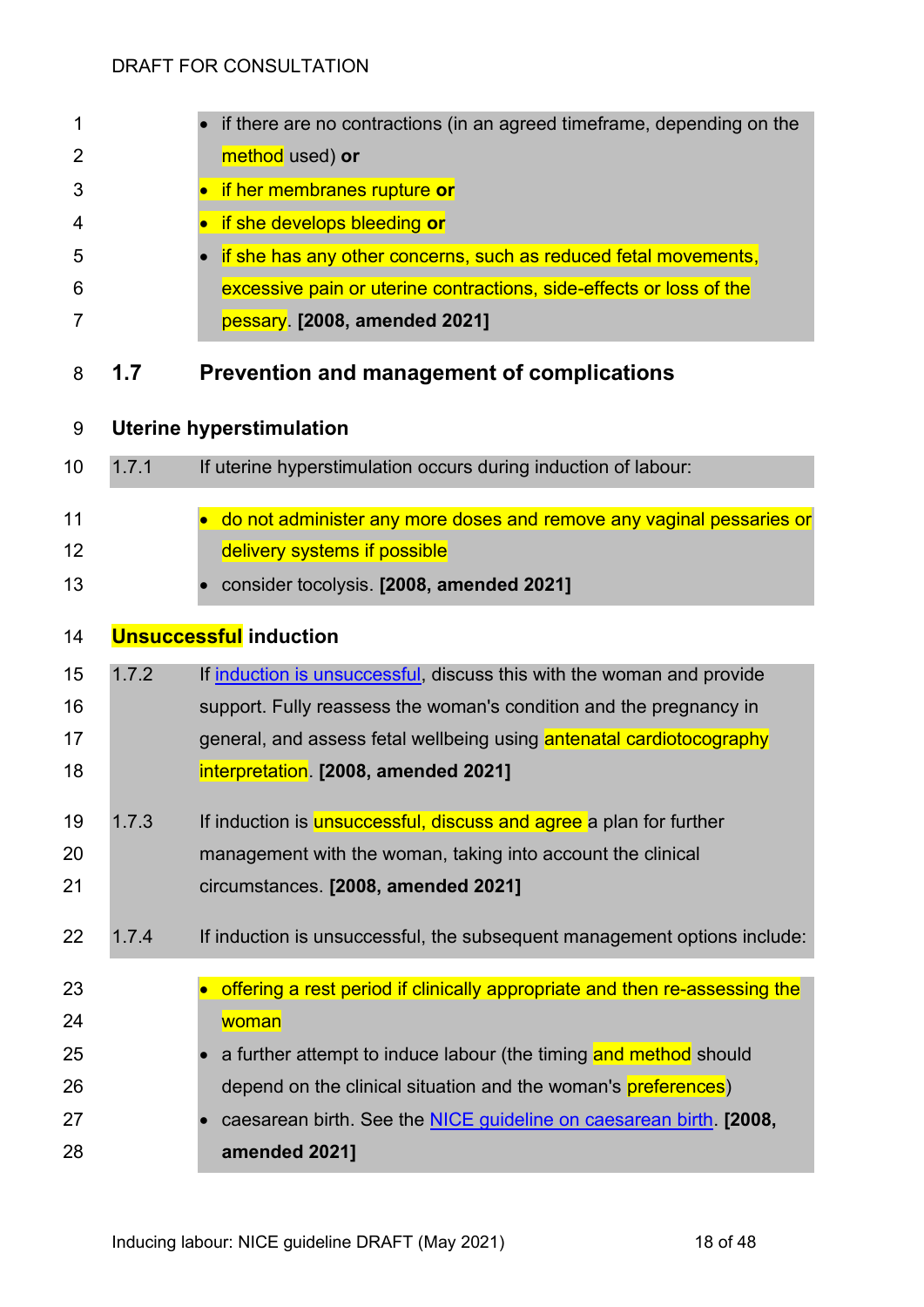## **Cord prolapse**

| 2                                      | 1.7.5                                                                              | Take the following precautions to reduce the likelihood of cord prolapse,                                                                                                                                                                                                                                                                                                                                                                                                                                                                          |  |
|----------------------------------------|------------------------------------------------------------------------------------|----------------------------------------------------------------------------------------------------------------------------------------------------------------------------------------------------------------------------------------------------------------------------------------------------------------------------------------------------------------------------------------------------------------------------------------------------------------------------------------------------------------------------------------------------|--|
| 3                                      | which may occur if labour is induced:                                              |                                                                                                                                                                                                                                                                                                                                                                                                                                                                                                                                                    |  |
| 4<br>5<br>6<br>7<br>8<br>9<br>10<br>11 |                                                                                    | before induction, abdominally assess the level and stability of the fetal<br>head in the lower part of the uterus at or near the pelvic brim<br>during the preliminary vaginal examination, obstetricians and midwives<br>should palpate for umbilical cord presentation and avoid dislodging the<br>baby's head<br>carry out continuous cardiotocography during induction if the presenting<br>part is not stable and not well-applied to the cervix. In this situation,<br>discuss the risks and benefits of induction of labour with the woman. |  |
| 12                                     |                                                                                    | [2008, amended 2021]                                                                                                                                                                                                                                                                                                                                                                                                                                                                                                                               |  |
| 13                                     |                                                                                    | <b>Antepartum haemorrhage</b>                                                                                                                                                                                                                                                                                                                                                                                                                                                                                                                      |  |
| 14                                     | 1.7.6                                                                              | Check that there are no signs of a low-lying placenta before membrane                                                                                                                                                                                                                                                                                                                                                                                                                                                                              |  |
| 15                                     |                                                                                    | sweeping and before induction of labour. [2008, amended 2021]                                                                                                                                                                                                                                                                                                                                                                                                                                                                                      |  |
| 16                                     | <b>Uterine rupture</b>                                                             |                                                                                                                                                                                                                                                                                                                                                                                                                                                                                                                                                    |  |
| 17                                     | 1.7.7                                                                              | If uterine rupture is suspected during induced labour, carry out an                                                                                                                                                                                                                                                                                                                                                                                                                                                                                |  |
| 18                                     |                                                                                    | immediate category 1 caesarean birth. See the NICE guideline on                                                                                                                                                                                                                                                                                                                                                                                                                                                                                    |  |
| 19                                     |                                                                                    | caesarean birth [2008, amended 2021]                                                                                                                                                                                                                                                                                                                                                                                                                                                                                                               |  |
| 20                                     |                                                                                    | <b>Additional information</b>                                                                                                                                                                                                                                                                                                                                                                                                                                                                                                                      |  |
| 21                                     |                                                                                    | <b>Recommendation 1.2.10</b>                                                                                                                                                                                                                                                                                                                                                                                                                                                                                                                       |  |
| 22                                     | Some preparations of vaginal dinoprostone are not approved for use before 37       |                                                                                                                                                                                                                                                                                                                                                                                                                                                                                                                                                    |  |
| 23                                     | weeks, are contraindicated for use with ruptured membranes, or should be used with |                                                                                                                                                                                                                                                                                                                                                                                                                                                                                                                                                    |  |

- caution with ruptured membranes. Refer to the individual summaries of product
- characteristics for each preparation of vaginal dinoprostone for further details.
- [Return to recommendation 1.2.10](#page-7-0)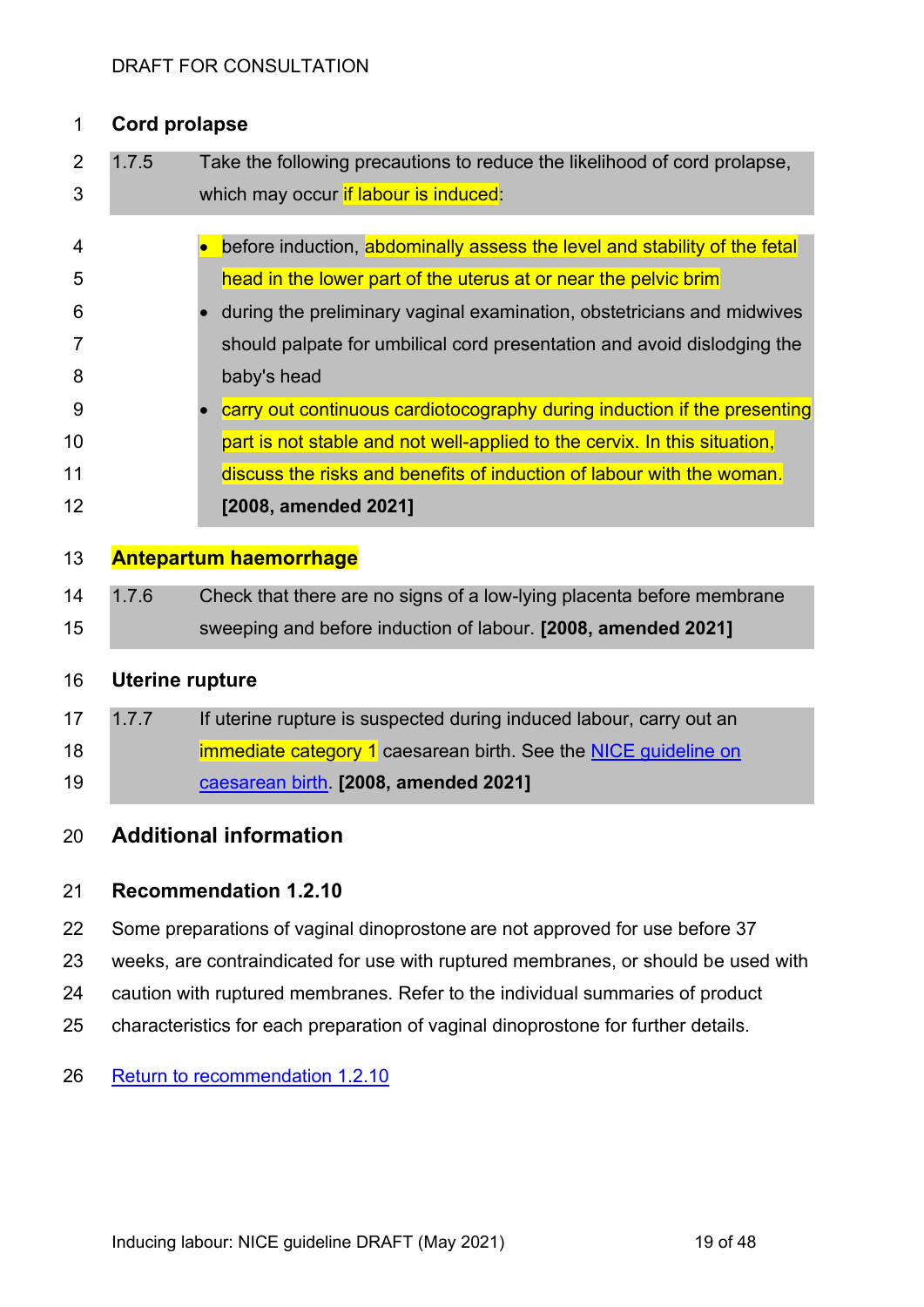## **Terms used in this guideline**

- This section defines terms that have been used in a particular way for this guideline.
- 3 For other definitions see the [NICE glossary](https://www.nice.org.uk/glossary) and the Think Local, Act Personal Care
- [and Support Jargon Buster.](http://www.thinklocalactpersonal.org.uk/Browse/Informationandadvice/CareandSupportJargonBuster/)

## <span id="page-19-1"></span>**Bishop score**

- <span id="page-19-2"></span> The Bishop score is a numerical value obtained by doing a vaginal examination, and is based on the dilation, effacement (or length), position and consistency of the cervix and the station of the head with respect to the ischial spines of the pelvis. A score of 8 or more generally indicates that the cervix is ready to dilate, (previously the terms 'ripe' or 'favourable' were widely used) and when there is a high chance of spontaneous labour, or response to interventions made to induce labour. For the purposes of this guideline, a Bishop score of less than or equal to 6, or a score greater than 6, was used to help determine choice of pharmacological or mechanical
- methods to induce labour.

## **Dinoprostone**

- Dinoprostone is the international non-proprietary name for prostaglandin E2.
- Previous versions of this guideline referred to prostaglandin E2, or PGE2, but in
- order to ensure uniformity with the naming conventions in the BNF, this version
- refers to this medication as dinoprostone.

## <span id="page-19-0"></span>**Expectant management**

 A management approach, also called 'wait and watch', when no medical or surgical treatment is given. The aim is to see if labour will begin naturally.

## **Membrane sweeping**

- Membrane sweeping involves the examining finger passing through the cervix to rotate against the wall of the uterus, to separate the chorionic membrane from the decidua of the uterus. If the cervix will not admit a finger, massaging around the cervix in the vaginal fornices may achieve a similar effect. For the purpose of this guideline, membrane sweeping is regarded as an adjunct to induction of labour
- rather than an actual method of induction.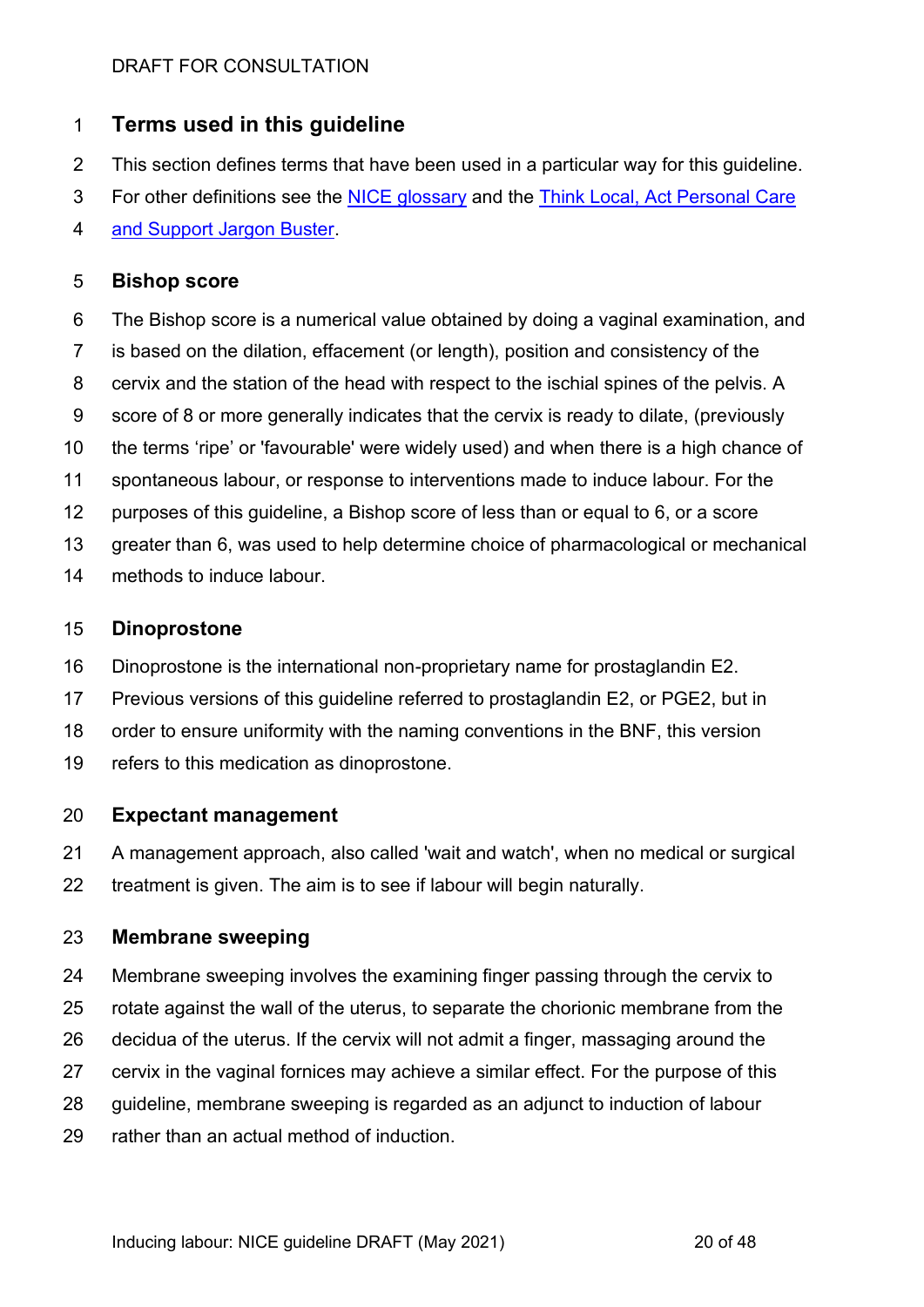## <span id="page-20-0"></span>**Precipitate labour**

- A labour that is very quick and short, and the baby is born less than 3 hours after the
- start of uterine contractions.

#### **Suspected fetal macrosomia**

- A fetus that is believed to be large for its gestational age, defined for the purposes of
- this guideline as an estimated fetal weight above the 95th percentile, at or after 36
- weeks of pregnancy.

## **Unsuccessful induction**

Unsuccessful induction is defined as labour not starting after one cycle of treatment.

# **Recommendations for research**

The guideline committee has made the following recommendations for research.

## **Key recommendations for research**

#### **1 Prevention of prolonged pregnancy**

- At what gestational age should induction of labour be offered in the subgroups of
- women who may be more likely to experience adverse outcomes if pregnancy
- continues? **[2021]**

For a short explanation of why the committee made this recommendation, see the [rationale section on induction of labour for prevention of prolonged pregnancy.](#page-23-0)

Full details of the [evidence](http://www.nice.org.uk/guidance/indevelopment/gid-ngxxx/documents) and the committee's discussion are in evidence review [C: induction of labour for prevention of prolonged pregnancy.](http://www.nice.org.uk/guidance/indevelopment/gid-ngxxx/documents)

## **2 Prevention of prolonged pregnancy**

- Based on individual patient data meta-analysis, what is the optimal timing of
- induction of labour? **[2021]**

For a short explanation of why the committee made this recommendation, see the [rationale section on induction of labour for prevention of prolonged pregnancy.](#page-23-0)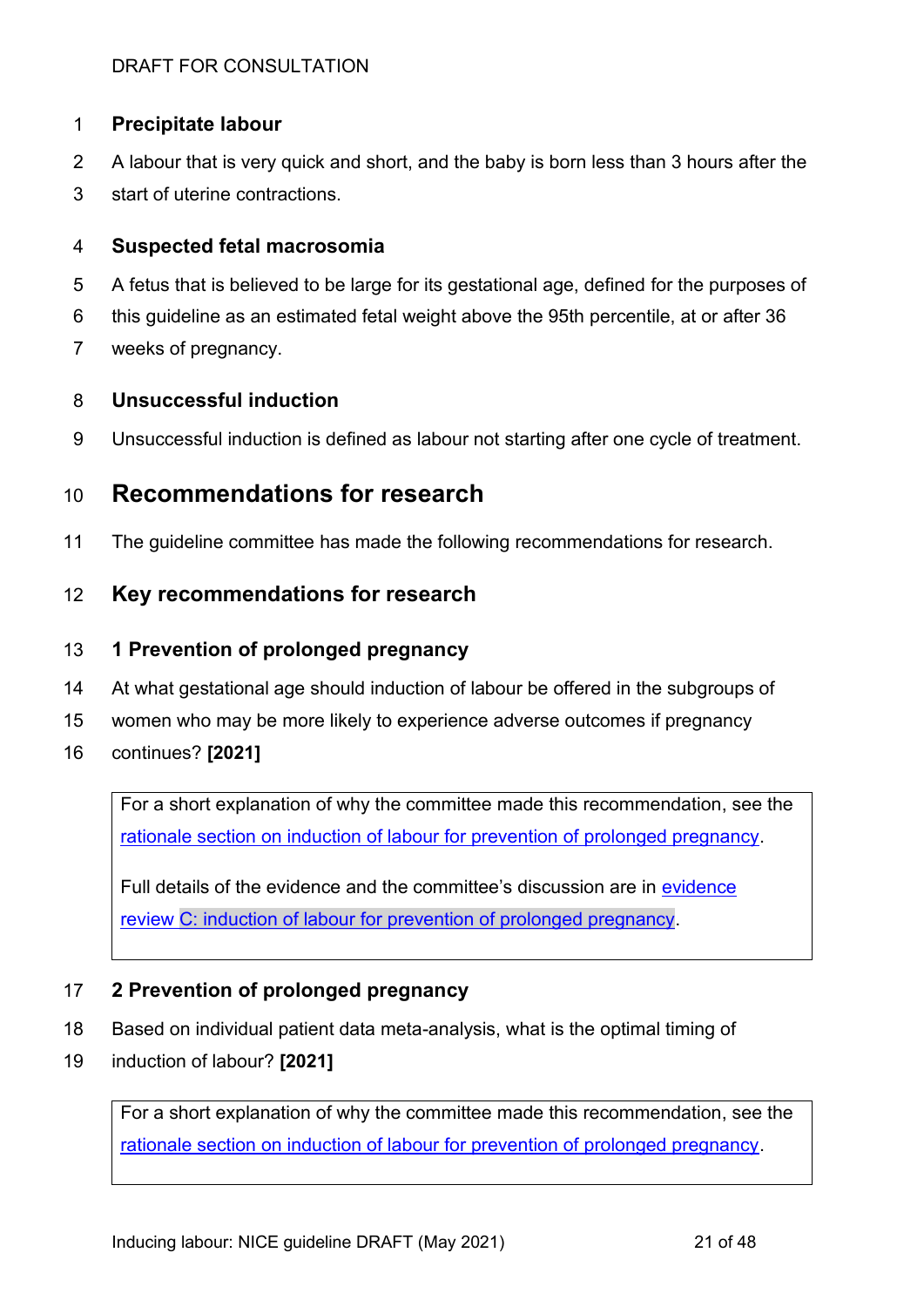Full details of the evidence and the committee's discussion are in [evidence](http://www.nice.org.uk/guidance/indevelopment/gid-ngxxx/documents)  review [C: induction of labour for prevention of prolonged pregnancy.](http://www.nice.org.uk/guidance/indevelopment/gid-ngxxx/documents)

## **3 Preterm prelabour rupture of membranes**

- What are the relative risks and benefits of induced labour versus expectant
- management in women whose membranes have ruptured spontaneously between
- 34 and 37 weeks? **[2008]**
- Why this is important
- Intrauterine sepsis is more likely to develop in pregnancies that continue after the
- membranes have ruptured, putting both the woman and the baby at risk. In some
- such pregnancies, labour begins spontaneously at a variable interval after the
- membranes have ruptured, avoiding the need for induction. The value of antibiotic
- therapy and the administration of corticosteroids to the woman is unclear in this
- situation. A randomised study of active versus expectant management, taking
- account of time since membrane rupture, gestational age and maternal therapy,
- would be valuable.

## **4 Intrauterine fetal death after previous caesarean birth**

- How should labour be induced in women with intrauterine fetal death who have had
- a previous caesarean birth? **[2021]**

For a short explanation of why the committee made this recommendation, see the [rationale section on induction of labour for](#page-25-0) intrauterine fetal death after previous [caesarean birth.](#page-25-0)

Full details of the evidence and the committee's discussion are in [evidence](http://www.nice.org.uk/guidance/indevelopment/gid-ngxxx/documents)  review D: induction of labour for [intrauterine fetal death after](http://www.nice.org.uk/guidance/indevelopment/gid-ngxxx/documents) previous caesarean [birth.](http://www.nice.org.uk/guidance/indevelopment/gid-ngxxx/documents)

## **5 Membrane sweeping**

- What are the effectiveness and acceptability of, and maternal satisfaction with, the
- following: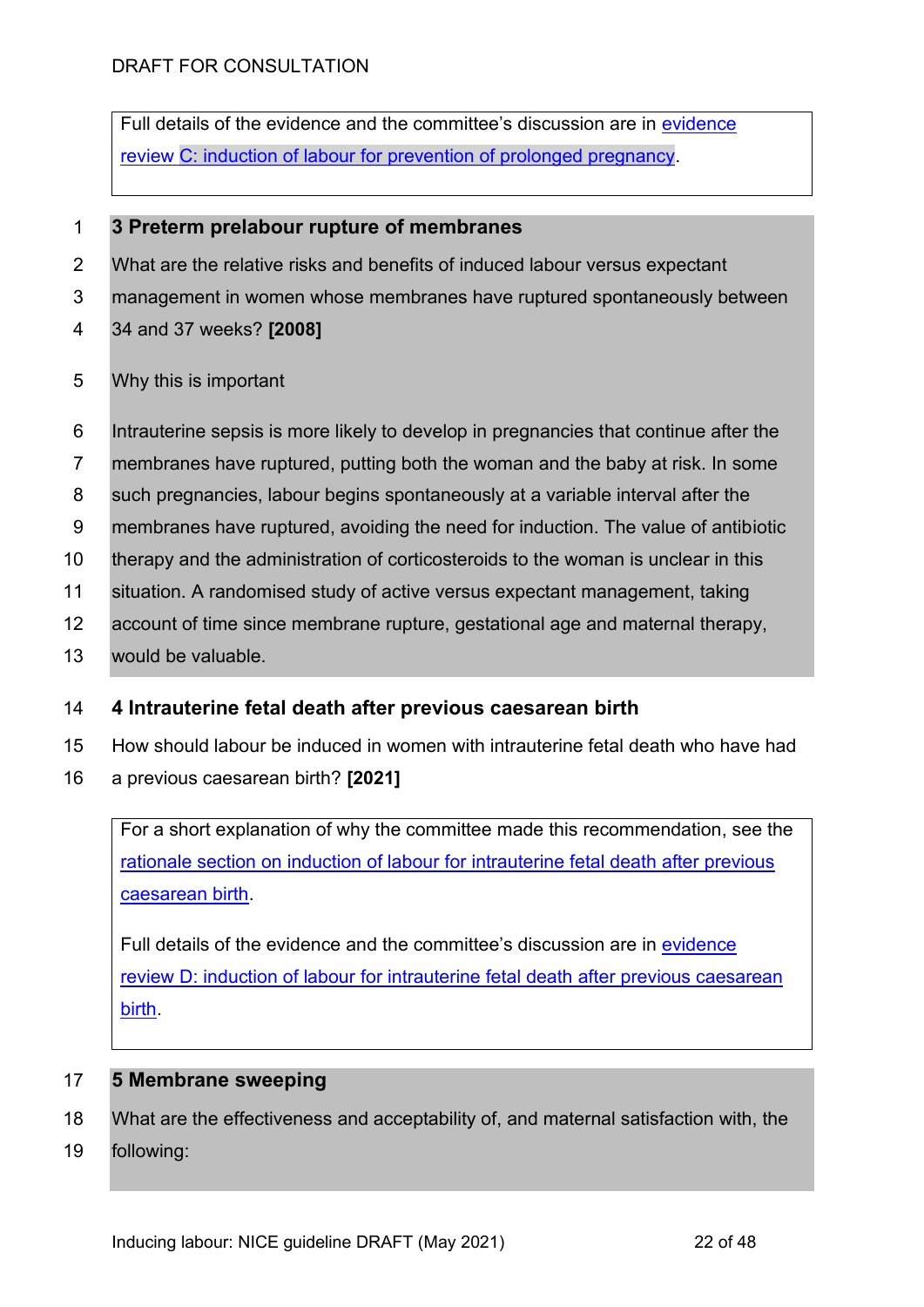- multiple versus once-only membrane sweeping, at varying gestational ages,
- depending on parity
- membrane sweeping versus cervical massage? **[2008]**
- Why this is important
- Membrane sweeping is considered to be a relatively simple intervention that may
- positively influence the transition from maintenance of pregnancy to the onset of
- labour, reducing the need for formal induction of labour. However, there are
- disadvantages, such as possible vaginal bleeding and discomfort. Research into
- when and how frequently membrane sweeping should be carried out to maximise its
- effectiveness and acceptability would be of value.

## **6 Vaginal dinoprostone**

- What are the effectiveness, safety and maternal acceptability of:
- different regimens of vaginal dinoprostone, stratified by: clinical indications;
- cervical and membrane status; parity; and previous caesarean birth
- different management policies for unsuccessful induction of labour with vaginal
- dinoprostone (additional dinoprostone, oxytocin, elective caesarean birth or delay of induction, if appropriate). **[2008]**
- Why this is important
- Despite extensive studies carried out over the past 30 years to determine the most
- effective ways of inducing labour with vaginal dinoprostone, uncertainties remain
- about how best to apply these agents in terms of their dosage and timing. It would be
- particularly useful to understand more clearly why vaginal dinoprostone is
- unsuccessful in inducing labour in some women.

## **7 Setting for induction of labour**

- Is it safe, effective and cost effective to carry out induction of labour in an outpatient
- setting? What are the advantages and disadvantages of such an approach, taking
- into account women's views? **[2008]**
- Why this is important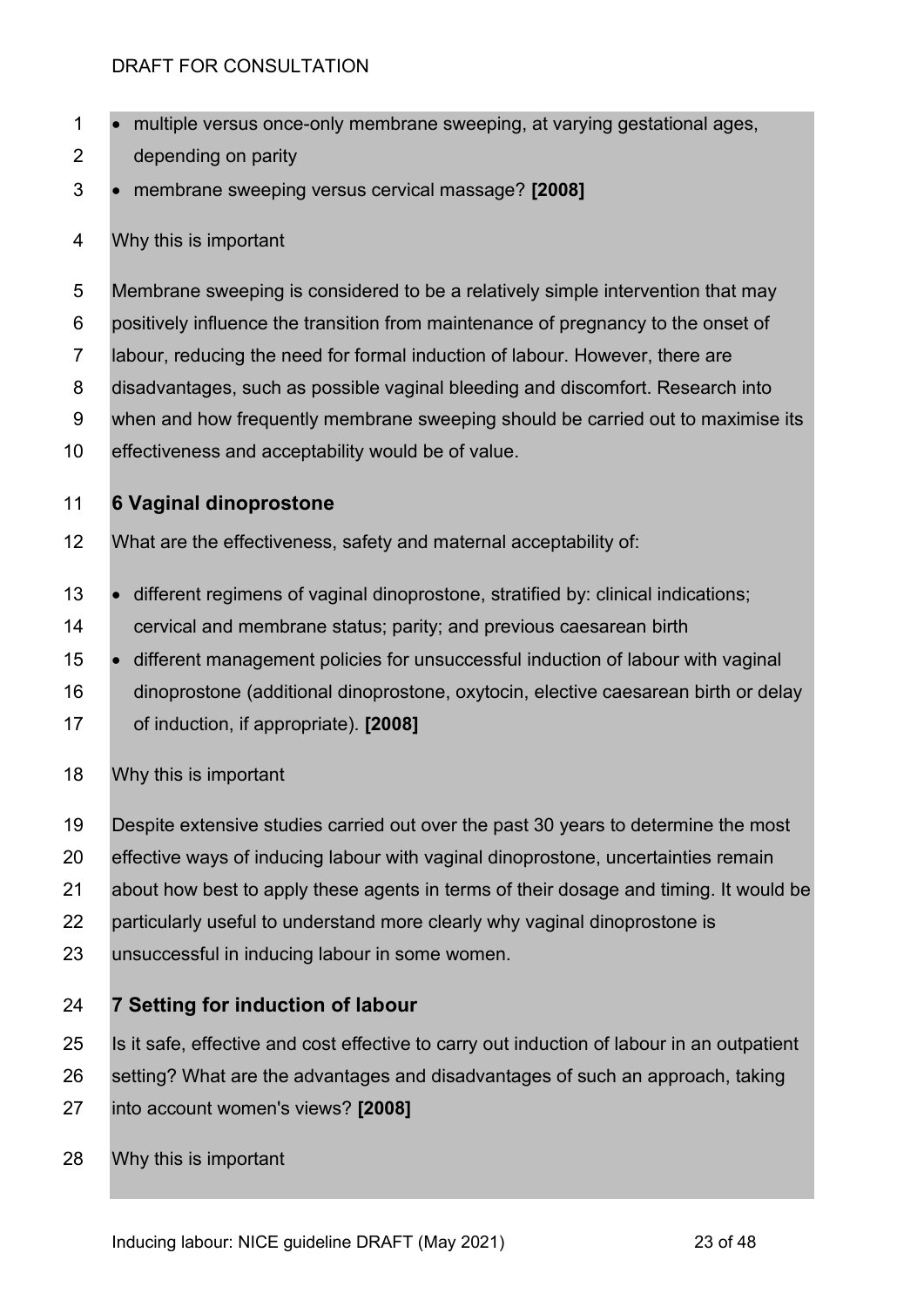- In line with the way healthcare has developed in many areas of acute care, there is
- an increasing desire to reduce the time women spend in hospital. Several units are
- already exploring outpatient induction of labour policies and there is a need to study
- this approach in order to determine relative risks and benefits, as well as
- acceptability to women.

# **Rationale and impact**

- These sections briefly explain why the committee made the recommendations and
- how they might affect practice.

# <span id="page-23-0"></span>**Induction of labour for prevention of prolonged pregnancy**

Recommendations [1.1.1, 1.1.2 and 1.1.5,](#page-3-0) 1.2.2 [to 1.2.4, 1.2.7](#page-5-0) and 1.2.8

## **Why the committee made the recommendations**

- Based on their knowledge and experience the committee made recommendations on
- the advice that should be provided to all women in early pregnancy about the
- process of inducing labour, and the impact this may have on their place and mode of
- birth
- There was evidence that caesarean birth, perinatal mortality and neonatal intensive
- care unit admission are reduced by earlier induction of labour (at 41+0 weeks)
- compared to later induction (at 42+0 weeks or after), and there may also be a
- reduction in assisted vaginal birth with earlier induction. However, there was not
- enough evidence to identify the optimal timing of induction more precisely and so the
- committee made a research recommendation.
- The committee were aware that certain groups of women may be at higher risk of
- adverse events with prolonged pregnancy and that these women may benefit from
- earlier induction. The committee noted that in their knowledge and experience,
- women from the Black, Asian and minority ethnic family background, women with
- 26 BMI of 30 kg/m<sup>2</sup> or more, women aged 35 years or more, and women who had
- assisted conception were at a higher risk of adverse events in a pregnancy that was
- prolonged beyond term. The committee were aware that this is consistent with
- national audit data.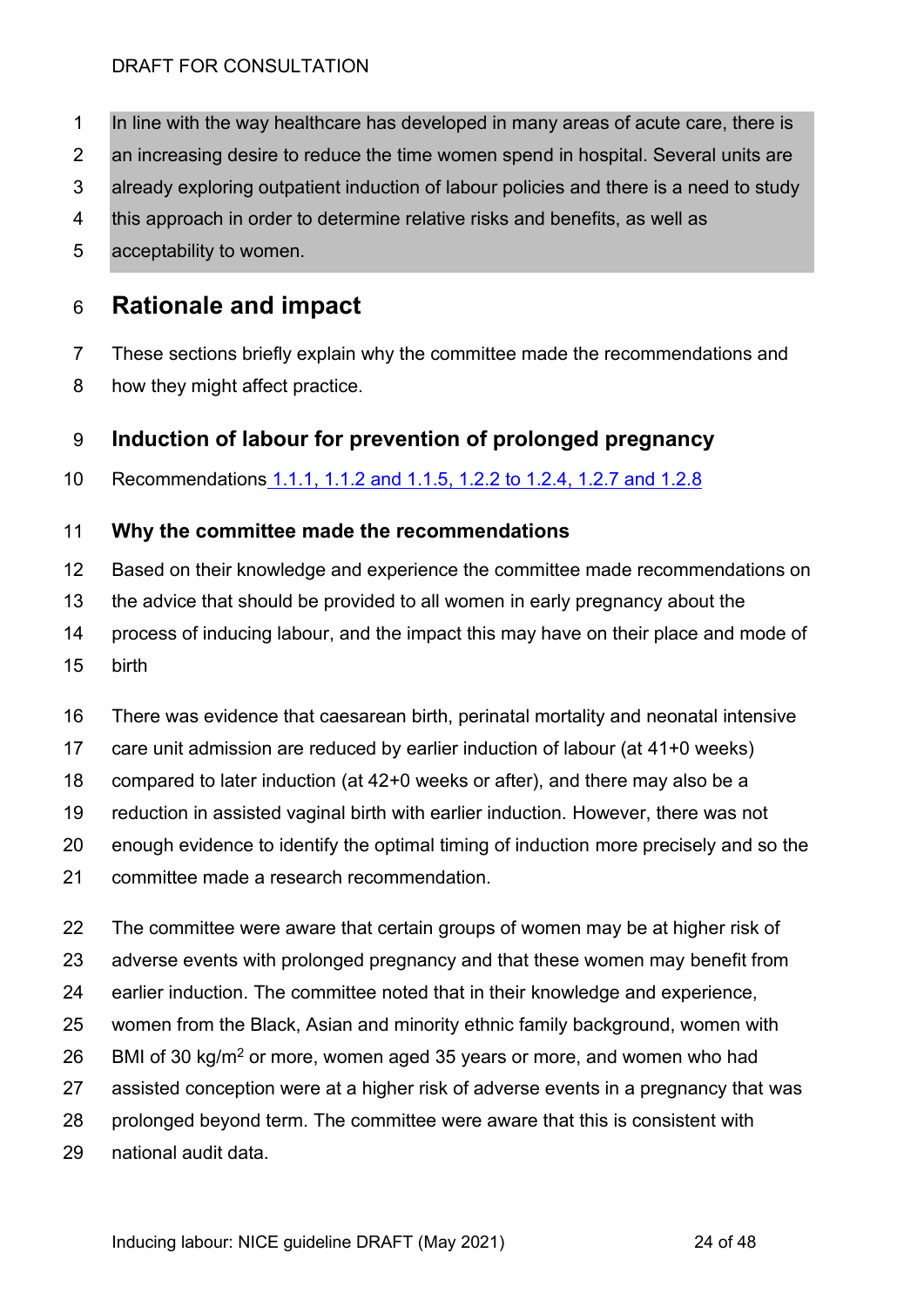- As there was no evidence to identify the optimal timing of induction in these groups
- the committee made a research recommendation.

## **How the recommendations might affect practice**

- The recommendations will decrease the gestational age at which induction of labour
- is offered to prevent prolonged pregnancy, and may increase the number of women
- who are offered induction.
- [Return to recommendations](#page-5-0)

## <span id="page-24-0"></span>**Induction of labour for prelabour rupture of the membranes**

Recommendations [1.2.11, 1.2.14 and 1.2.15](#page-6-0)

## **Why the committee made the recommendations**

- The committee were aware of the recommendations in the NICE guideline on
- neonatal infection that advised immediate induction of labour or caesarean birth after
- preterm prelabour rupture of the membranes between 34+0 weeks and 37+0 weeks
- in women with a positive group B streptococcus test, and so added this
- recommendation to this section of the guideline.
- Based on their knowledge and experience of the risks of group B streptococal
- infection to the baby after rupture of the membranes, the committee agreed that with
- prelabour rupture of the membranes after 37+0 weeks in women with a positive
- group B streptococcus test, immediate induction of labour or caesarean birth would
- also be recommended.
- In women who did not have a positive group B streptococcus test, but who had
- prelabour rupture of the membranes after 37+0 weeks, the committee were aware
- that expectant management for 24 hours was an option as the risk of infection to the
- baby was low. However, after that period, induction should be advised as the
- committee were aware that prolonged pregnancy at term after rupture of the
- membranes can increase risks to the baby, and they therefore advised that care and
- advice should be provided to women who decline induction of labour after 24 hours.

## **How the recommendations might affect practice**

The recommendations will reinforce current practice.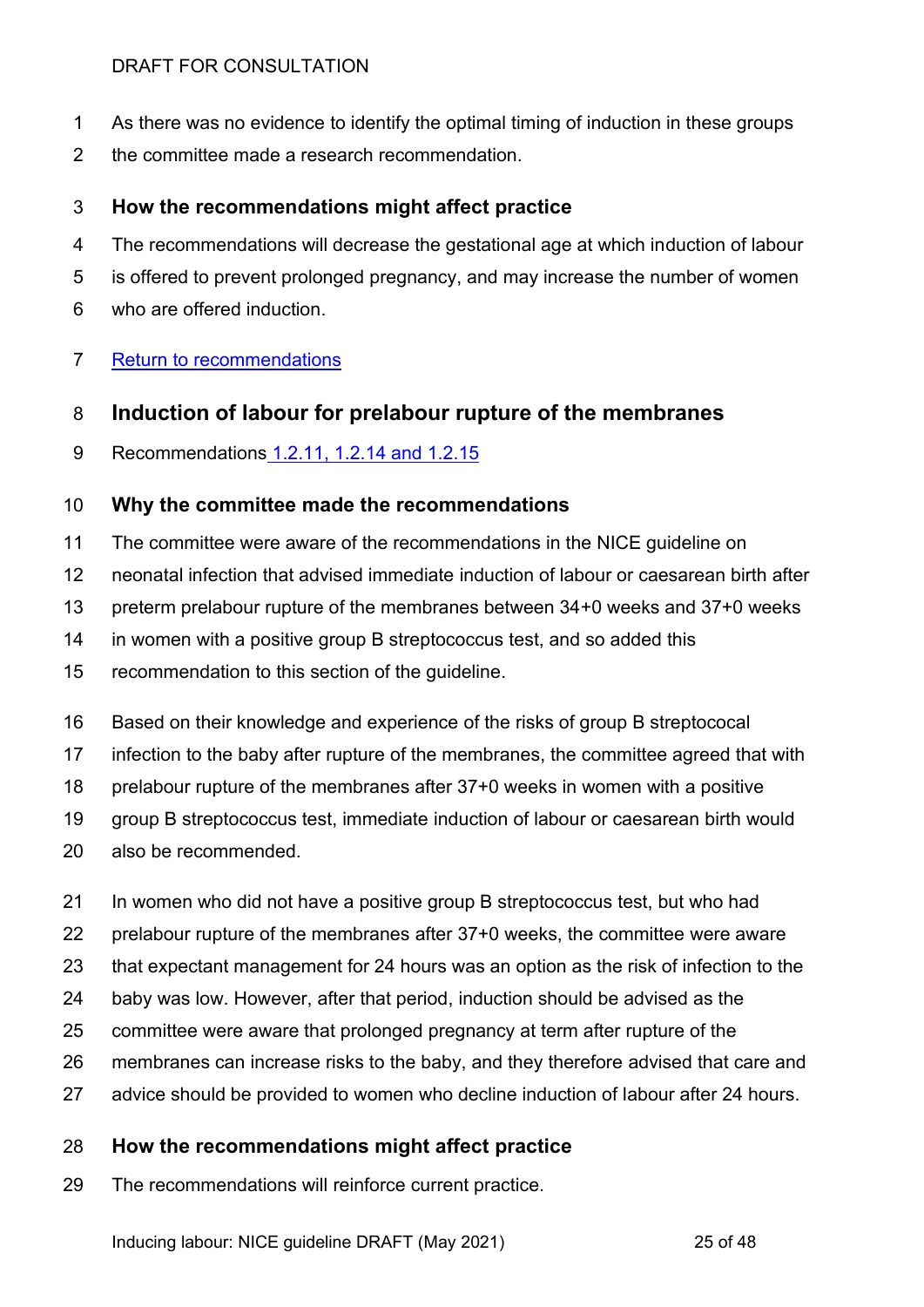## [Return to recommendations](#page-6-0)

## **Induction of labour for suspected fetal macrosomia**

Recommendation [1.2.22 and 1.2.23](#page-9-0)

## **Why the committee made the recommendation**

There was some evidence of both benefits and harms for the routine induction of

- labour and for expectant management in women without diabetes with suspected
- fetal macrosomia, but there was some uncertainty around this evidence, particularly
- relating to the risk of perineal tears. As there was not enough evidence to
- recommend one method over another, the committee recommended that women
- should be provided with information about both methods so they can make an
- informed decision, and that recruitment into relevant clinical trials should be
- supported.

## **How the recommendation might affect practice**

- Currently, there is variation in clinical practice and so the recommendations may
- mean an increase in consultation time to counsel women appropriately in some
- areas. This is not expected to lead to a substantial resource impact at national level.

## [Return to recommendations](#page-9-0)

## <span id="page-25-0"></span>**Induction of labour for intrauterine fetal death after previous**

## **caesarean birth**

Recommendations 1.2.29 [to 1.2.31](#page-11-0)

## **Why the committee made the recommendations**

- In the absence of evidence, the committee made recommendations based on their
- knowledge and experience and also made a research recommendation. The
- committee agreed that the different options for birth should be discussed with women
- after intrauterine fetal death if they have had a previous caesarean birth, and their
- choice should be supported.
- The committee explained that, after intrauterine fetal death, women with a scarred uterus are at increased risk of uterine rupture. This should be taken into account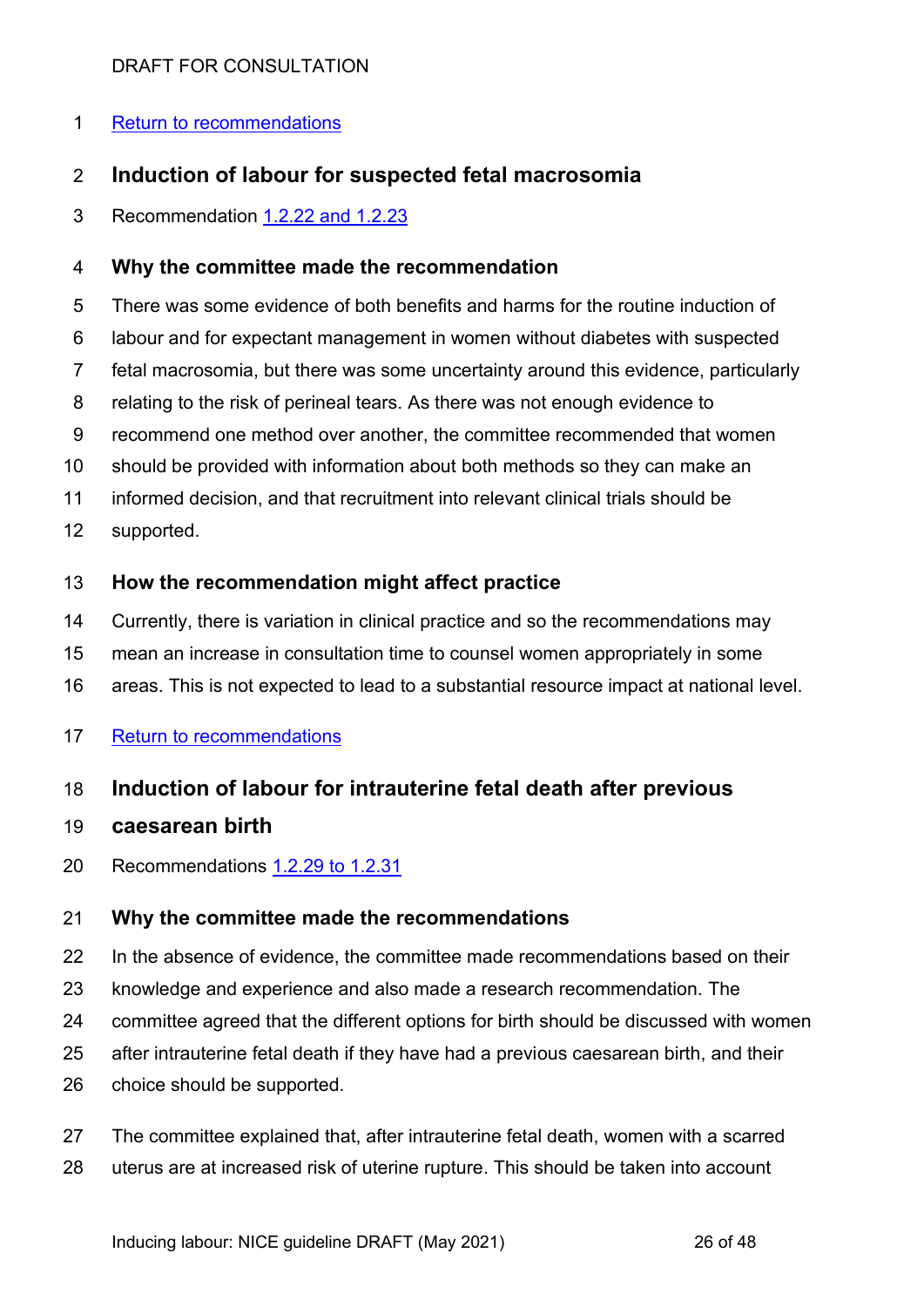when considering options for birth and if induction is carried out, uterine contractions should be carefully monitored.

The committee discussed that mifepristone 600 mg daily for 2 days is approved for

- the induction of labour following intrauterine fetal death, but that no evidence for its
- safety or efficacy in women with a previous caesarean birth had been identified and
- so they were unable to recommend it. The committee discussed that in women with
- intrauterine fetal death and no previous caesarean birth a lower dose of mifepristone
- was used to sensitize the myometrium to prostaglandin-induced contractions,
- followed by a prostaglandin (dinoprostone or misoprostol). However, the committee
- were aware that both dinoprostone and misoprostol are contraindicated after
- previous caesarean birth and so made a recommendation to state this.

## **How the recommendations might affect practice**

- Currently, there is variation in the management of women after an intrauterine fetal
- death who have had previous caesarean birth, so the recommendations may mean
- an increase in consultation time to counsel women appropriately in some areas, and
- an increase in monitoring to reduce the risk of uterine rupture. This is not expected to
- lead to a substantial resource impact at national level.

## [Return to recommendations](#page-11-0)

## <span id="page-26-0"></span>**Methods for induction of labour**

Recommendations [1.3.2 and](#page-12-1) [1.3.6 to 1.3.12](#page-12-0)

## **Why the committee made the recommendations**

 The committee reviewed the recommendations from the previous guideline on membrane sweeping. They were aware that as membrane sweeping may be regarded as part of a vaginal examination in late pregnancy, it was not always discussed with the woman and her consent obtained. However, based on their knowledge and experience of consent procedures and the fact that some women may not want a membrane sweep, the committee agreed that consent should be obtained before performing membrane sweeping and that this should be made clear in the recommendations.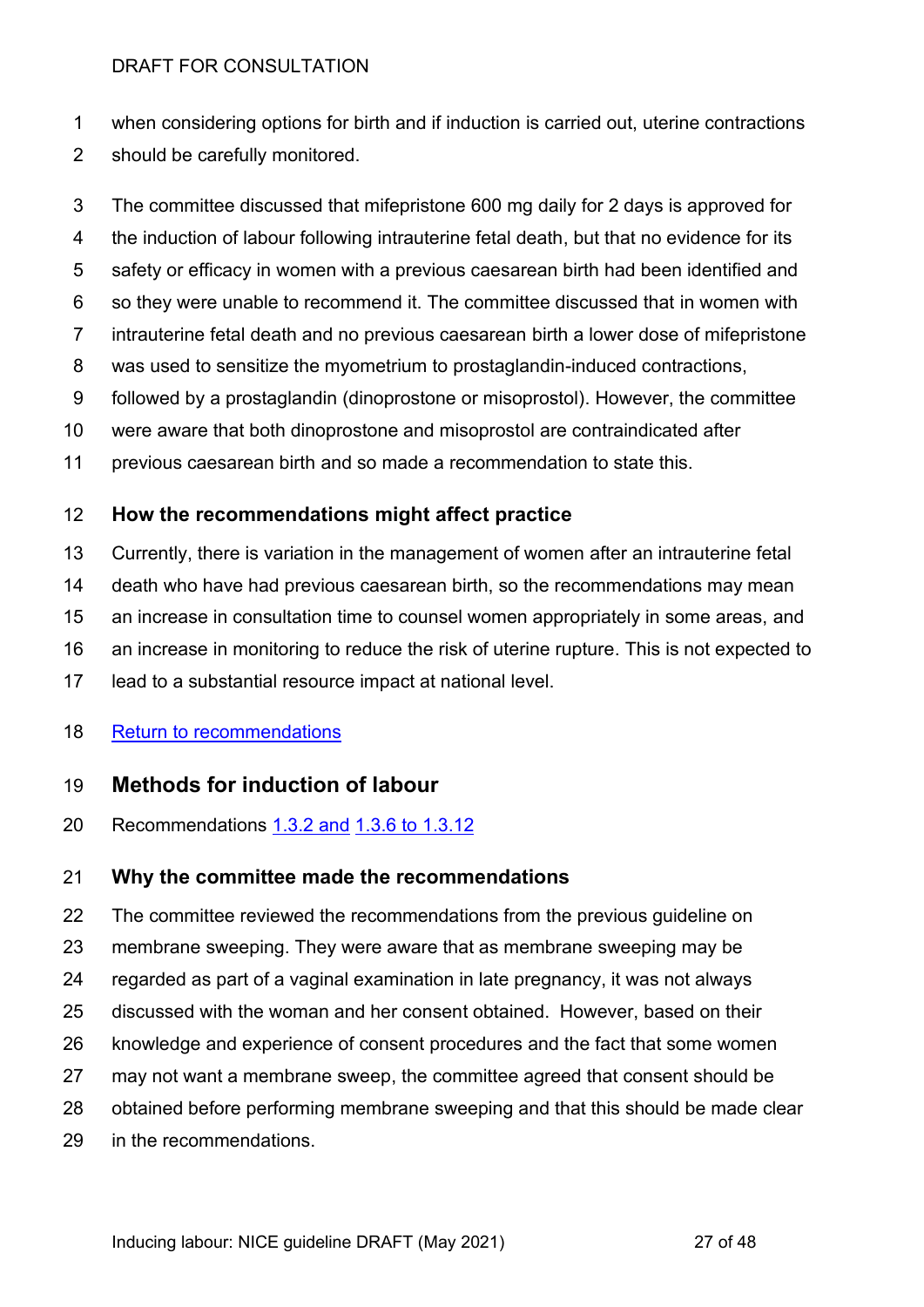The committee agreed that, in their experience, women value being informed about the reason why certain treatments are offered, and that it should be made clear to women that the possible methods for induction of labour will depend primarily on the readiness of their cervix, which is assessed with a vaginal examination and recorded as the Bishop score.

 There was good evidence that vaginal dinoprostone was effective at promoting vaginal birth within 24 hours for women with a Bishop score of 6 or less, without significantly increasing the risk of adverse outcomes for the woman or her baby. When the different preparations of vaginal dinoprostone were compared, there was little evidence to demonstrate that one preparation was superior to another. Therefore, the committee agreed that it was appropriate to offer a choice of preparation, depending on availability and the woman's preference. There was some evidence that dinoprostone preparations could lead to hyperstimulation with fetal heart rate changes.

- Misoprostol was as effective as dinoprostone at promoting vaginal birth within 24
- hours. However, the evidence showed a risk of hyperstimulation with misoprostol
- (although this was predominantly with higher doses and vaginal preparations), and
- the committee took into consideration previous MHRA warnings about this risk.
- Therefore, the committee agreed that misoprostol should not be offered routinely for
- induction of labour, but could be considered for women as an alternative to
- dinoprostone or for women who would prefer an oral preparation.

 There was evidence that there was no increased risk of hyperstimulation when using mechanical methods for induction of labour (including osmotic cervical dilators such as laminaria and balloon catheters). Balloon catheters were also effective at promoting vaginal birth within 24 hours and did not appear to markedly increase the risk of other adverse outcomes. There was no evidence for the effectiveness of osmotic cervical dilators at promoting vaginal birth within 24 hours, but they too did not appear to markedly increase the risk of other adverse outcomes. Therefore, the

- committee agreed that mechanical methods could be considered for induction of
- labour for women, particularly when there is a concern about hyperstimulation.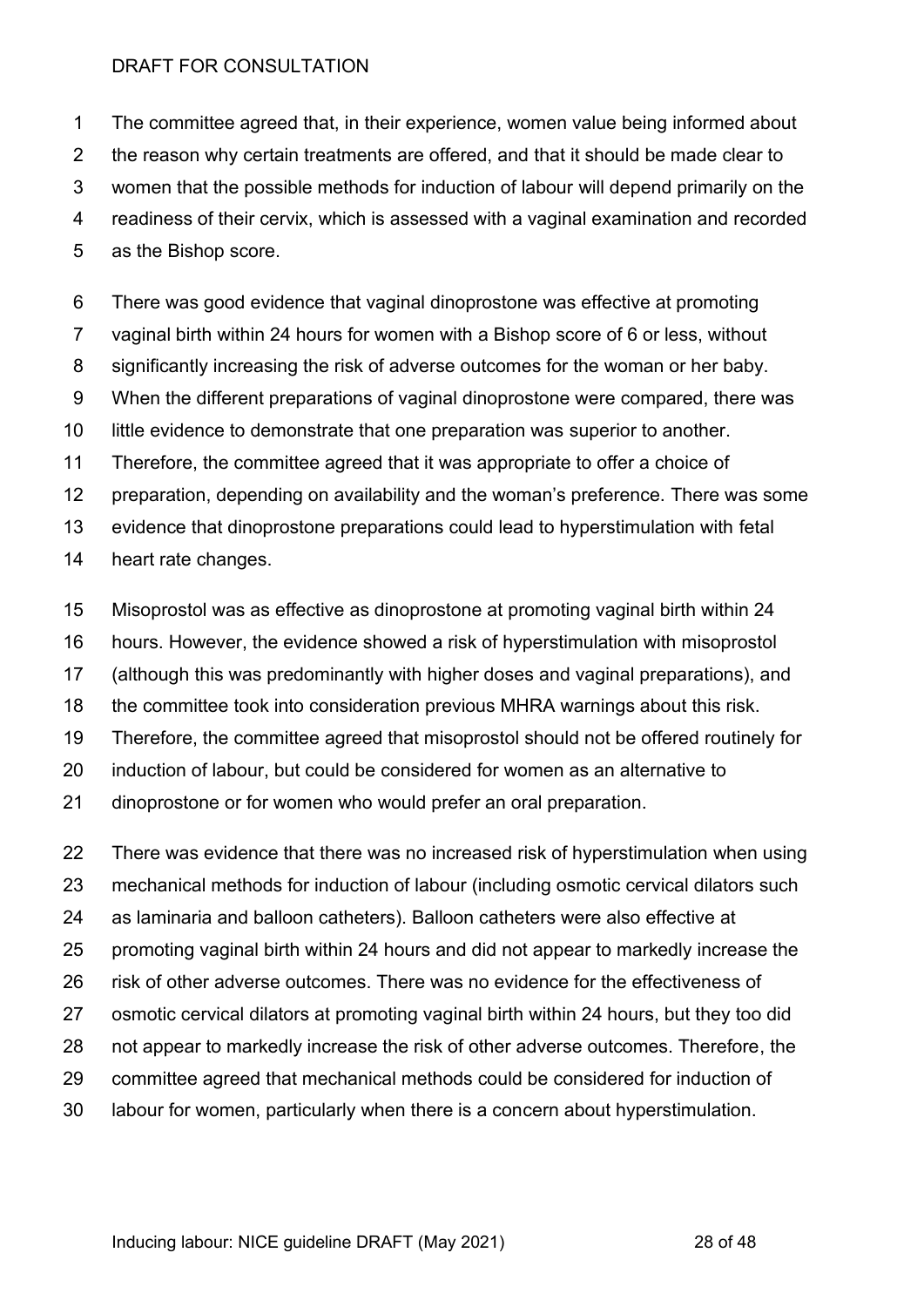- There was very little evidence for women with a Bishop score of more than 6.
- However, the committee noted that amniotomy and intravenous oxytocin was the
- most effective method to promote vaginal birth within 24 hours across the whole
- population. This was in keeping with their clinical experience, so they agreed that
- this should be the first choice for induction of labour for women in this group.

## **How the recommendations might affect practice**

- Most hospitals use vaginal dinoprostone for induction of labour, so this
- recommendation will not result in a significant change of practice. The advice
- specific to women with a Bishop score of more than 6 should provide more
- individualised care and standardise practice for this subgroup of women.

# **Context**

- Induced labour may be needed in circumstances when the balance of risks and
- benefits suggests that birth of the baby is safer than continuing with the pregnancy,
- but with the aim of still enabling a vaginal birth. However, induction has an impact on
- the birth experience of women as it:
- removes the satisfaction of achieving the more natural birth that many woman

## hope for

- is generally more painful than spontaneous labour
- is more likely to lead to additional interventions such as assisted or operative birth, including caesarean birth, and
- is more likely to need epidural analgesia.
- Induction of labour is a common procedure, with approximately a third of all women in the UK undergoing induction, and there are a variety of methods available using both pharmacological treatments and mechanical methods. The choice of method depends on the readiness of the woman's cervix (assessed using a vaginal examination, and categorised using the Bishop score), whether the membranes have ruptured, and the woman's preferences. The options available should be discussed
- and should include:
- an awareness of the efficacy and possible adverse effects for the woman and her baby associated with each method, and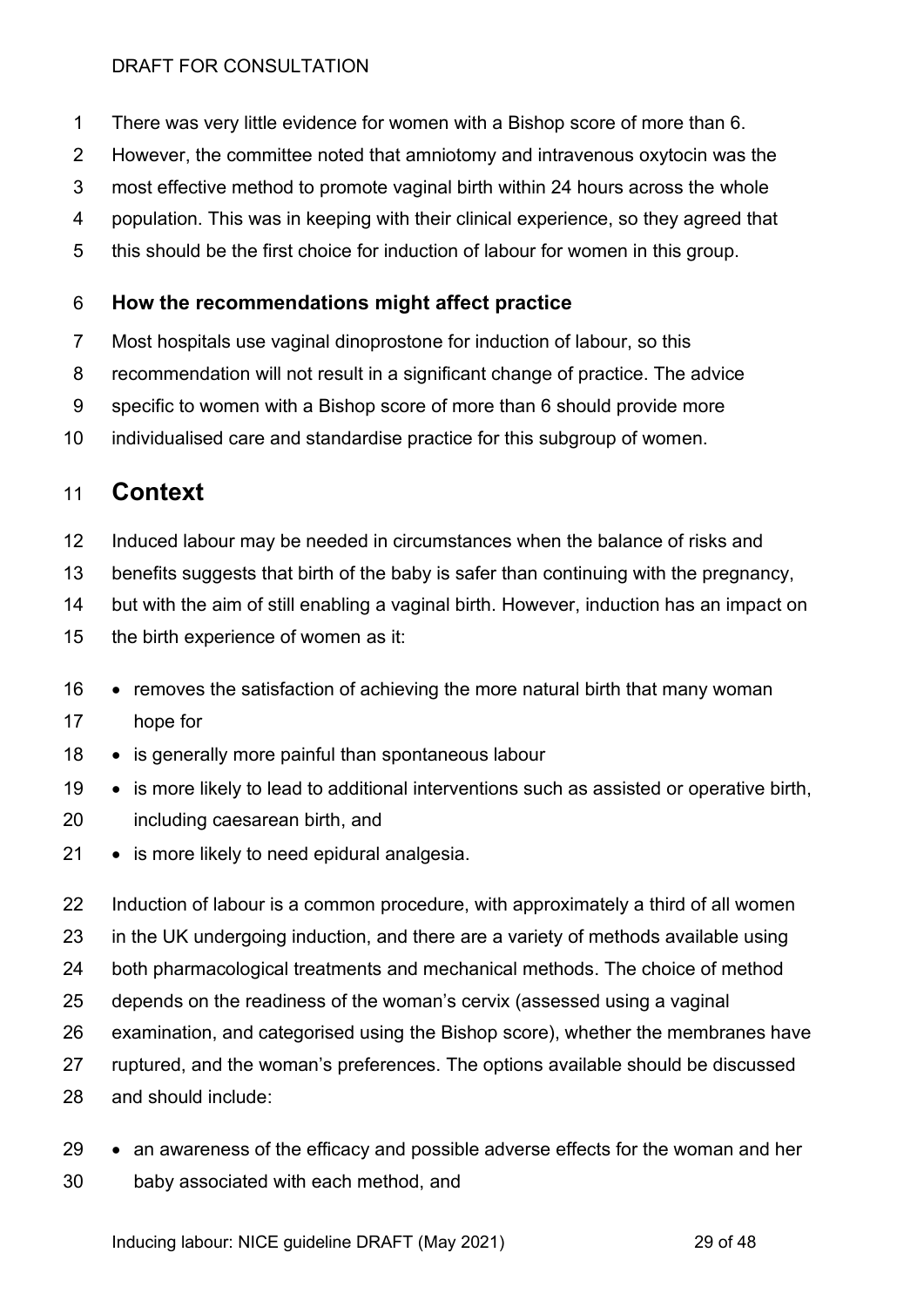- the likelihood that additional interventions (such as caesarean birth) might be
- needed if the induction is not successful.
- Women can choose to decline the offer of induction of labour, and appropriate care
- should then be offered to optimise the outcome of the pregnancy while respecting
- the woman's wishes.
- The aim of this guideline is to give advice to healthcare professionals providing
- obstetric services, and to pregnant women, on the information and support women
- and their families and birth partners should be offered when making decisions about
- induction of labour. It also aims to define the circumstances when induction of labour
- is appropriate, and identify the most effective way to induce labour, including choice
- of method, setting, timing, monitoring and pain relief.

# **Finding more information and committee details**

- To find NICE guidance on related topics, including guidance in development, see th[e](https://www.nice.org.uk/guidance/conditions-and-diseases/fertility--pregnancy-and-childbirth/intrapartum-care)
- [NICE webpage on intrapartum care.](https://www.nice.org.uk/guidance/conditions-and-diseases/fertility--pregnancy-and-childbirth/intrapartum-care)
- 15 For details of the guideline committee see the [committee member list.](https://www.nice.org.uk/guidance/indevelopment/gid-ng10082)

# <span id="page-29-0"></span>**Update information**

# **March 2021**

- This guideline is an update of NICE guideline CG70 (July 2008) and will replace it.
- We have reviewed the evidence on induction of labour for prevention of prolonged
- pregnancy, induction of labour in suspected fetal macrosomia, induction of labour for
- intrauterine fetal death after previous caesarean birth and pharmacological and
- mechanical methods to induce labour.
- Recommendations are marked **[2021]** if the evidence has been reviewed.

# **Recommendations that have been deleted, or changed without an**

## **evidence review**

- 26 We propose to delete some recommendations from the 2008 guideline. Table 1 sets
- [out these recommendations and includes details of replacement recommendations.](#page-30-0)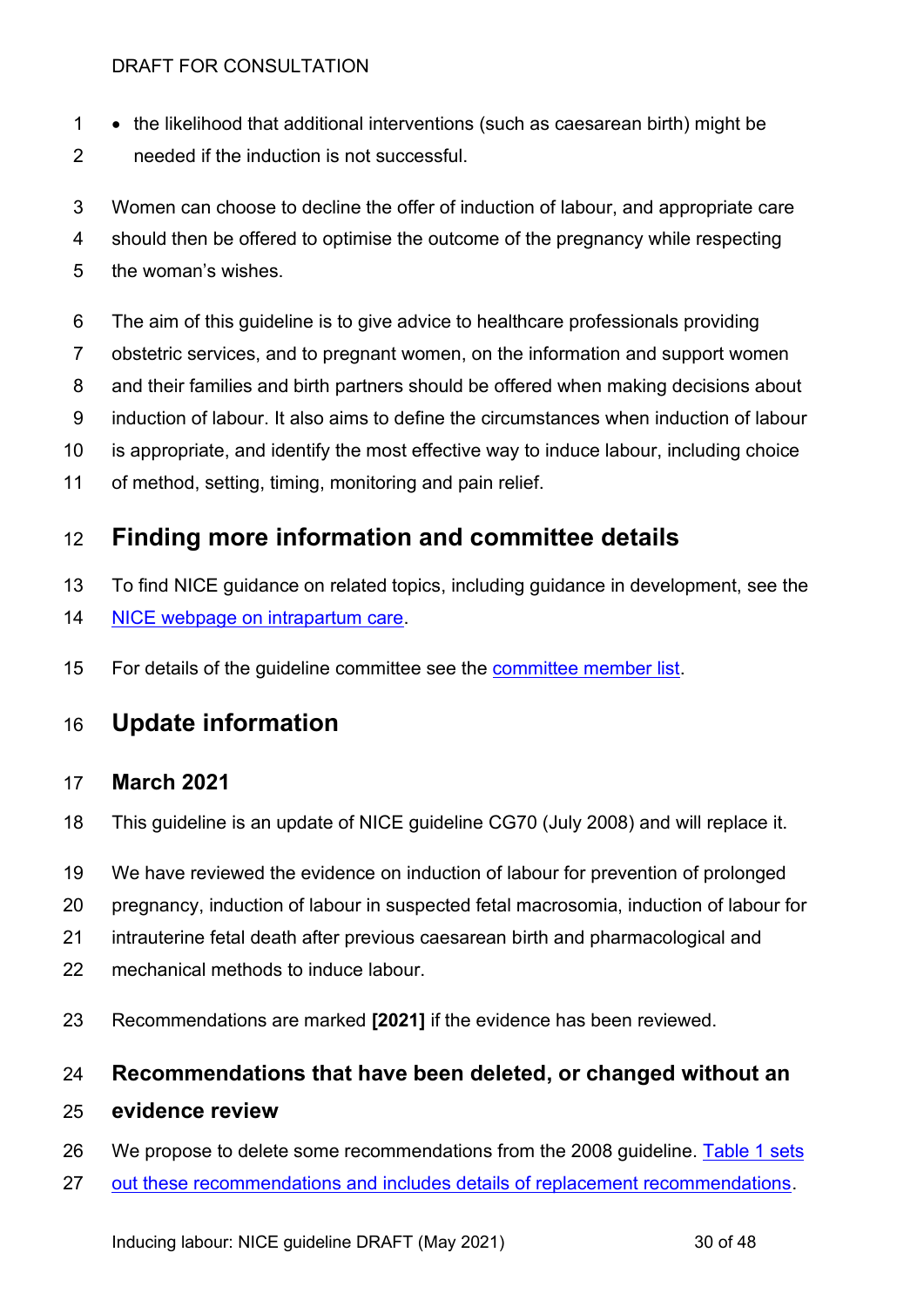- 1 If there is no replacement recommendation, an explanation for the proposed deletion
- 2 is given.
- 3 For recommendations shaded in grey and ending **[2008, amended 2021]**, we have
- 4 made changes that could affect the intent without reviewing the evidence. Yellow
- 5 shading is used to highlight these changes, and reasons for the changes are given in
- 6 [table 2.](#page-34-0)
- 7 For recommendations shaded in grey and ending **[2008]**, we have not reviewed the
- 8 evidence. In some cases minor changes have been made for example, to update
- 9 links, or bring the language and style up to date without changing the intent of the
- 10 recommendation. [Minor changes are listed in table 3.](#page-47-0)
- 11 See also the [previous NICE guideline and supporting documents.](https://www.nice.org.uk/guidance/cg70)

#### 12 **Table 1 Recommendations that have been deleted**

<span id="page-30-0"></span>

| Recommendation in 2008 guideline                                                                                                                                                                                                                                                  | <b>Comment</b>                                                                                                                                                                                                                                                                                                                                                                                                                                                                                                                                                                                                                                                                                                                                     |
|-----------------------------------------------------------------------------------------------------------------------------------------------------------------------------------------------------------------------------------------------------------------------------------|----------------------------------------------------------------------------------------------------------------------------------------------------------------------------------------------------------------------------------------------------------------------------------------------------------------------------------------------------------------------------------------------------------------------------------------------------------------------------------------------------------------------------------------------------------------------------------------------------------------------------------------------------------------------------------------------------------------------------------------------------|
| 1.2.1.1 Women with uncomplicated<br>pregnancies should be given every<br>opportunity to go into spontaneous<br>labour.                                                                                                                                                            | This recommendation has been deleted<br>because the next recommendation states<br>which women with uncomplicated<br>pregnancies should be offered induction,<br>and so the committee agreed this<br>recommendation was unnecessary.                                                                                                                                                                                                                                                                                                                                                                                                                                                                                                                |
| 1.2.1.2 Women with uncomplicated<br>pregnancies should usually be offered<br>induction of labour between 41+0 and<br>42+0 weeks to avoid the risks of<br>prolonged pregnancy.<br>The exact timing should take into account<br>the woman's preferences and local<br>circumstances. | This recommendation has been replaced<br>by new recommendations as a new<br>evidence review was carried out:<br>In uncomplicated singleton<br>1.2.2<br>pregnancies, offer induction of labour at<br>41+0 weeks, to take place then or as<br>soon as possible afterwards. [2021]<br>1.2.3 Explain to women that the risks<br>associated with a pregnancy continuing<br>beyond 41+0 weeks increase over time,<br>and include:<br>increased likelihood of caesarean<br>birth<br>increased likelihood of admission of<br>$\bullet$<br>the baby to a neonatal intensive care<br>unit<br>increased likelihood of stillbirth and<br>neonatal death<br>a possible increased likelihood of<br>assisted vaginal birth (using forceps<br>or ventouse). [2021] |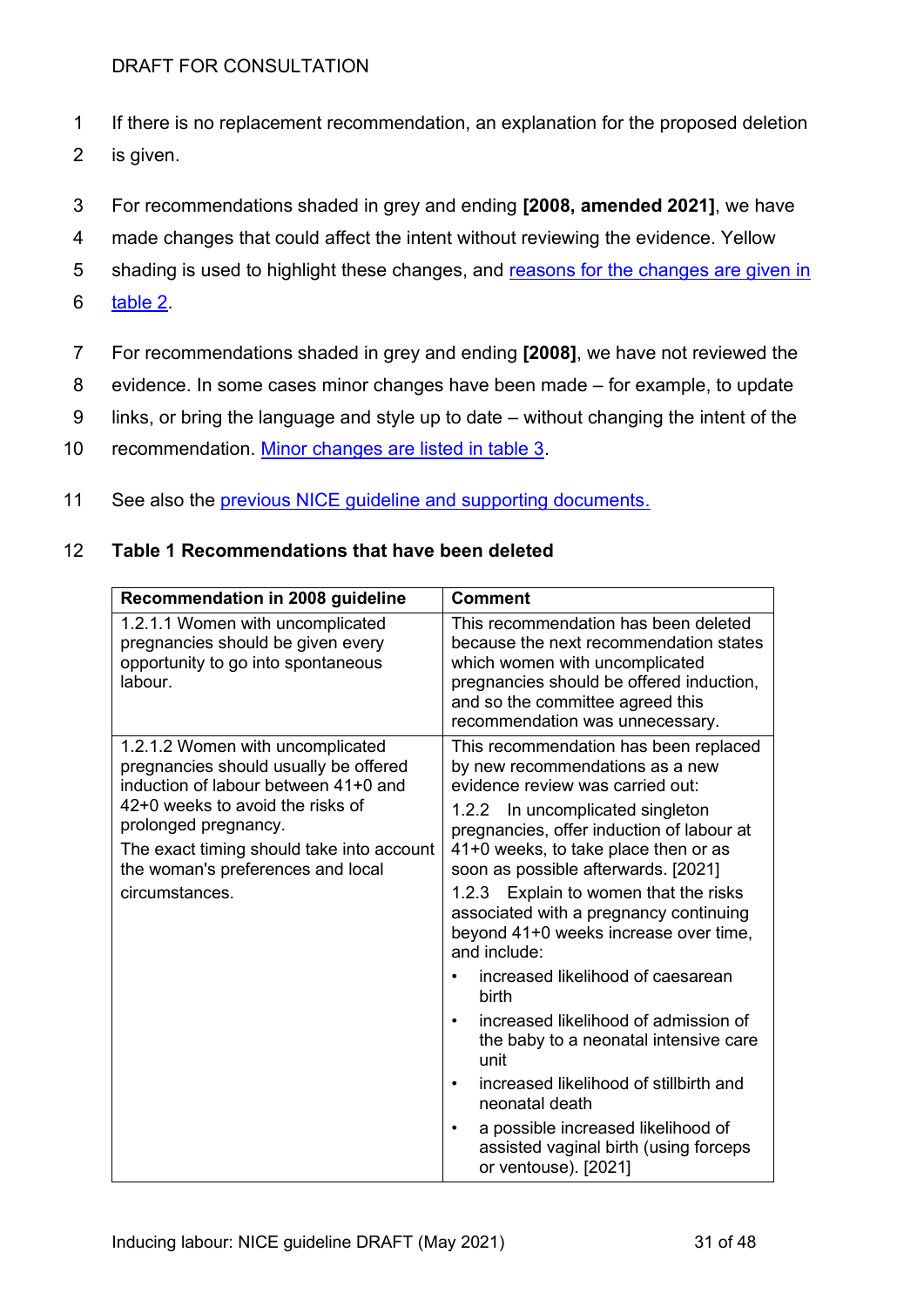| 1.2.9.5 For women who have intrauterine<br>fetal death and who have had a previous<br>caesarean section, the risk of uterine<br>rupture is increased. The dose of vaginal<br>Prostaglandin[3] should be reduced<br>accordingly, particularly in the third<br>trimester. | This recommendation has been replaced<br>by new recommendations as a new<br>evidence review was carried out:<br>1.2.29 Advise women who have<br>intrauterine fetal death, and who have<br>had a previous lower segment caesarean<br>birth, that the uterine scar increases the<br>risk of uterine rupture if labour is induced<br>and that this should be taken into<br>account when deciding on their birth<br>option. [2021]<br>1.2.30 If a woman with an intrauterine<br>fetal death and a previous lower segment<br>caesarean birth chooses an induced<br>labour, follow the recommendations on<br>monitoring of uterine contractions and<br>provide one-to-one midwifery care of the<br>woman during labour and birth. [2021]                                                                                                                                                                                                      |
|-------------------------------------------------------------------------------------------------------------------------------------------------------------------------------------------------------------------------------------------------------------------------|-----------------------------------------------------------------------------------------------------------------------------------------------------------------------------------------------------------------------------------------------------------------------------------------------------------------------------------------------------------------------------------------------------------------------------------------------------------------------------------------------------------------------------------------------------------------------------------------------------------------------------------------------------------------------------------------------------------------------------------------------------------------------------------------------------------------------------------------------------------------------------------------------------------------------------------------|
| 1.2.10.1 In the absence of any other<br>indications, induction of labour should not<br>be carried out simply because a<br>healthcare professional suspects a baby<br>is large for gestational age (macrosomic).                                                         | This recommendation has been replaced<br>by a new recommendation as a new<br>evidence review was carried out:<br>1.2.22 Offer women with suspected fetal<br>macrosomia and without diabetes the<br>choice of induction of labour or expectant<br>management after a discussion of the<br>risks and benefits of both options.<br>Discuss that:<br>there is limited evidence that<br>induction of labour could reduce the<br>risk of shoulder dystocia<br>there is very limited evidence that<br>induction of labour could increase the<br>risk of third- or fourth-degree perineal<br>tears<br>there is evidence showing no<br>difference in the risk of perinatal<br>death, brachial plexus injuries or the<br>need for caesarean birth between the<br>2 options.<br>Base the choice of care on the woman's<br>individual circumstances and their<br>personal preferences. Encourage<br>recruitment into clinical trials, if available. |
| 1.3.1.4 When a vaginal examination is<br>carried out to assess the cervix, the<br>opportunity should be taken to offer the<br>woman a membrane sweep.                                                                                                                   | This recommendation has been deleted<br>as the committee agreed that offering<br>membrane sweeps at antenatal<br>appointments or before formal induction<br>of labour covered all likely timings<br>already, and this recommendation was a<br>duplication.                                                                                                                                                                                                                                                                                                                                                                                                                                                                                                                                                                                                                                                                              |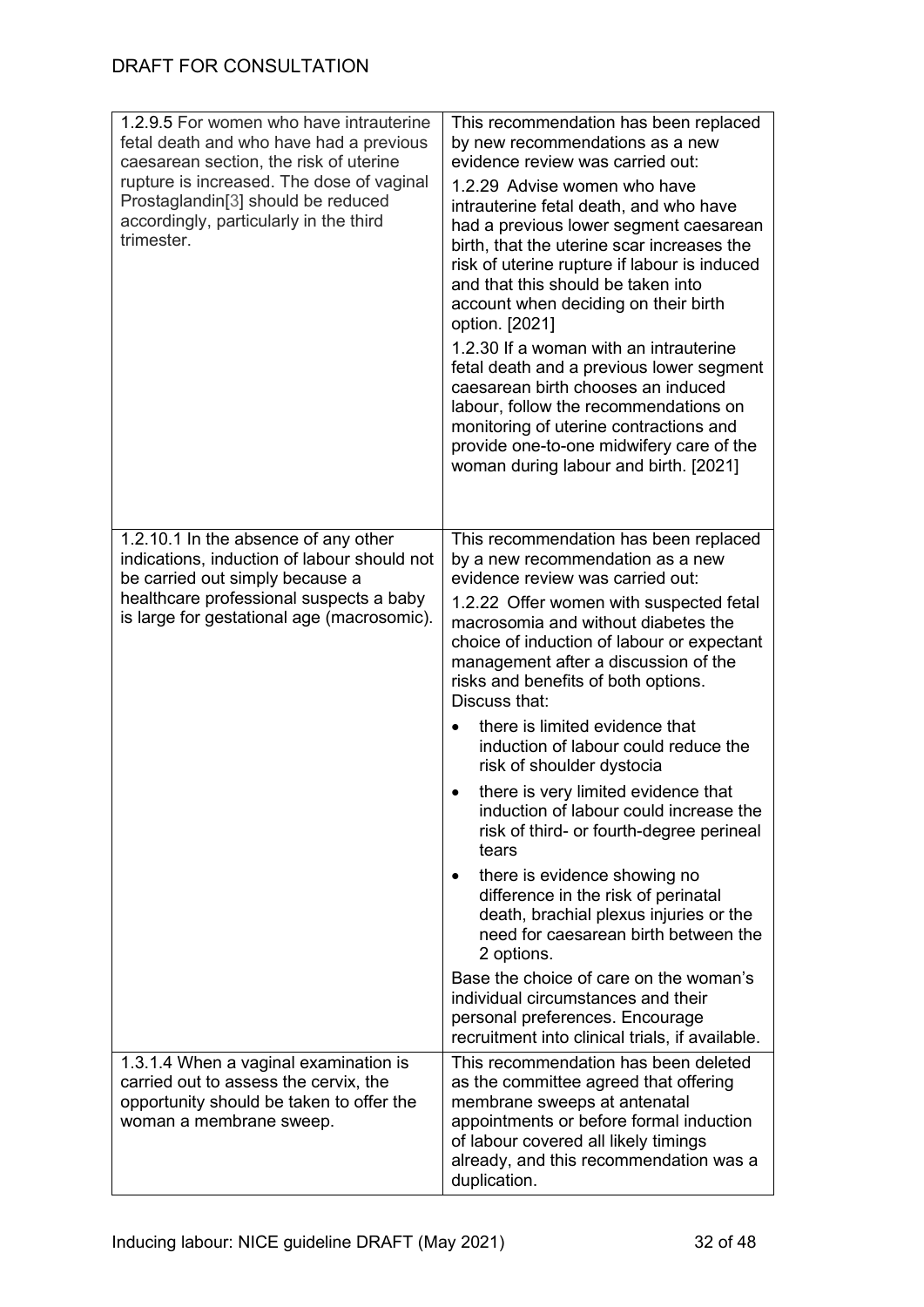| 1.3.2.1 Vaginal PGE2 is the preferred<br>method of induction of labour, unless<br>there are specific clinical reasons for not<br>using it (in particular the risk of uterine<br>hyperstimulation). It should be<br>administered as a gel, tablet or<br>controlled-release pessary. Costs may<br>vary over time, and trusts/units should<br>take this into consideration when<br>prescribing PGE2. For doses, refer to the<br>SPCs. The recommended regimens are:<br>one cycle of vaginal PGE2 tablets or<br>gel: one dose, followed by a second<br>dose after 6 hours if labour is not<br>established (up to a maximum of two<br>doses)<br>one cycle of vaginal PGE2 controlled-<br>release pessary: one dose over 24<br>hours. | This recommendation has been replaced<br>by a new recommendation as a new<br>evidence review was carried out:<br>1.3.6 Explain to women that a vaginal<br>examination to assess the readiness of<br>the cervix (recorded as the Bishop<br>score), will determine which method of<br>induction will be offered first. [2021]<br>1.3.9 For women with a Bishop score of 6<br>or less, offer induction of labour with<br>dinoprostone as vaginal tablet, vaginal<br>gel or controlled-release vaginal delivery<br>system. [2021]                                                                                                                                                                                                                                                                                                                                                                                                                                                                                                                                                                           |
|---------------------------------------------------------------------------------------------------------------------------------------------------------------------------------------------------------------------------------------------------------------------------------------------------------------------------------------------------------------------------------------------------------------------------------------------------------------------------------------------------------------------------------------------------------------------------------------------------------------------------------------------------------------------------------------------------------------------------------|---------------------------------------------------------------------------------------------------------------------------------------------------------------------------------------------------------------------------------------------------------------------------------------------------------------------------------------------------------------------------------------------------------------------------------------------------------------------------------------------------------------------------------------------------------------------------------------------------------------------------------------------------------------------------------------------------------------------------------------------------------------------------------------------------------------------------------------------------------------------------------------------------------------------------------------------------------------------------------------------------------------------------------------------------------------------------------------------------------|
| 1.3.2.2 When offering PGE2 for induction<br>of labour, healthcare professionals<br>should inform women about the<br>associated risks of uterine<br>hyperstimulation.                                                                                                                                                                                                                                                                                                                                                                                                                                                                                                                                                            | This recommendation has been replaced<br>by a new recommendation as a new<br>evidence review was carried out:<br>1.3.7 Discuss with women the risks of<br>pharmacological methods to induce<br>labour. Include that:<br>uterine activity and fetal condition<br>$\bullet$<br>must be monitored regularly<br>both dinoprostone and misoprostol<br>$\bullet$<br>can cause hyperstimulation, but the<br>risk may be higher with vaginal<br>misoprostol<br>the induction treatment will be<br>stopped by giving no further<br>medication, or by removal of vaginally<br>administered products when possible<br>there are differences in the ease with<br>which different vaginal products can<br>be removed<br>hyperstimulation can be treated with<br>$\bullet$<br>tocolysis, but hyperstimulation<br>caused by misoprostol may be more<br>difficult to reverse.<br>1.3.8 Follow the manufacturers' guidance<br>on the use of dinoprostone and<br>misoprostol preparations for the induction<br>of labour, including when to remove<br>dinoprostone controlled-release vaginal<br>delivery systems. [2021] |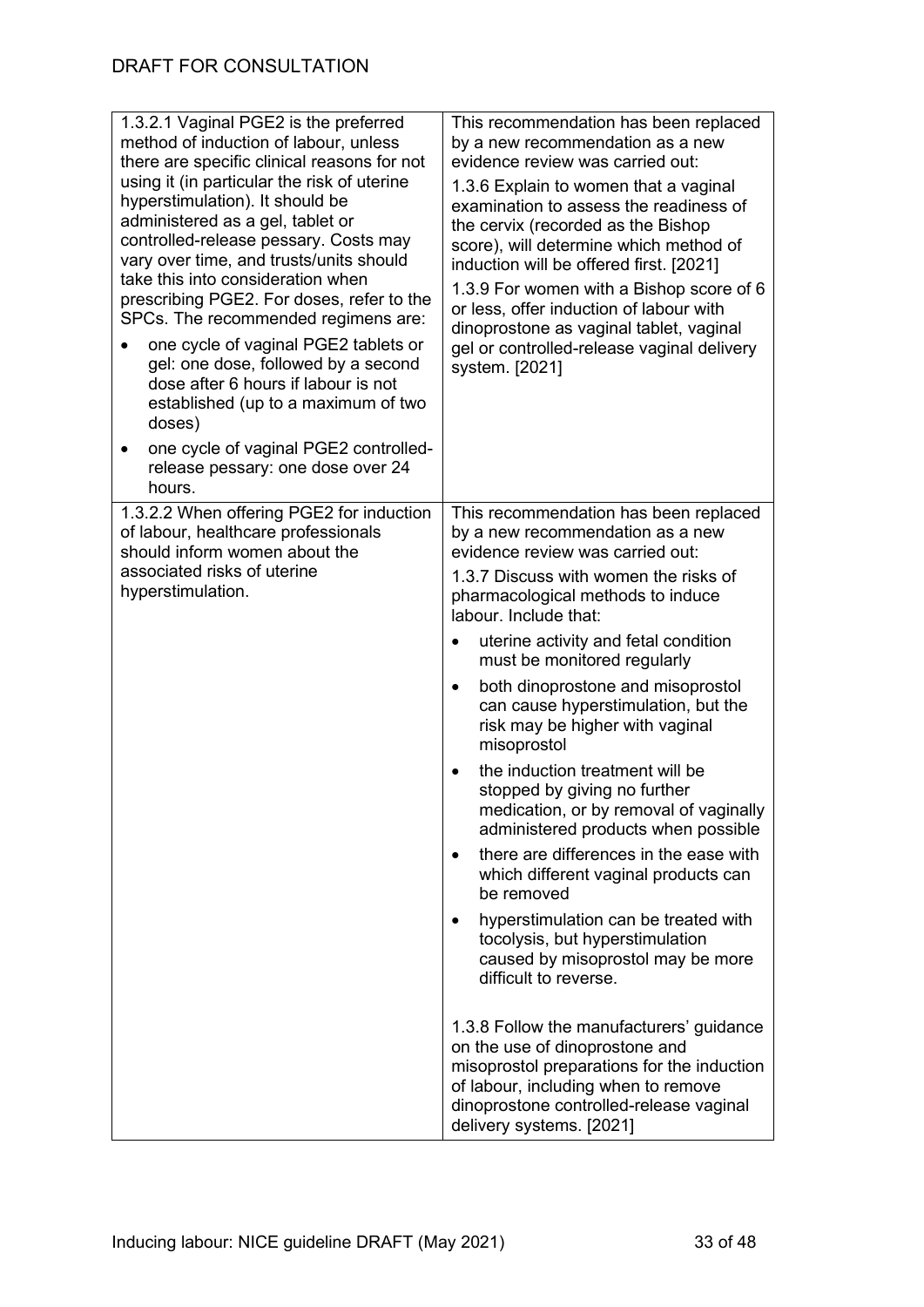| 1.3.2.3 Misoprostol should only be<br>offered as a method of induction of<br>labour to women who have intrauterine<br>fetal death (see section 1.2.9) or in the | This recommendation has been replaced<br>by a new recommendation as a new<br>evidence review was carried out:                                                                                                                               |  |
|-----------------------------------------------------------------------------------------------------------------------------------------------------------------|---------------------------------------------------------------------------------------------------------------------------------------------------------------------------------------------------------------------------------------------|--|
| context of a clinical trial.                                                                                                                                    | 1.3.10 For women with a Bishop score of<br>6 or less, consider induction of labour<br>with low-dose oral misoprostol (25<br>micrograms) if:                                                                                                 |  |
|                                                                                                                                                                 | the woman would prefer an oral<br>preparation or                                                                                                                                                                                            |  |
|                                                                                                                                                                 | induction of labour with<br>dinoprostone has not led to an adequate<br>change in the Bishop score and the<br>woman wants to try a different<br>pharmacological option [2021]                                                                |  |
| 1.3.2.4 Mifepristone should only be<br>offered as a method of induction of<br>labour to women who have intrauterine<br>fetal death (see section 1.2.9).         | This recommendation has been deleted<br>because it has already been stated in the<br>section on intrauterine death, and<br>therefore does not require repetition<br>under the section entitled 'Other methods<br>for inducing labour'.      |  |
| 1.4.3.1 Amniotomy, alone or with<br>oxytocin, should not be used as a<br>primary method of induction of labour                                                  | This recommendation has been replaced<br>by a new recommendation as a new<br>evidence review was carried out:                                                                                                                               |  |
| unless there are specific clinical reasons<br>for not using vaginal PGE2, in particular<br>the risk of uterine hyperstimulation.                                | 1.3.12 For women with a Bishop score of<br>more than 6, offer induction of labour with<br>amniotomy and an intravenous oxytocin<br>infusion. [2021]                                                                                         |  |
| 1.4.4.1 Mechanical procedures (balloon<br>catheters and laminaria tents) should not<br>be used routinely for induction of labour.                               | This recommendation has been replaced<br>by a new recommendation as a new<br>evidence review was carried out:                                                                                                                               |  |
|                                                                                                                                                                 | 1.3.11 For women with a Bishop score of<br>6 or less, consider a mechanical method<br>to induce labour (for example, a balloon<br>catheter) if:                                                                                             |  |
|                                                                                                                                                                 | pharmacological methods are not<br>suitable (for example, in women with<br>a higher risk of hyperstimulation or<br>those who have had a previous<br>caesarean birth) or                                                                     |  |
|                                                                                                                                                                 | the woman chooses to use a<br>mechanical method. [2021]                                                                                                                                                                                     |  |
| 1.5 Setting and timing                                                                                                                                          | This heading was replaced with '1.6<br>Outpatient induction' as all the<br>recommendations relating to timing of<br>induction were deleted (see below) and<br>all the recommendations relating to<br>outpatient care were grouped together. |  |
| 1.5.1.2 The practice of induction of labour<br>in an outpatient setting should be audited<br>continuously.                                                      | This recommendation has been deleted<br>because the committee agreed that<br>outpatient induction was carried out                                                                                                                           |  |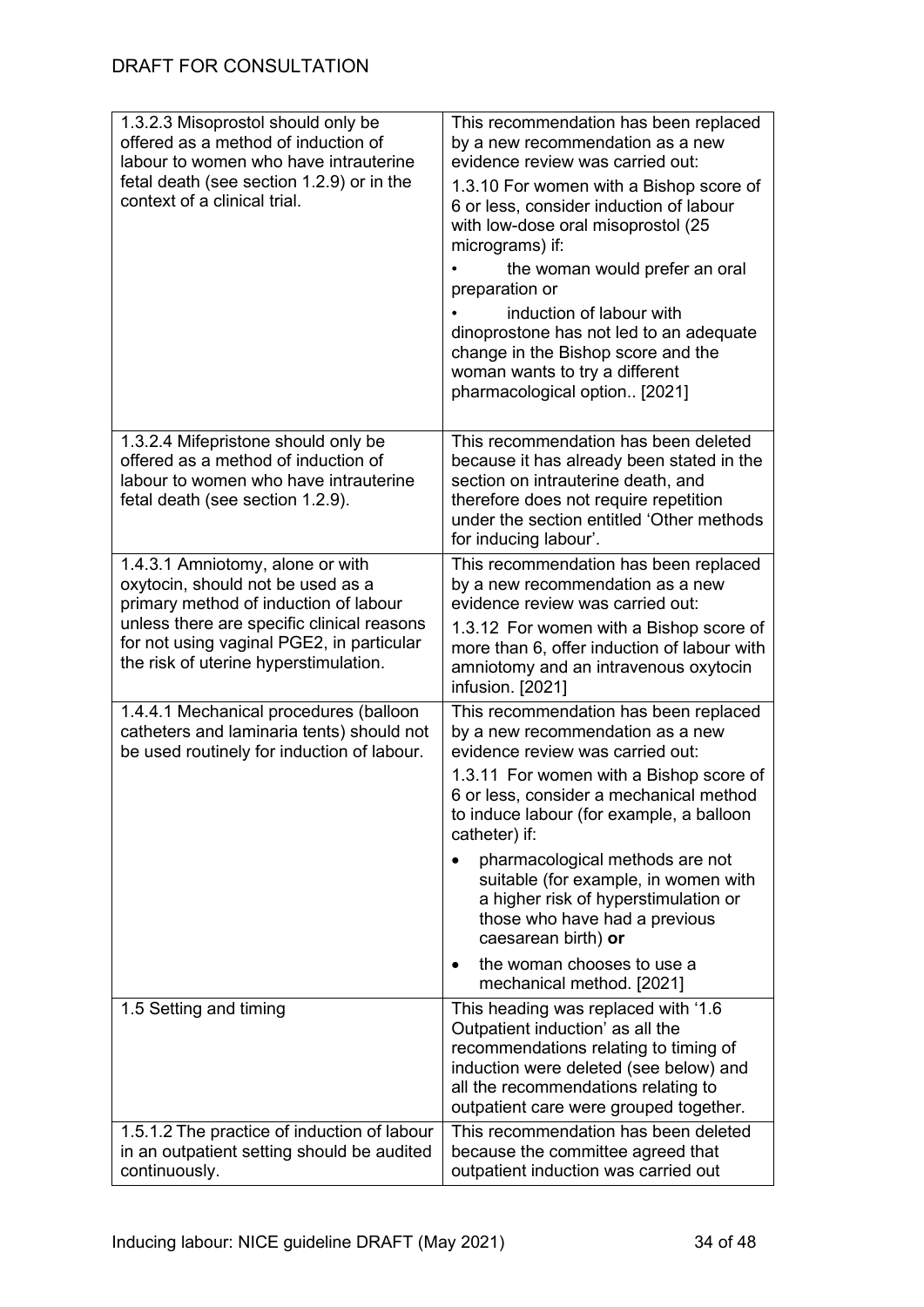|                                                                                                                                                                 | routinely in many units and it was not<br>therefore necessary to audit this<br>continuously.                                                                                                               |
|-----------------------------------------------------------------------------------------------------------------------------------------------------------------|------------------------------------------------------------------------------------------------------------------------------------------------------------------------------------------------------------|
| 1.5.1.3 In the inpatient setting, induction<br>of labour using vaginal PGE2 should be<br>carried out in the morning because of<br>higher maternal satisfaction. | This recommendation has been deleted<br>because the committee agreed that it<br>was no longer standard practice to carry<br>out induction in the morning, and timing<br>would be discussed with the woman. |
| 1.6.2.5 The opportunity to labour in water<br>is recommended for pain relief.                                                                                   | This recommendation has been deleted<br>because the use of labouring in water for<br>pain relief has been added to the<br>recommendation on choice of analgesia<br>(1.5.8).                                |

1

# <span id="page-34-0"></span>2 **Table 2 Amended recommendation wording (change to intent) without an**

#### 3 **evidence review**

| <b>Recommendation in 2008</b>                                                                                                                                                                                                                                                                                                                                                                                                                                                                                                                                                                                                                                                                                                                                                        | <b>Recommendation in</b>                                                                                                                                                                                                                                                                                                                                                                                                                                                                                                                                                                                                                                                                                                                           | <b>Reason for change</b>                                                                                                                                                                                                                                                                                                                                                                                                                                                                                               |
|--------------------------------------------------------------------------------------------------------------------------------------------------------------------------------------------------------------------------------------------------------------------------------------------------------------------------------------------------------------------------------------------------------------------------------------------------------------------------------------------------------------------------------------------------------------------------------------------------------------------------------------------------------------------------------------------------------------------------------------------------------------------------------------|----------------------------------------------------------------------------------------------------------------------------------------------------------------------------------------------------------------------------------------------------------------------------------------------------------------------------------------------------------------------------------------------------------------------------------------------------------------------------------------------------------------------------------------------------------------------------------------------------------------------------------------------------------------------------------------------------------------------------------------------------|------------------------------------------------------------------------------------------------------------------------------------------------------------------------------------------------------------------------------------------------------------------------------------------------------------------------------------------------------------------------------------------------------------------------------------------------------------------------------------------------------------------------|
| guideline                                                                                                                                                                                                                                                                                                                                                                                                                                                                                                                                                                                                                                                                                                                                                                            | current guideline                                                                                                                                                                                                                                                                                                                                                                                                                                                                                                                                                                                                                                                                                                                                  |                                                                                                                                                                                                                                                                                                                                                                                                                                                                                                                        |
| 1.1.1.1 Women should be<br>informed that most women<br>will go into labour<br>spontaneously by 42 weeks.<br>At the 38-week antenatal<br>visit, all women should be<br>offered information about the<br>risks associated with<br>pregnancies that last longer<br>than 42 weeks, and their<br>options. The information<br>should cover:<br>membrane sweeping<br>that membrane sweeping<br>$\bullet$<br>makes spontaneous<br>labour more likely, and so<br>reduces the need for<br>formal induction of labour<br>to prevent prolonged<br>pregnancy<br>what a membrane sweep<br>٠<br>is<br>that discomfort and<br>$\bullet$<br>vaginal bleeding are<br>possible from the<br>procedure<br>induction of labour<br>$\bullet$<br>between $41+0$ and $42+0$<br>weeks<br>expectant management. | 1.2.1 Explain to women that<br>labour usually starts naturally<br>by $42+0$ weeks. At the $38-$<br>week antenatal visit,<br>reconfirm a woman's<br>preferences for birth. Take<br>into account her individual<br>circumstances and discuss<br>options for birth, including:<br>expectant management<br>or<br>induction of labour or<br>planned caesarean birth.<br>[2008, amended 2021]<br>1.3.1<br>Explain to women:<br>• what a membrane sweep is<br>• that membrane sweeping<br>might make it more likely that<br>labour will start naturally, and<br>so reduces the need for<br>induction of labour to prevent<br>prolonged pregnancy<br>• that discomfort and vaginal<br>bleeding are possible from<br>the procedure. [2008,<br>amended 2021] | The language<br>relating to onset of<br>labour has been<br>updated from<br>'spontaneously' to<br>'naturally'.<br>The bullets on<br>membrane sweeping<br>have been moved to<br>a separate<br>recommendation at<br>the beginning of the<br>section of methods<br>of induction of labour<br>so that all the<br>recommendations on<br>membrane sweeping<br>are together in one<br>place, and the<br>wording of the<br>second bullet point<br>has been amended<br>to use the word<br>naturally instead of<br>spontaneously. |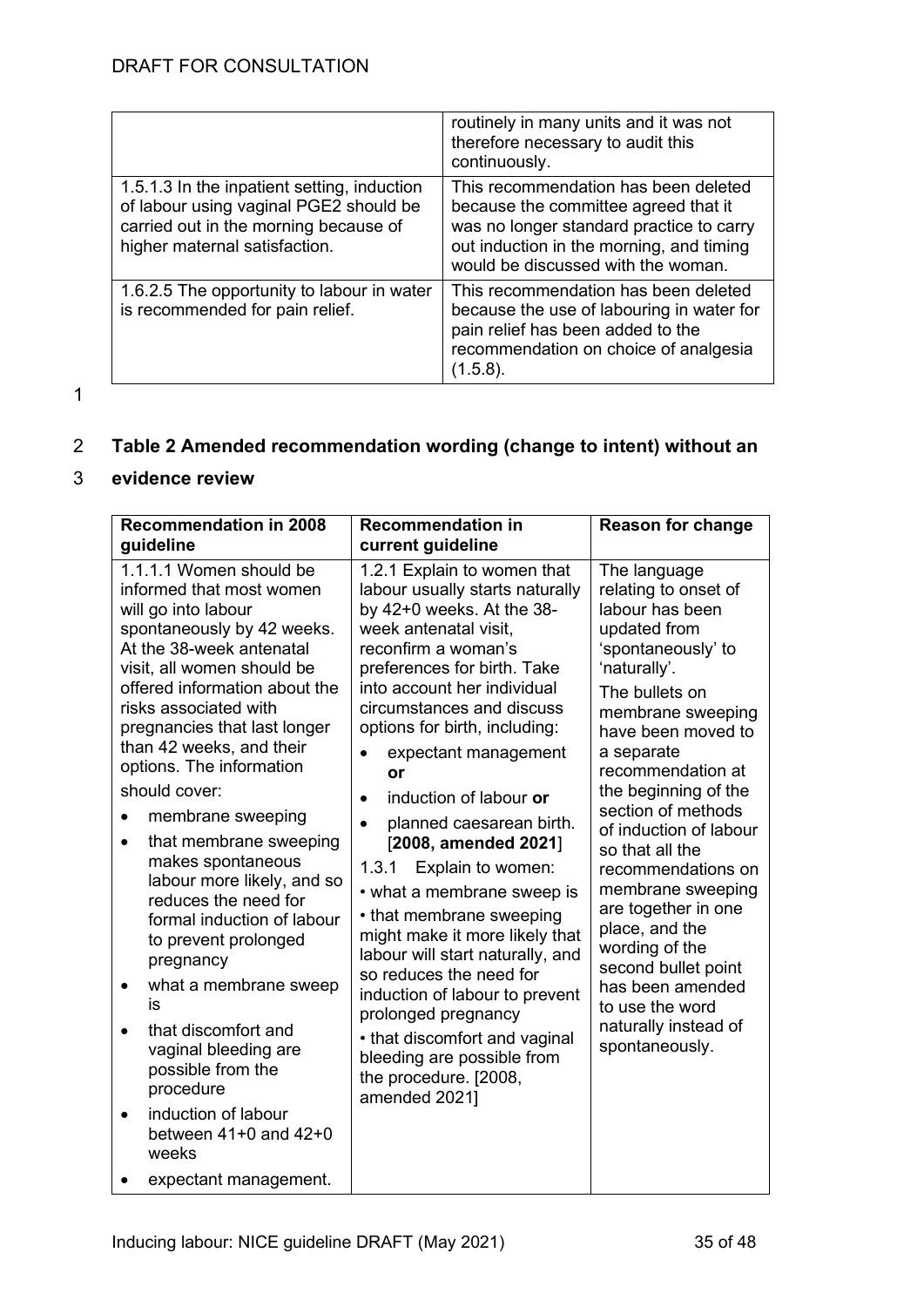| 1.1.1.3 Healthcare<br>professionals offering<br>induction of labour should:<br>allow the woman time to<br>discuss the information<br>with her partner before<br>coming to a decision<br>encourage the woman to<br>look at a variety of<br>sources of information<br>invite the woman to ask<br>$\bullet$<br>questions, and<br>encourage her to think<br>about her options<br>support the woman in<br>whatever decision she<br>makes. | 1.1.4 When offering induction<br>of labour:<br>give women time to<br>$\bullet$<br>discuss this information<br>with her partners or<br>family if they wish to do<br>so before making a<br>decision<br>encourage women to<br>$\bullet$<br>look at information about<br>induction (for example,<br>information on the NHS<br>website)<br>ensure women have the<br>opportunity to ask<br>questions, and time to<br>think about her options<br>support the woman in<br>$\bullet$<br>whatever decision she<br>makes. [2008, amended<br>2021]                                                 | The wording of the<br>recommendation has<br>been amended from<br>'allow' to 'give', and<br>the family have been<br>included as well as<br>the partner. This<br>information has been<br>used to clarify that<br>this is the information<br>discussed in the<br>recommendations<br>above.<br>The 'variety of<br>sources' has been<br>changed to<br>'information about<br>induction' to clarify<br>this.<br>The third bullet has<br>been amended to<br>make it less<br>paternalistic. |
|--------------------------------------------------------------------------------------------------------------------------------------------------------------------------------------------------------------------------------------------------------------------------------------------------------------------------------------------------------------------------------------------------------------------------------------|----------------------------------------------------------------------------------------------------------------------------------------------------------------------------------------------------------------------------------------------------------------------------------------------------------------------------------------------------------------------------------------------------------------------------------------------------------------------------------------------------------------------------------------------------------------------------------------|------------------------------------------------------------------------------------------------------------------------------------------------------------------------------------------------------------------------------------------------------------------------------------------------------------------------------------------------------------------------------------------------------------------------------------------------------------------------------------|
| 1.2.1.3 If a woman chooses                                                                                                                                                                                                                                                                                                                                                                                                           | 1.2.5 Support the woman's                                                                                                                                                                                                                                                                                                                                                                                                                                                                                                                                                              | The wording has                                                                                                                                                                                                                                                                                                                                                                                                                                                                    |
| not to have induction of<br>labour, her decision should<br>be respected. Healthcare<br>professionals should discuss<br>the woman's care with her<br>from then on.                                                                                                                                                                                                                                                                    | decision, including her<br>choice of place of birth, if she<br>chooses not to have<br>induction of labour. Discuss<br>the woman's care options<br>from this point on with her.<br>[2008, amended 2021]                                                                                                                                                                                                                                                                                                                                                                                 | been amended to<br>make it less<br>paternalistic, and to<br>include that preferred<br>place of birth may<br>need to be taken into<br>consideration.                                                                                                                                                                                                                                                                                                                                |
| 1.2.1.4 From 42 weeks,<br>women who decline<br>induction of labour should be<br>offered increased antenatal<br>monitoring consisting of at<br>least twice-weekly<br>cardiotocography and<br>ultrasound estimation of<br>maximum amniotic pool<br>depth.                                                                                                                                                                              | Offer increased fetal<br>1.2.6<br>monitoring to women who<br>choose not to have their<br>labour induced. Advise<br>women that:<br>• monitoring only gives a<br>snapshot of the current<br>situation, and cannot predict<br>reliably any deterioration<br>after monitoring ends<br>• adverse effects on the baby<br>(including stillbirth) and when<br>these events might happen,<br>cannot be predicted reliably<br>or prevented even with<br>monitoring<br>• monitoring might consist of<br>twice-weekly<br>cardiotocography and<br>ultrasound estimation of<br>maximum amniotic pool | Antenatal has been<br>changed to fetal, as<br>the committee advise<br>that it is monitoring<br>the baby that is<br>important.<br>An additional<br>sentence has been<br>added, based on the<br>expertise of the<br>committee, to advise<br>women that even<br>with this extra<br>monitoring, a<br>prolonged pregnancy<br>may lead to adverse<br>consequences, and<br>that extra monitoring<br>can prevent adverse<br>events. The<br>recommendation<br>about what the                |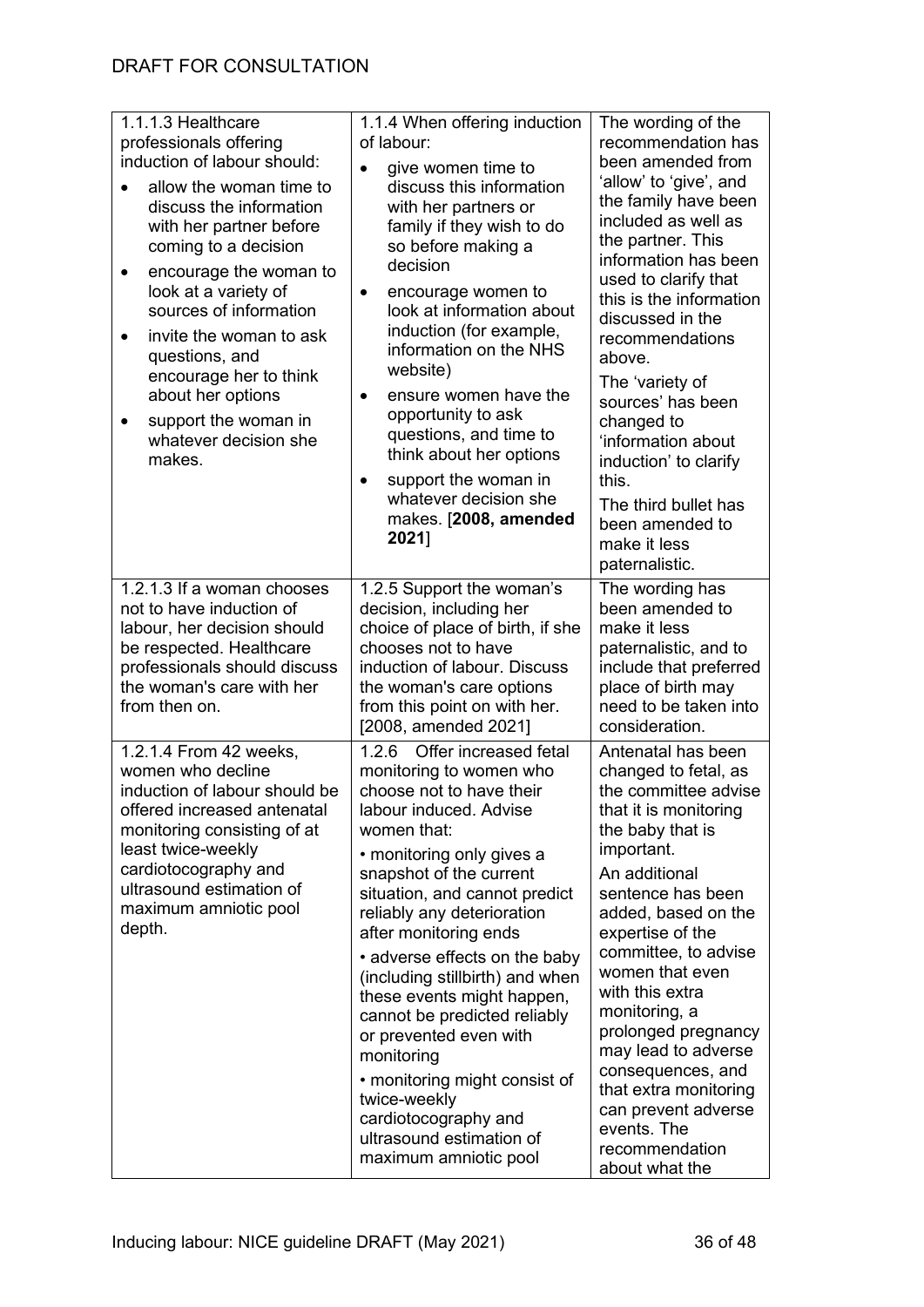|                                                                                                                                                                                                                                                                                                                                                                                                                                                                                                               | depth. [2008, amended<br>2021]<br>1.2.7 Offer women who<br>decline induction an<br>opportunity to revisit their<br>options with a healthcare<br>professional at least once a<br>week.<br>1.2.8 Advise women to<br>contact their maternity unit<br>as soon as possible if they<br>change their mind before<br>their next appointment, or<br>have concerns about their<br>baby, for example reduced<br>fetal movements.                                                                                                                                                                                                              | monitoring should<br>include has been<br>softened as there is<br>no evidence for any<br>specific monitoring<br>regimen.<br>Two additional<br>recommendations<br>have been added to<br>ensure that women<br>who decline<br>induction are<br>reviewed regularly<br>and advised when to<br>escalate their care.                                                                 |
|---------------------------------------------------------------------------------------------------------------------------------------------------------------------------------------------------------------------------------------------------------------------------------------------------------------------------------------------------------------------------------------------------------------------------------------------------------------------------------------------------------------|------------------------------------------------------------------------------------------------------------------------------------------------------------------------------------------------------------------------------------------------------------------------------------------------------------------------------------------------------------------------------------------------------------------------------------------------------------------------------------------------------------------------------------------------------------------------------------------------------------------------------------|------------------------------------------------------------------------------------------------------------------------------------------------------------------------------------------------------------------------------------------------------------------------------------------------------------------------------------------------------------------------------|
| 1.2.2.1If a woman has<br>preterm prelabour rupture of<br>membranes, induction of<br>labour<br>should not be carried out<br>before 34 weeks unless<br>there are additional obstetric<br>indications (for example,<br>infection or fetal<br>compromise).                                                                                                                                                                                                                                                        | 1.2.9 If a woman has preterm<br>prelabour rupture of<br>membranes, do not carry out<br>induction of labour before<br>34+0 weeks unless there are<br>additional obstetric<br>indications (for example,<br>infection or fetal<br>compromise). Offer<br>expectant management until<br>37+0 weeks. [2008, updated<br>2021]                                                                                                                                                                                                                                                                                                             | The recommendation<br>to offer expectant<br>management to 37<br>weeks has been<br>added, as the<br>recommendation told<br>users what not to do,<br>but there was no<br>advice on what they<br>should do instead.                                                                                                                                                             |
| 1.2.2.2 If a woman has<br>preterm prelabour rupture of<br>membranes after 34 weeks,<br>the maternity team should<br>discuss the following factors<br>with her before a decision is<br>made about whether to<br>induce labour using vaginal<br>PGE2:<br>risks to the woman (for<br>example, sepsis, possible<br>need for caesarean birth)<br>risks to the baby (for<br>٠<br>example, sepsis,<br>problems relating to<br>preterm birth)<br>local availability of<br>٠<br>neonatal intensive care<br>facilities. | 1.2.10 If a woman has<br>preterm prelabour rupture of<br>membranes after 34+0<br>weeks (but before 37+0<br>weeks), discuss with her the<br>options of expectant<br>management until 37+0<br>weeks or induction of labour.<br>When making a shared<br>decision, take into<br>consideration the following<br>factors:<br>risks to the woman (for<br>$\bullet$<br>example, sepsis, possible<br>need for caesarean birth)<br>risks to the baby (for<br>$\bullet$<br>example, sepsis,<br>problems relating to<br>preterm birth)<br>local availability of<br>$\bullet$<br>neonatal intensive care<br>facilities. [2008,<br>amended 2021] | The text has been<br>amended to make it<br>clear this is a shared<br>decision. The exact<br>gestational period<br>this applies to has<br>been clarified.<br>Expectant<br>management to<br>37+0 weeks has<br>been added in as an<br>option. Details of<br>methods for<br>induction of labour<br>have been removed,<br>as these are covered<br>separately in the<br>guideline. |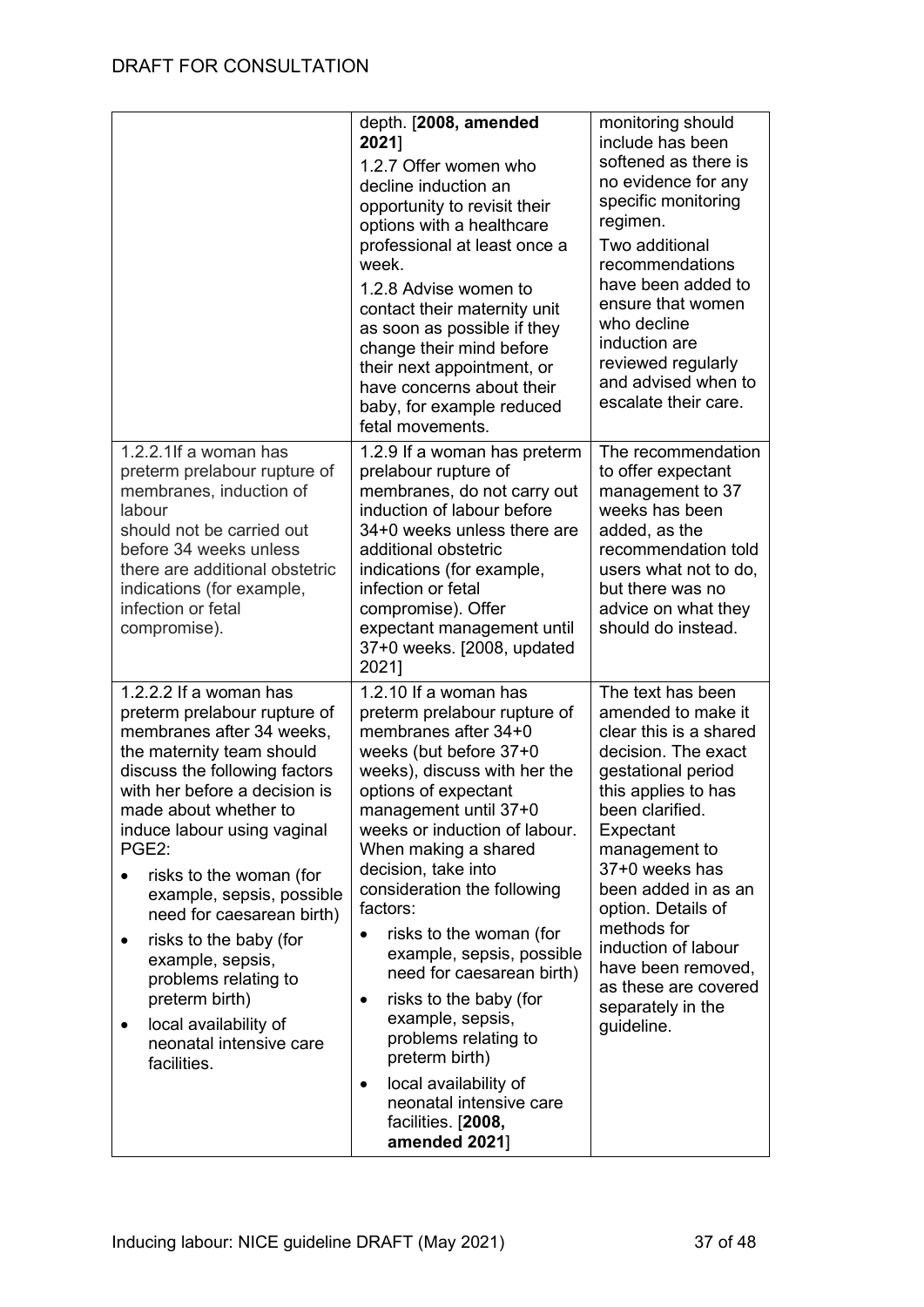| 1.2.3.1 Women with<br>prelabour rupture of<br>membranes at term (at or<br>over 37 weeks) should be<br>offered a choice of induction<br>of labour with vaginal PGE2,<br>or expectant management.                                                                                                                                                                                                                                                                                                                                     | 1.2.12 Offer women with<br>prelabour rupture of<br>membranes at term (at or<br>after 37+0 weeks) a choice<br>of:<br>induction of labour as<br>$\bullet$<br>soon as possible<br>expectant management<br>$\bullet$<br>for up to 24 hours.<br>Discuss the risks and<br>benefits of each option with<br>the woman. $[2008,$<br>amended 2021]                                                                                                                                                                                                                                                | Then wording has<br>been clarified to<br>state that induction<br>can be offered<br>immediately or<br>women can choose<br>to wait for 24 hours.<br>Details of methods<br>for induction of<br>labour have been<br>removed, as these<br>are covered<br>separately in the<br>guideline.<br>The recommendation<br>to discuss the risks<br>and benefits has<br>been added.                                                            |
|-------------------------------------------------------------------------------------------------------------------------------------------------------------------------------------------------------------------------------------------------------------------------------------------------------------------------------------------------------------------------------------------------------------------------------------------------------------------------------------------------------------------------------------|-----------------------------------------------------------------------------------------------------------------------------------------------------------------------------------------------------------------------------------------------------------------------------------------------------------------------------------------------------------------------------------------------------------------------------------------------------------------------------------------------------------------------------------------------------------------------------------------|---------------------------------------------------------------------------------------------------------------------------------------------------------------------------------------------------------------------------------------------------------------------------------------------------------------------------------------------------------------------------------------------------------------------------------|
| 1.2.3.2 Induction of labour is<br>appropriate approximately 24<br>hours after prelabour rupture<br>of the membranes at term.                                                                                                                                                                                                                                                                                                                                                                                                        | 1.2.13 After prelabour<br>rupture of the membranes at<br>term (at or over 37+0 weeks)<br>offer induction of labour if<br>labour has not started<br>naturally after approximately<br>24 hours. See the NICE<br>guideline on intrapartum<br>care [2008, amended 2021]                                                                                                                                                                                                                                                                                                                     | <b>Clarification has</b><br>been added that<br>induction of labour is<br>indicated if labour<br>has not started after<br>24 hours.                                                                                                                                                                                                                                                                                              |
| 1.2.4.1 If delivery is<br>indicated, women who have<br>had a previous caesarean<br>section may be offered<br>induction of labour with<br>vaginal PGE2, caesarean<br>section or expectant<br>management on an<br>individual basis, taking into<br>account the woman's<br>circumstances and wishes.<br>Women should be informed<br>of the following risks with<br>induction of labour:<br>increased risk of need for<br>$\bullet$<br>emergency caesarean<br>section during induced<br>labour<br>increased risk of uterine<br>rupture. | 1.2.16 Advise women who<br>had a previous caesarean<br>birth that:<br>induction of labour could<br>$\bullet$<br>lead to an increased risk<br>of need for emergency<br>caesarean birth<br>induction labour could<br>$\bullet$<br>lead to an increased risk<br>of uterine rupture<br>the methods used for<br>$\bullet$<br>induction of labour will be<br>guided by the need to<br>reduce these risks. See<br>the recommendations on<br>Methods for inducing<br>labour. [2008, amended<br>2021]<br>1.2.17 If delivery is<br>$\bullet$<br>indicated, offer women<br>who have had a previous | The recommendation<br>has been split into<br>two<br>recommendations to<br>make it easier to<br>read. The method of<br>induction of labour<br>has been removed<br>as that is covered<br>later in the guideline.<br>However, an<br>additional bullet point<br>has been added to<br>highlight that<br>methods of induction<br>will need to take into<br>account the fact that<br>woman has had a<br>previous caesarean<br>section. |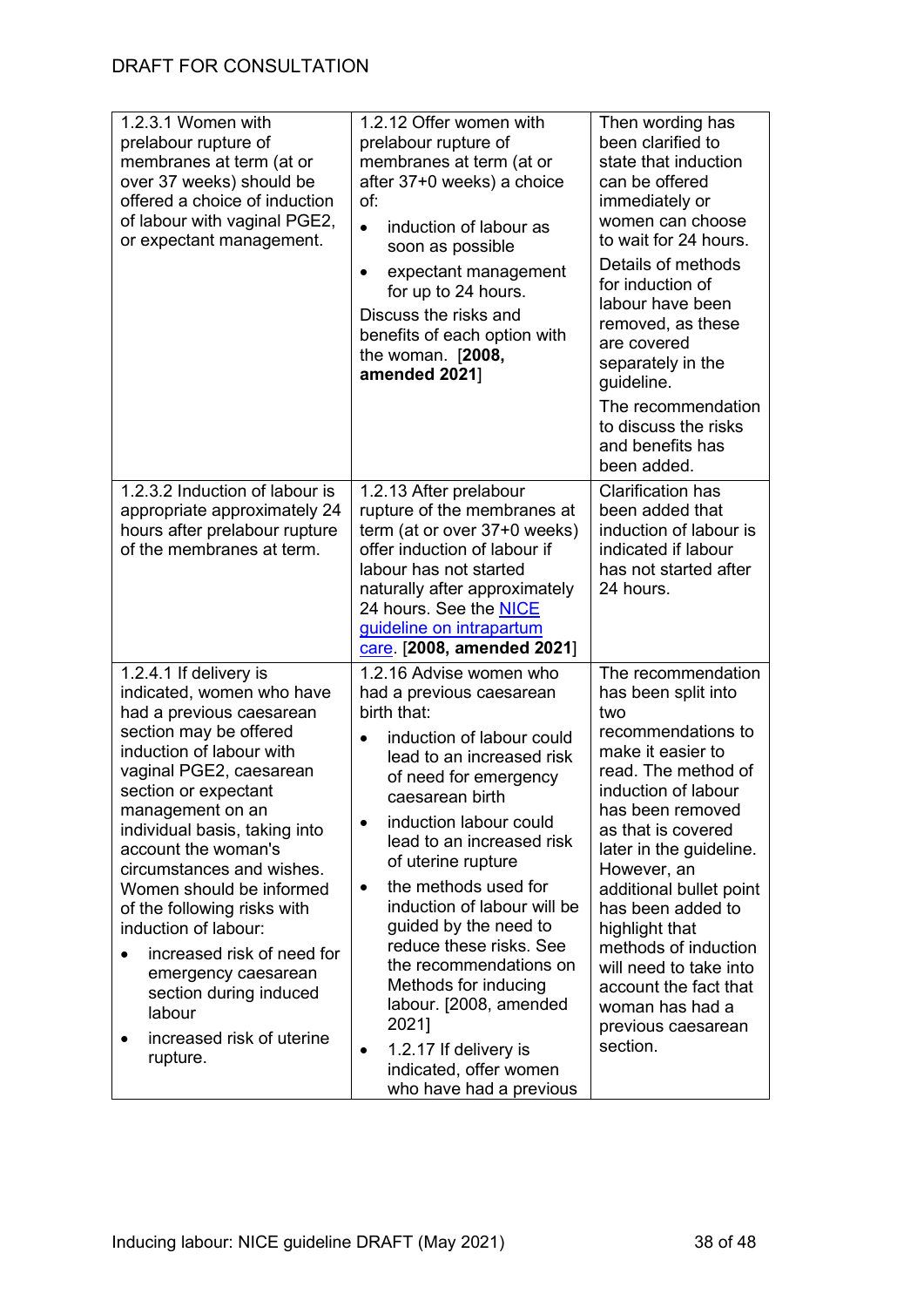|                                                                                                                                                                                                                                                                                                                                                                                                                     | caesarean birth a choice<br>of:<br>induction of labour or<br>caesarean birth<br>Take into account the<br>woman's circumstances and<br>wishes. Advise women that<br>they are entitled to decline<br>the offer of treatment such as<br>induction of labour or<br>caesarean birth, even when<br>it would benefit their or their<br>baby's health. [2008,<br>amended 2021]<br>and                                                                                                                                                                 |                                                                                                                                                                                                                                                                                                                                                   |
|---------------------------------------------------------------------------------------------------------------------------------------------------------------------------------------------------------------------------------------------------------------------------------------------------------------------------------------------------------------------------------------------------------------------|-----------------------------------------------------------------------------------------------------------------------------------------------------------------------------------------------------------------------------------------------------------------------------------------------------------------------------------------------------------------------------------------------------------------------------------------------------------------------------------------------------------------------------------------------|---------------------------------------------------------------------------------------------------------------------------------------------------------------------------------------------------------------------------------------------------------------------------------------------------------------------------------------------------|
| 1.2.5.1 Induction of labour<br>should not routinely be<br>offered on maternal request<br>alone. However, under<br>exceptional circumstances<br>(for example, if the woman's<br>partner is soon to be posted<br>abroad with the armed<br>forces), induction may be<br>considered at or after 40<br>weeks.                                                                                                            | 1.2.18 Consider requests for<br>induction of labour only after<br>discussing the benefits and<br>risks with the woman, taking<br>into account the woman's<br>circumstances and wishes.<br>[2008, amended 2021]                                                                                                                                                                                                                                                                                                                                | The recommendation<br>has been updated<br>and the specific<br>example removed,<br>as the committee<br>agreed that the<br>decision should be<br>made based on<br>risks, benefits, and<br>individual<br>circumstances.                                                                                                                              |
| 1.2.6.1 Induction of labour is<br>not generally recommended<br>if a woman's baby is in the<br>breech presentation. If<br>external cephalic version is<br>unsuccessful, declined or<br>contraindicated, and the<br>woman chooses not to have<br>an elective caesarean<br>section, induction of labour<br>should be offered, if delivery<br>is indicated, after discussing<br>the associated risks with the<br>woman. | 1.2.19 Induction of labour is<br>not generally recommended<br>if a woman's baby is in the<br>breech position. [2008,<br>amended 2021]<br>1.2.20 Consider induction of<br>labour for babies in the<br>breech position if:<br>delivery is indicated and<br>external cephalic version<br>$\bullet$<br>is unsuccessful, declined<br>or contraindicated and<br>the woman chooses not<br>$\bullet$<br>to have an elective<br>caesarean birth.<br>Discuss the possible risks<br>associated with induction<br>with the woman. [2008,<br>amended 2021] | The wording of the<br>recommendation has<br>not changed but it<br>has been split into 2<br>recommendations to<br>make it easier to<br>read, and the second<br>part has been<br>changed to a<br>bulleted list to<br>improve readability.<br><b>Presentation has</b><br>been changed to<br>position as this is a<br>more easily<br>understood term. |
| 1.2.7.1 If there is severe fetal<br>growth restriction with<br>confirmed fetal compromise,                                                                                                                                                                                                                                                                                                                          | 1.2.21 Do not induce labour<br>if there is fetal growth<br>restriction with confirmed<br>fetal compromise. Offer                                                                                                                                                                                                                                                                                                                                                                                                                              | The recommendation<br>has been changed<br>from 'not<br>recommended' to 'do                                                                                                                                                                                                                                                                        |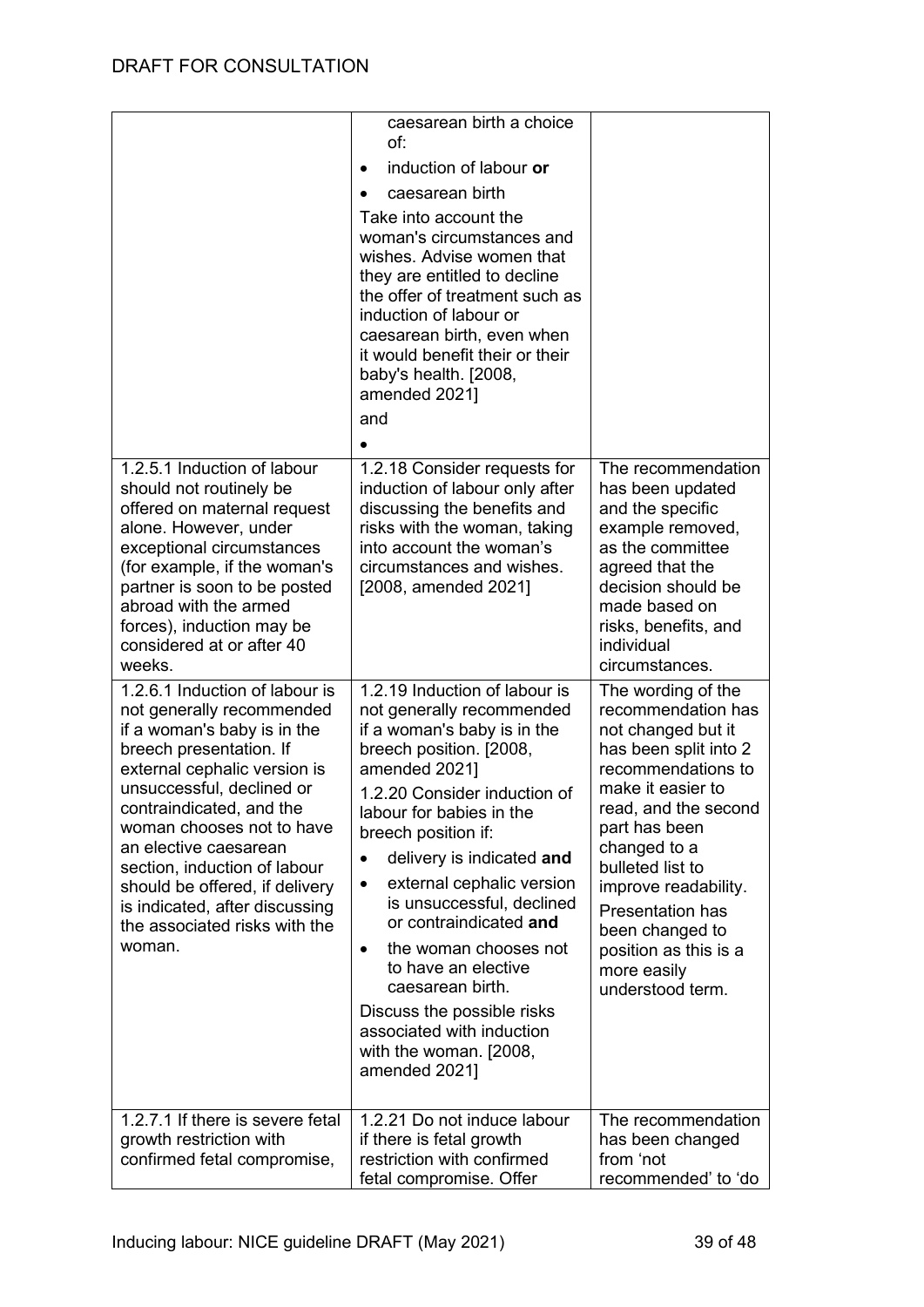| induction of labour is not                                                                                                                                                                                                                                                                          | caesarean birth instead.                                                                                                                                                                                                                                                                                                                                            | not' as the                                                                                                                                                                                                                                                                                                                                                                   |
|-----------------------------------------------------------------------------------------------------------------------------------------------------------------------------------------------------------------------------------------------------------------------------------------------------|---------------------------------------------------------------------------------------------------------------------------------------------------------------------------------------------------------------------------------------------------------------------------------------------------------------------------------------------------------------------|-------------------------------------------------------------------------------------------------------------------------------------------------------------------------------------------------------------------------------------------------------------------------------------------------------------------------------------------------------------------------------|
| recommended.                                                                                                                                                                                                                                                                                        | [2008, amended 2021]                                                                                                                                                                                                                                                                                                                                                | committee advised<br>this was what was<br>meant. The<br>recommendation to<br>offer caesarean birth<br>was also added to<br>make it clear that in<br>this situation<br>expectant<br>management is not<br>an appropriate<br>option. The word<br>'severe' was<br>removed as any<br>growth restriction<br>with fetal<br>compromise would<br>mean labour should<br>not be induced. |
| 1.2.9.2 In the event of an<br>intrauterine fetal death, if the<br>woman appears to be<br>physically well, her<br>membranes are intact and<br>there is no evidence of<br>infection or bleeding, she<br>should be offered a choice of<br>immediate induction of<br>labour or expectant<br>management. | 1.2.26 In the event of an<br>intrauterine fetal death, if the<br>woman appears to be<br>physically well, her<br>membranes are intact and<br>there is no evidence of<br>infection or bleeding, discuss<br>the options for birth<br>(expectant management,<br>induction of labour or<br>caesarean birth) and support<br>the woman's decision. [2008,<br>amended 2021] | The option of<br>caesarean birth has<br>been added to the<br>recommendation,<br>and it has been<br>clarified that this<br>should be discussed<br>with women.                                                                                                                                                                                                                  |
| 1.2.9.3 In the event of an<br>intrauterine fetal death, if<br>there is evidence of rupture<br>membranes, infection or<br>bleeding, immediate<br>induction of labour is the<br>preferred management<br>option.                                                                                       | 1.2.27 In the event of an<br>intrauterine fetal death, if<br>there is evidence of ruptured<br>membranes, infection or<br>bleeding, offer immediate<br>induction of labour or<br>caesarean birth. [2008,<br>amended 2021]                                                                                                                                            | The wording has<br>been changed from<br>'the preferred<br>management option'<br>to 'offer' as the<br>committee advised<br>this was what was<br>meant. Immediate<br>induction of labour<br>has been changed to<br>immediate birth (by<br>induction of labour or<br>caesarean birth) as<br>these are the 2<br>options available to<br>women in this<br>situation.               |
|                                                                                                                                                                                                                                                                                                     | Women with a non-scarred<br>uterus                                                                                                                                                                                                                                                                                                                                  | New sub-headings<br>have been added to<br>emphasise that the<br>methods for                                                                                                                                                                                                                                                                                                   |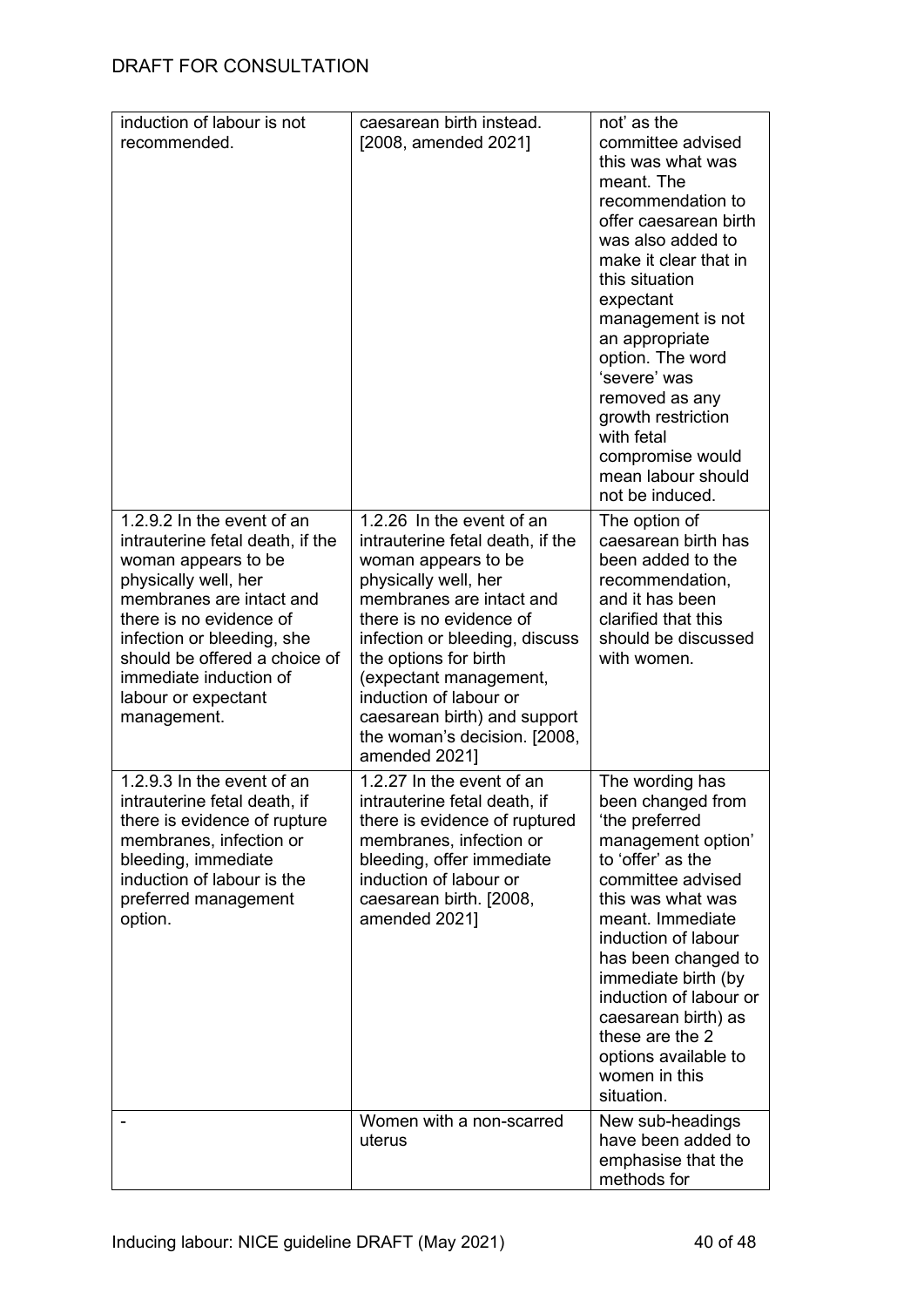|                                                                                                                                                                                                                                                                                                                                                                                          | Women who have had a<br>previous caesarean birth                                                                                                                                                                                                                                                                                                                                                                         | induction of labour<br>after intrauterine fetal<br>death differ in these<br>2 groups of women.                                                                                                                                                                                                                                                                                                                                                         |
|------------------------------------------------------------------------------------------------------------------------------------------------------------------------------------------------------------------------------------------------------------------------------------------------------------------------------------------------------------------------------------------|--------------------------------------------------------------------------------------------------------------------------------------------------------------------------------------------------------------------------------------------------------------------------------------------------------------------------------------------------------------------------------------------------------------------------|--------------------------------------------------------------------------------------------------------------------------------------------------------------------------------------------------------------------------------------------------------------------------------------------------------------------------------------------------------------------------------------------------------------------------------------------------------|
| 1.2.9.4 If a woman who has<br>had an intrauterine fetal<br>death chooses to proceed<br>with induction of labour, oral<br>mifepristone, followed by<br>vaginal PGE2 or vaginal<br>misoprostol[5], should be<br>offered. The choice and dose<br>of vaginal prostaglandin<br>should take into account the<br>clinical circumstances,<br>availability of preparations<br>and local protocol. | 1.2.28 If a woman with an<br>intrauterine fetal death<br>chooses an induced labour,<br>offer oral mifepristone 200<br>mg followed 36 to 48 hours<br>later vaginal dinoprostone or<br>oral or vaginal misoprostol.<br>Base the choice and dose of<br>drug used on clinical<br>circumstances and national<br>protocols. Follow the<br>recommendations on<br>monitoring of uterine<br>contractions. [2008,<br>amended 2021] | The dose of<br>mifepristone and<br>timing of subsequent<br>medicines has been<br>included. The<br>wording has been<br>amended from<br>'vaginal<br>prostaglandin' to<br>'drug' as several<br>drugs are named in<br>the sentence above.<br>Local protocols has<br>been changed to<br>national protocols as<br>FIGO guidance is<br>available, and RCOG<br>guidance is<br>anticipated. The<br>advice to monitor<br>uterine contractions<br>has been added. |
| 1.3.1.2 At the 40- and<br>41-week antenatal visits,<br>nulliparous women should be<br>offered a vaginal<br>examination for membrane<br>sweeping.                                                                                                                                                                                                                                         | 1.3.4 At antenatal visits<br>from 39+0 weeks, offer<br>women a vaginal<br>examination for membrane<br>sweeping. [2008, amended<br>2021]                                                                                                                                                                                                                                                                                  | These 2<br>recommendations<br>have been combined<br>as the committee<br>agreed it was not<br>necessary to<br>differentiate based<br>on parity, and that<br>membrane sweeping<br>could be offered from<br>39 weeks in all<br>women.                                                                                                                                                                                                                     |
| 1.3.1.3 At the 41-week<br>antenatal visit, parous<br>women should be offered a<br>vaginal examination for<br>membrane sweeping.                                                                                                                                                                                                                                                          | See above                                                                                                                                                                                                                                                                                                                                                                                                                | See above                                                                                                                                                                                                                                                                                                                                                                                                                                              |
| 1.3.1.5 Additional membrane<br>sweeping may be offered if<br>labour does not start<br>spontaneously.                                                                                                                                                                                                                                                                                     | 1.3.5 Consider additional<br>membrane sweeping if<br>labour does not start<br>spontaneously. [2008,<br>amended 2021]                                                                                                                                                                                                                                                                                                     | 'May be offered' has<br>been clarified as<br>'consider'.                                                                                                                                                                                                                                                                                                                                                                                               |
| 1.4.1.1 Do not use the<br>following for induction of<br>labour:                                                                                                                                                                                                                                                                                                                          | 1.4.1 Discuss with women<br>that the available evidence<br>does not support the use of<br>the following methods for<br>induction of labour:                                                                                                                                                                                                                                                                              | The committee did<br>not think there was<br>enough evidence of<br>harm from these<br>interventions to                                                                                                                                                                                                                                                                                                                                                  |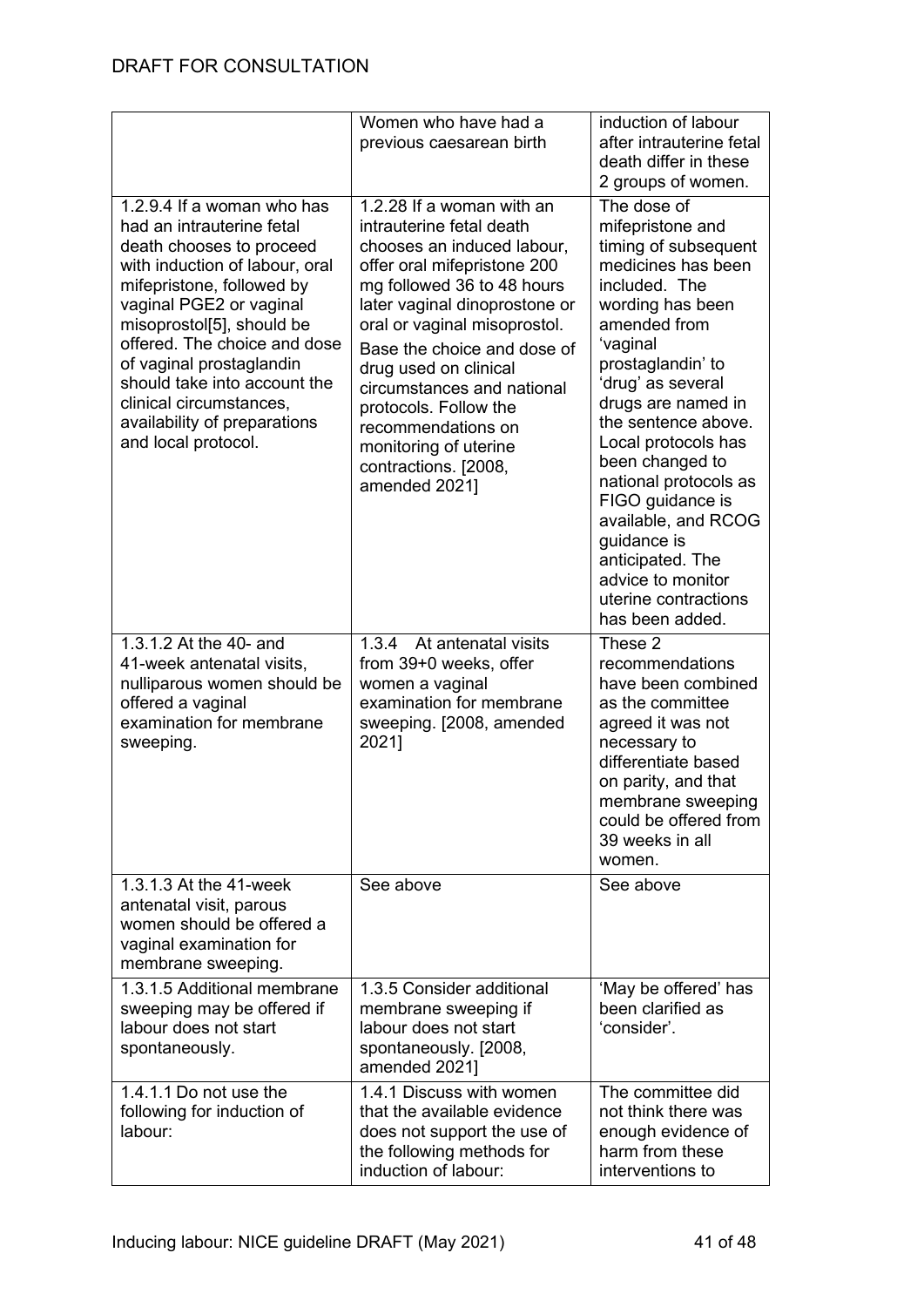| oral PGE2<br>$\bullet$<br>intravenous PGE2<br>extra-amniotic PGE2<br>intracervical PGE2<br>intravenous oxytocin<br>$\bullet$<br>alone<br>hyaluronidase<br>$\bullet$<br>corticosteroids<br>oestrogen<br>vaginal nitric oxide<br>donors. | oral dinoprostone<br>$\bullet$<br>intravenous dinoprostone<br>$\bullet$<br>extra-amniotic<br>$\bullet$<br>dinoprostone or PGF2<br>intracervical dinoprostone<br>$\bullet$<br>vaginal PGF2<br>$\bullet$<br>osmotic cervical dilators<br>$\bullet$<br>intravenous oxytocin<br>$\bullet$<br>alone<br>hyaluronidase<br>$\bullet$<br>corticosteroids<br>oestrogen<br>$\bullet$<br>relaxin<br>$\bullet$<br>mifepristone (except in<br>$\bullet$<br>combination for<br>intrauterine fetal death,<br>see recommendation<br>1.2.27 and 1.2.29)<br>vaginal nitric oxide<br>$\bullet$<br>donors. [2008, amended<br>2021] | make a 'do not'<br>recommendation so<br>they amended the<br>wording to explain<br>this. The list of<br>pharmacological<br>methods that are not<br>recommended for<br>the induction of<br>labour was modified<br>to include new<br>interventions which<br>had been included in<br>the evidence review,<br>but which the<br>committee did not<br>agree to<br>recommend.                                                                                                                                 |
|----------------------------------------------------------------------------------------------------------------------------------------------------------------------------------------------------------------------------------------|---------------------------------------------------------------------------------------------------------------------------------------------------------------------------------------------------------------------------------------------------------------------------------------------------------------------------------------------------------------------------------------------------------------------------------------------------------------------------------------------------------------------------------------------------------------------------------------------------------------|-------------------------------------------------------------------------------------------------------------------------------------------------------------------------------------------------------------------------------------------------------------------------------------------------------------------------------------------------------------------------------------------------------------------------------------------------------------------------------------------------------|
| 1.5.1.1 In the outpatient<br>setting, induction of labour<br>should only be carried out if<br>safety and support<br>procedures are in place.                                                                                           | 1.6.1 Consider outpatient<br>induction of labour with<br>vaginal dinoprostone<br>preparations or mechanical<br>methods in women without<br>existing medical conditions<br>or obstetric complications.<br>1.6.2 Carry out a full clinical<br>assessment of the woman<br>and fetus (see<br>recommendation 1.5.1 and<br>1.5.2) and ensure safety and<br>support procedures are in<br>place. [2008, amended 2021]                                                                                                                                                                                                 | The committee<br>advised that<br>outpatient induction<br>of labour is carried<br>out routinely by<br>many units and so<br>amended the<br>recommendation to<br>make it more<br>permissive but to<br>clarify that this<br>should only be<br>carried out in low risk<br>women. They also<br>clarified which<br>methods were<br>suitable for use in<br>the outpatient setting<br>and added that a full<br>clinical assessment<br>of the woman and<br>fetus was required<br>before outpatient<br>induction |
| 1.6.1.1 Wherever induction<br>of labour is carried out,<br>facilities should be available<br>for continuous electronic fetal                                                                                                           | 1.5.2 Ensure facilities are<br>available for<br>cardiotocography wherever<br>induction of labour is started.<br>[2008, amended 2021]                                                                                                                                                                                                                                                                                                                                                                                                                                                                          | 'Electronic fetal<br>monitoring and<br>uterine contraction<br>monitoring' has been<br>changed to                                                                                                                                                                                                                                                                                                                                                                                                      |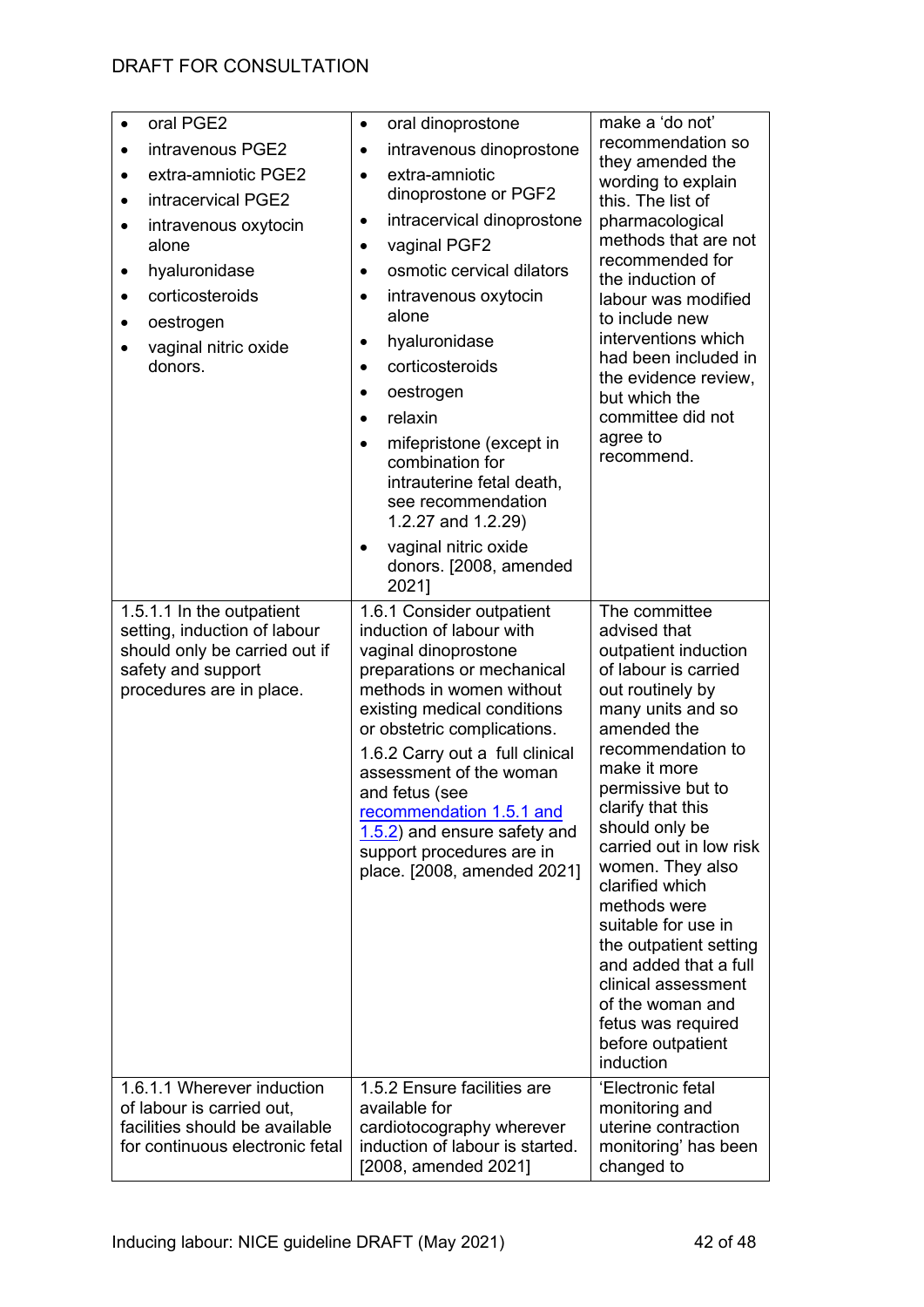| heart rate and uterine<br>contraction monitoring.                                                                                                                                                                                                                                                                                                                                                                                                                                                                                                         |                                                                                                                                                                                                                                                                                                                                                                                                                                                                                                                                   | 'cardiotocography' as<br>this is the preferred<br>term in line with<br>other NICE<br>guidelines.<br>'Carried out' has<br>been amended to<br>'started' as the<br>committee advised<br>this monitoring would<br>only be necessary at<br>the beginning of<br>induction and not<br>necessarily<br>throughout.                                                                                                      |
|-----------------------------------------------------------------------------------------------------------------------------------------------------------------------------------------------------------------------------------------------------------------------------------------------------------------------------------------------------------------------------------------------------------------------------------------------------------------------------------------------------------------------------------------------------------|-----------------------------------------------------------------------------------------------------------------------------------------------------------------------------------------------------------------------------------------------------------------------------------------------------------------------------------------------------------------------------------------------------------------------------------------------------------------------------------------------------------------------------------|----------------------------------------------------------------------------------------------------------------------------------------------------------------------------------------------------------------------------------------------------------------------------------------------------------------------------------------------------------------------------------------------------------------|
| 1.6.1.2 Before induction of<br>labour is carried out, Bishop<br>score should be assessed<br>and recorded, and a normal<br>fetal heart rate pattern<br>should be confirmed using<br>electronic fetal monitoring.                                                                                                                                                                                                                                                                                                                                           | 1.5.1 Before induction of<br>labour is carried out:<br>abdominally assess the<br>level and stability of the<br>fetal head in the lower<br>part of the uterus at or<br>near the pelvic brim<br>assess and record the<br>$\bullet$<br><b>Bishop score</b><br>confirm a normal fetal<br>$\bullet$<br>heart rate pattern and<br>absence of uterine<br>contractions using<br>antenatal<br>cardiotocography<br>interpretation. [2008,<br>amended 2021]                                                                                  | The committee<br>agreed that it was<br>important to confirm<br>the baby's position<br>and uterine activity<br>before starting<br>induction and so they<br>added this.<br>'Electronic fetal<br>monitoring' has been<br>changed to<br>'cardiotocography' as<br>this is the preferred<br>term in line with<br>other NICE<br>guidelines, and it has<br>been clarified that<br>this is antenatal<br>interpretation. |
| 1.6.1.3 After administration<br>of vaginal PGE2, when<br>contractions begin, fetal<br>wellbeing should be<br>assessed with continuous<br>electronic fetal monitoring.<br>Once the cardiotocogram is<br>confirmed as normal,<br>intermittent auscultation<br>should be used unless there<br>are clear indications for<br>continuous electronic fetal<br>monitoring as described in<br>'Intrapartum care' (NICE<br>clinical guideline 55).<br>1.6.1.4 If the fetal heart rate<br>is abnormal after<br>administration of vaginal<br>PGE2, recommendations on | 1.5.3 When uterine<br>contractions begin after<br>administering dinoprostone<br>or misoprostol, assess fetal<br>wellbeing and uterine<br>contractions with intrapartum<br>cardiotocography<br>interpretation and:<br>if the cardiotocogram is<br>$\bullet$<br>confirmed as normal,<br>review the individual<br>circumstances and if<br>considered low risk, use<br>intermittent auscultation<br>unless there are clear<br>indications for<br>cardiotocography<br>If the fetal heart rate is<br>$\bullet$<br>abnormal or there are | These 2<br>recommendation<br>have been combined<br>into 1<br>recommendation<br>with bullet points to<br>make it easier to<br>read.<br>'Electronic fetal<br>monitoring' has been<br>changed to<br>'cardiotocography' as<br>this is the preferred<br>term in line with<br>other NICE<br>guidelines. It has<br>been clarified that<br>this is now                                                                 |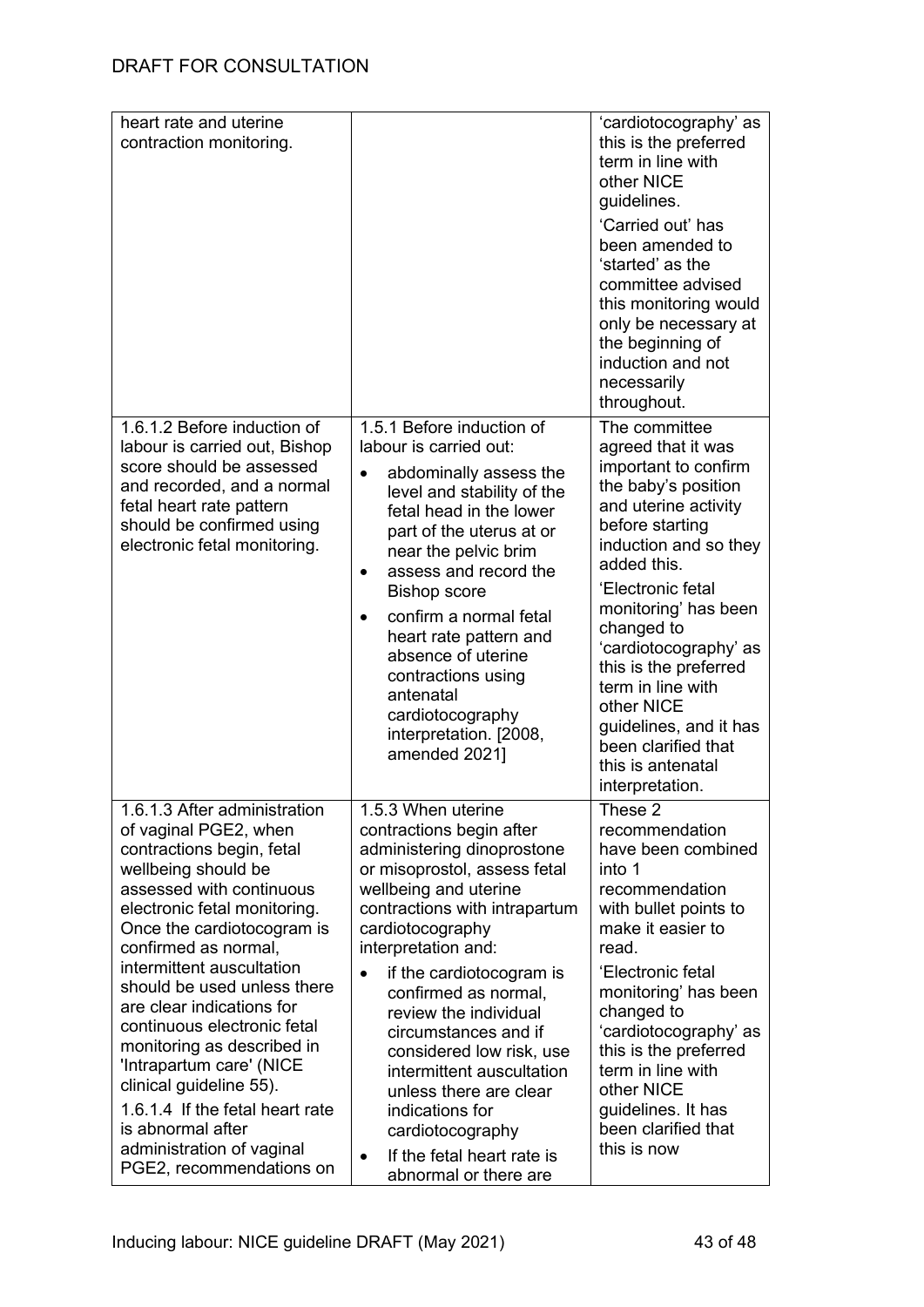| the management of fetal<br>compromise in 'Intrapartum<br>care' (NICE clinical guideline<br>55) should be followed.                                                                                        | excessive uterine<br>contractions do not<br>administer any more<br>doses and remove any<br>vaginal pessaries or<br>delivery systems when<br>possible.<br>Follow the advice on<br>monitoring during labour in<br>the NICE guideline on<br>intrapartum care [2008,<br>amended 2021] | intrapartum<br>interpretation.<br>Monitoring of uterine<br>contractions has<br>been added, as this<br>is important to<br>assess if there is<br>hyperstimulation.<br>Further guidance has<br>been given that after<br>assessment, in<br>low-risk situations,<br>intermittent<br>auscultation can be<br>used.<br>Misoprostol has<br>been added into this<br>recommendation as<br>it is now a treatment<br>option, and the same<br>monitoring<br>requirements would<br>apply.<br>Advice to remove<br>any vaginal<br>pessaries or delivery<br>systems has also<br>been added to the<br>recommendation on<br>the advice of the<br>committee. |
|-----------------------------------------------------------------------------------------------------------------------------------------------------------------------------------------------------------|-----------------------------------------------------------------------------------------------------------------------------------------------------------------------------------------------------------------------------------------------------------------------------------|-----------------------------------------------------------------------------------------------------------------------------------------------------------------------------------------------------------------------------------------------------------------------------------------------------------------------------------------------------------------------------------------------------------------------------------------------------------------------------------------------------------------------------------------------------------------------------------------------------------------------------------------|
| 1.6.1.5 Bishop score should<br>be reassessed 6 hours after<br>vaginal PGE2 tablet or gel<br>insertion, or 24 hour after<br>vaginal PGE2 controlled-<br>release pessary insertion, to<br>monitor progress. | 1.5.4 Reassess the Bishop<br>score at appropriate intervals<br>to monitor progress,<br>depending on the method of<br>induction being used, and<br>the clinical condition of the<br>woman. [2008, amended<br>2021]                                                                 | As a wider range of<br>methods are now<br>recommended for<br>induction of labour<br>(dinoprostone,<br>misoprostol or<br>mechanical<br>methods) the<br>recommendation has<br>been updated to<br>state that monitoring<br>intervals will depend<br>on the preparation<br>used and the clinical<br>condition.                                                                                                                                                                                                                                                                                                                              |
| 1.6.1.6 If a woman returns<br>home after insertion of<br>vaginal PGE2 or tablet or<br>gel, she should be asked to<br>contact her<br>obstetrician/midwife:                                                 | 1.6.3 For induction being<br>undertaken on an outpatient<br>basis, agree a review plan<br>with the woman before she<br>returns home. [2008,<br>amended 2021]                                                                                                                      | <b>This</b><br>recommendation has<br>been split into 2<br>recommendations to<br>make it easier to<br>read.                                                                                                                                                                                                                                                                                                                                                                                                                                                                                                                              |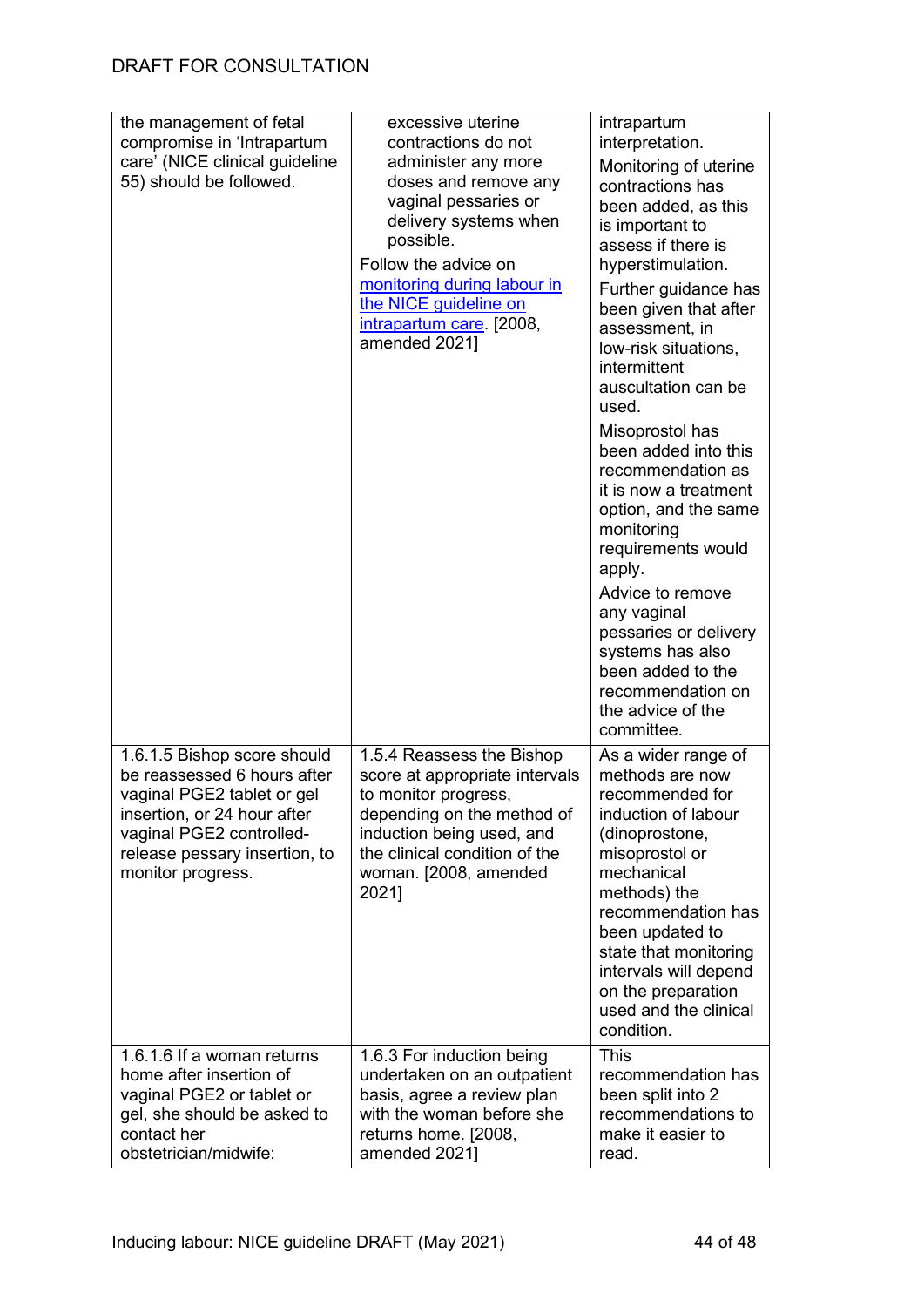| when contractions begin,<br>$\bullet$<br>or<br>if she has had no<br>contractions after<br>6 hours.                                                                                                                                                                                                                                                                                                                                                                                                                                                                                                                       | 1.6.3 Ask women to contact<br>their obstetrician/midwife:<br>when contractions begin<br>$\bullet$<br>or<br>if there are no<br>$\bullet$<br>contractions (in an<br>agreed timeframe,<br>depending on the method<br>used) or<br>if her membranes rupture<br>$\bullet$<br>or<br>if she develops bleeding<br>$\bullet$<br>or<br>if she has any other<br>$\bullet$<br>concerns, such as<br>reduced fetal<br>movements, excessive<br>pain or uterine<br>contractions, side-effects<br>or loss of the pessary.<br>[2008, amended 2021] | The recommendation<br>has been amended<br>on the advice of the<br>committee to 'agree<br>a review plan' as this<br>may differ for<br>different women and<br>circumstances. The<br>committee also<br>agreed that there<br>would be other<br>circumstances where<br>it was necessary for<br>a woman to contact<br>her obstetrician or<br>midwife, and<br>therefore added<br>these to the list.<br>The specific mention<br>of PGE2 has been<br>removed from the<br>recommendation, as<br>the requirement to<br>agree a plan applies<br>to all methods. |
|--------------------------------------------------------------------------------------------------------------------------------------------------------------------------------------------------------------------------------------------------------------------------------------------------------------------------------------------------------------------------------------------------------------------------------------------------------------------------------------------------------------------------------------------------------------------------------------------------------------------------|---------------------------------------------------------------------------------------------------------------------------------------------------------------------------------------------------------------------------------------------------------------------------------------------------------------------------------------------------------------------------------------------------------------------------------------------------------------------------------------------------------------------------------|-----------------------------------------------------------------------------------------------------------------------------------------------------------------------------------------------------------------------------------------------------------------------------------------------------------------------------------------------------------------------------------------------------------------------------------------------------------------------------------------------------------------------------------------------------|
| 1.6.2.3 During induction of<br>labour, healthcare<br>professionals should provide<br>women with the pain relief<br>appropriate for them and<br>their pain (as described in<br>'Intrapartum care' [NICE<br>clinical guideline 55]). This<br>can range from simple<br>analgesics to epidural<br>analgesia.<br>1.6.2.4 Birth attendants<br>(carers and healthcare<br>professionals) should offer<br>women support and<br>analgesia as required, and<br>should encourage women to<br>use their own coping<br>strategies for pain relief.<br>1.6.2.5 The opportunity to<br>labour in water is<br>recommended for pain relief. | 1.5.8 During induction of<br>labour, provide women with<br>the pain relief appropriate for<br>them and their pain as<br>described in the NICE<br>guideline on intrapartum<br>care. This can include simple<br>analgesia, labour in water<br>and epidural analgesia.<br>[2008, amended 2021]                                                                                                                                                                                                                                     | The recommendation<br>was amended as the<br>committee advised<br>that it sounded like<br>birth attendants<br>could give pain relief,<br>and that advising<br>women to use their<br>own coping<br>strategies was too<br>paternalistic.<br>The recommendation<br>to labour in water<br>was combined with<br>other options for pain<br>relief                                                                                                                                                                                                          |
| 1.7.1.1 Tocolysis should be<br>considered if uterine<br>hyperstimulation occurs<br>during induction of labour.                                                                                                                                                                                                                                                                                                                                                                                                                                                                                                           | 1.7.1 If uterine<br>hyperstimulation occurs<br>during induction of labour:<br>do not administer any<br>$\bullet$<br>more doses and remove<br>any vaginal pessaries or                                                                                                                                                                                                                                                                                                                                                           | The recommendation<br>to stop doses and<br>remove vaginal<br>treatments has been<br>added as this would                                                                                                                                                                                                                                                                                                                                                                                                                                             |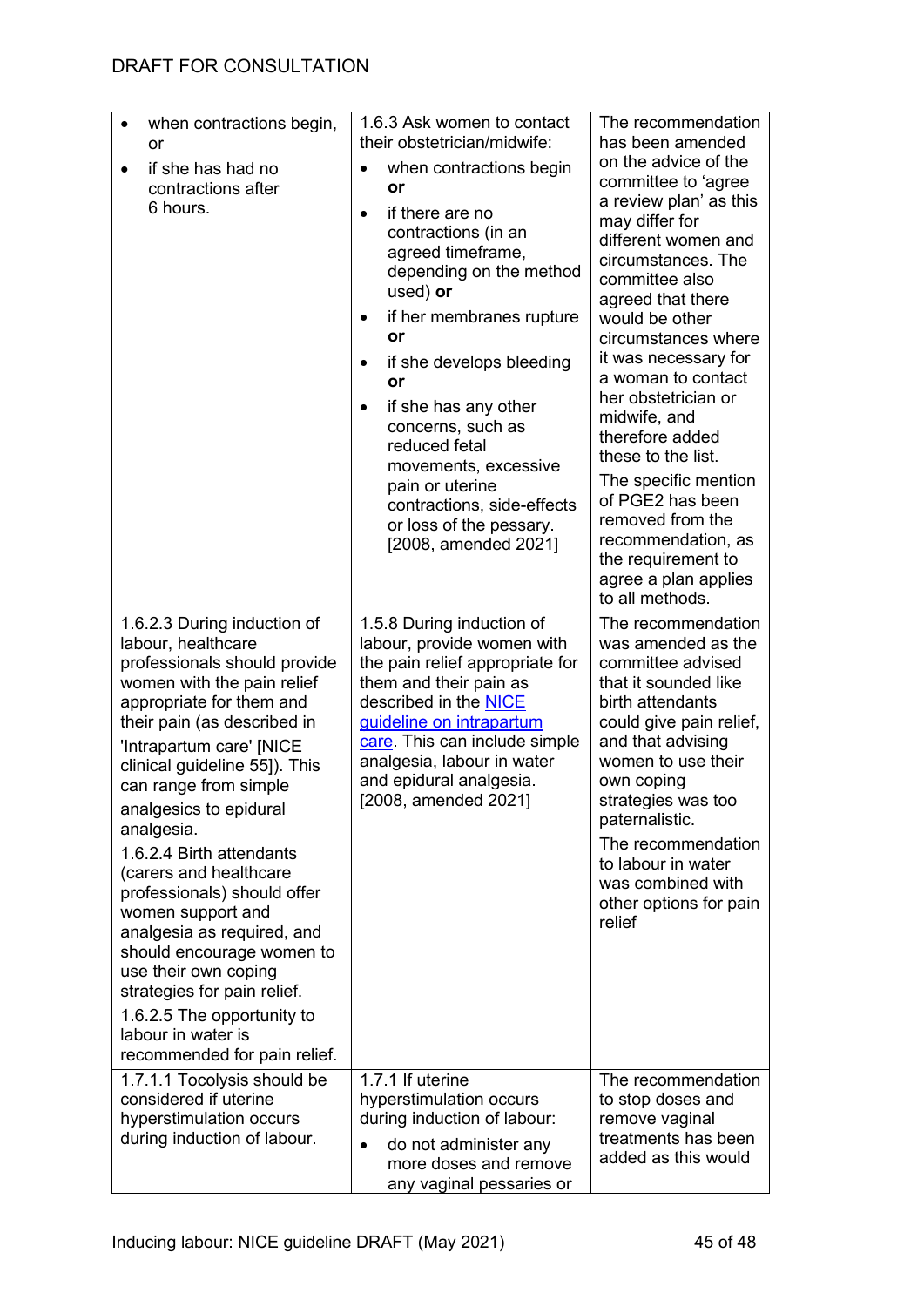|                                                                                                                                                                                                                                                                                                                            | delivery systems if<br>possible<br>consider tocolysis. [2008,<br>$\bullet$<br>amended 2021]                                                                                                                                                                                                                                                                                                                                                                                        | be the first-line<br>action.                                                                                                                                                                                                                                                                       |
|----------------------------------------------------------------------------------------------------------------------------------------------------------------------------------------------------------------------------------------------------------------------------------------------------------------------------|------------------------------------------------------------------------------------------------------------------------------------------------------------------------------------------------------------------------------------------------------------------------------------------------------------------------------------------------------------------------------------------------------------------------------------------------------------------------------------|----------------------------------------------------------------------------------------------------------------------------------------------------------------------------------------------------------------------------------------------------------------------------------------------------|
| 1.7.2 Failed induction                                                                                                                                                                                                                                                                                                     | Unsuccessful induction                                                                                                                                                                                                                                                                                                                                                                                                                                                             | This heading has<br>been changed to<br>avoid the use of the<br>negative term 'failed'.                                                                                                                                                                                                             |
| 1.7.2.1 If induction fails,<br>healthcare professionals<br>should discuss this with the<br>woman and provide support.<br>The woman's condition and<br>the pregnancy in general<br>should be fully reassessed,<br>and fetal wellbeing should be<br>assessed using electronic<br>fetal monitoring.                           | 1.7.2 If induction is<br>unsuccessful, discuss this<br>with the woman and provide<br>support. Fully reassess the<br>woman's condition and the<br>pregnancy in general, and<br>assess fetal wellbeing using<br>antenatal cardiotocography<br>interpretation. [2008,<br>amended 2021]                                                                                                                                                                                                | 'Electronic fetal<br>monitoring' has been<br>changed to<br>'cardiotocography' as<br>this is the preferred<br>term in line with<br>other NICE<br>guidelines, and it has<br>been clarified that<br>this is using<br>antenatal<br>interpretation.                                                     |
| 1.7.2.2. If induction fails,<br>decisions about further<br>management should be<br>made in accordance with the<br>woman's wishes, and should<br>take into account the clinical<br>circumstances.                                                                                                                           | 1.7.3 If induction is<br>unsuccessful, discuss and<br>agree a plan for further<br>management with the<br>woman, taking into account<br>the clinical circumstances.<br>[2008, amended 2021]                                                                                                                                                                                                                                                                                         | The recommendation<br>has been amended<br>to make it more<br>consultative.                                                                                                                                                                                                                         |
| 1.7.2.3 If induction fails, the<br>subsequent management<br>options include:<br>a further attempt to<br>٠<br>induce labour (the timing<br>should depend on the<br>clinical situation and the<br>woman's wishes)<br>caesarean section (refer<br>$\bullet$<br>to 'Caesarean section'<br>[NICE clinical guideline<br>$13]$ ). | 1.7.4 If induction is<br>unsuccessful, the<br>subsequent management<br>options include:<br>offering a rest period if<br>$\bullet$<br>clinically appropriate and<br>then re-assessing the<br>woman<br>a further attempt to<br>$\bullet$<br>induce labour (the timing<br>and method should<br>depend on the clinical<br>situation and the<br>woman's preferences)<br>caesarean birth. See the<br>$\bullet$<br><b>NICE</b> guideline on<br>caesarean section.<br>[2008, amended 2021] | The option of offering<br>a rest period has<br>been added, based<br>on the committee's<br>clinical experience.<br>The method of a<br>further attempt to<br>induce labour has<br>been added to the<br>second bullet as<br>more options to<br>induce labour are<br>now included in the<br>guideline. |
| 1.7.3.1 To reduce the<br>likelihood of cord prolapse,<br>which may occur at the time<br>of amniotomy, the following<br>precautions should be taken:<br>before induction,<br>engagement of the                                                                                                                              | 1.7.5 Take the following<br>precautions to reduce the<br>likelihood of cord prolapse,<br>which may occur if labour is<br>induced:<br>before induction,<br>abdominally assess the                                                                                                                                                                                                                                                                                                   | The committee<br>advised that the<br>terminology in this<br>recommendation<br>should be updated<br>and 'the level and<br>stability of the fetal                                                                                                                                                    |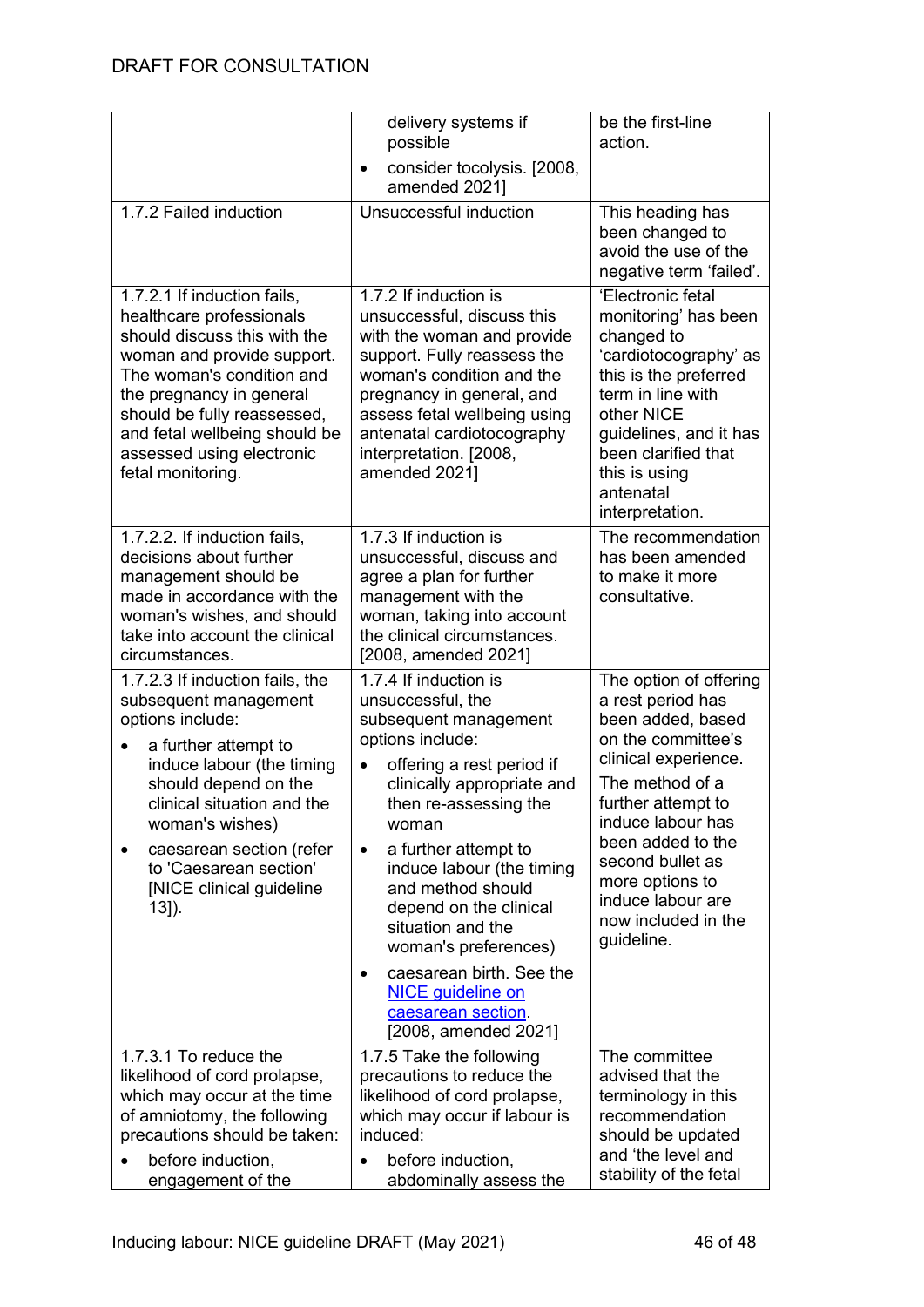| presenting part should be<br>assessed<br>obstetricians and<br>midwives should palpate<br>for umbilical cord<br>presentation during the<br>preliminary vaginal<br>examination and avoid<br>dislodging the baby's<br>head<br>amniotomy should be<br>avoided if the baby's<br>head is high. | level and stability of the<br>fetal head in the lower<br>part of the uterus at or<br>near the pelvic brim<br>during the preliminary<br>$\bullet$<br>vaginal examination,<br>obstetricians and<br>midwives should palpate<br>for umbilical cord<br>presentation and avoid<br>dislodging the baby's<br>head<br>carry out continuous<br>cardiotocography during<br>induction if the presenting<br>part is not stable and not<br>well-applied to the cervix.<br>In this situation, discuss<br>the. risks and benefits of<br>induction of labour with<br>the woman. [2008,<br>amended 2021] | head' was more<br>useful to assess than<br>'engagement of the<br>presenting part'. The<br>3rd bullet 'if the<br>baby's head is high'<br>should be replaced<br>by 'if the presenting<br>part is not stable and<br>well-applied to the<br>cervix', and that in<br>this situation,<br>continuous<br>cardiotocography<br>would be needed to<br>ensure that cord<br>prolapse didn't occur<br>and go unnoticed,<br>and the risks should<br>be discussed with<br>the woman.<br>The committee<br>agreed that these<br>precautions would<br>apply to all methods<br>of induction not just<br>amniotomy and so<br>made this clear in<br>the stem of the<br>recommendation. |
|------------------------------------------------------------------------------------------------------------------------------------------------------------------------------------------------------------------------------------------------------------------------------------------|----------------------------------------------------------------------------------------------------------------------------------------------------------------------------------------------------------------------------------------------------------------------------------------------------------------------------------------------------------------------------------------------------------------------------------------------------------------------------------------------------------------------------------------------------------------------------------------|------------------------------------------------------------------------------------------------------------------------------------------------------------------------------------------------------------------------------------------------------------------------------------------------------------------------------------------------------------------------------------------------------------------------------------------------------------------------------------------------------------------------------------------------------------------------------------------------------------------------------------------------------------------|
|                                                                                                                                                                                                                                                                                          | Antepartum haemorrhage                                                                                                                                                                                                                                                                                                                                                                                                                                                                                                                                                                 | A new sub-heading<br>has been added as<br>the recommendation<br>about low-lying<br>placenta would<br>cause antepartum<br>haemorrhage.                                                                                                                                                                                                                                                                                                                                                                                                                                                                                                                            |
| 1.7.4.1 If uterine rupture is<br>suspected during induced<br>labour, the baby should be<br>delivered by emergency<br>caesarean section (refer to<br>'Caesarean section' [NICE<br>clinical guideline 13]).                                                                                | 1.7.7 If uterine rupture is<br>suspected during induced<br>labour, carry out an<br>immediate category 1<br>caesarean birth. See the<br>NICE guideline on caesarean<br>section. [2008, amended<br>2021]                                                                                                                                                                                                                                                                                                                                                                                 | The terminology for<br>the category of<br>caesarean has been<br>updated in<br>accordance with<br>NICE guidelines on<br>caesarean section.                                                                                                                                                                                                                                                                                                                                                                                                                                                                                                                        |

1